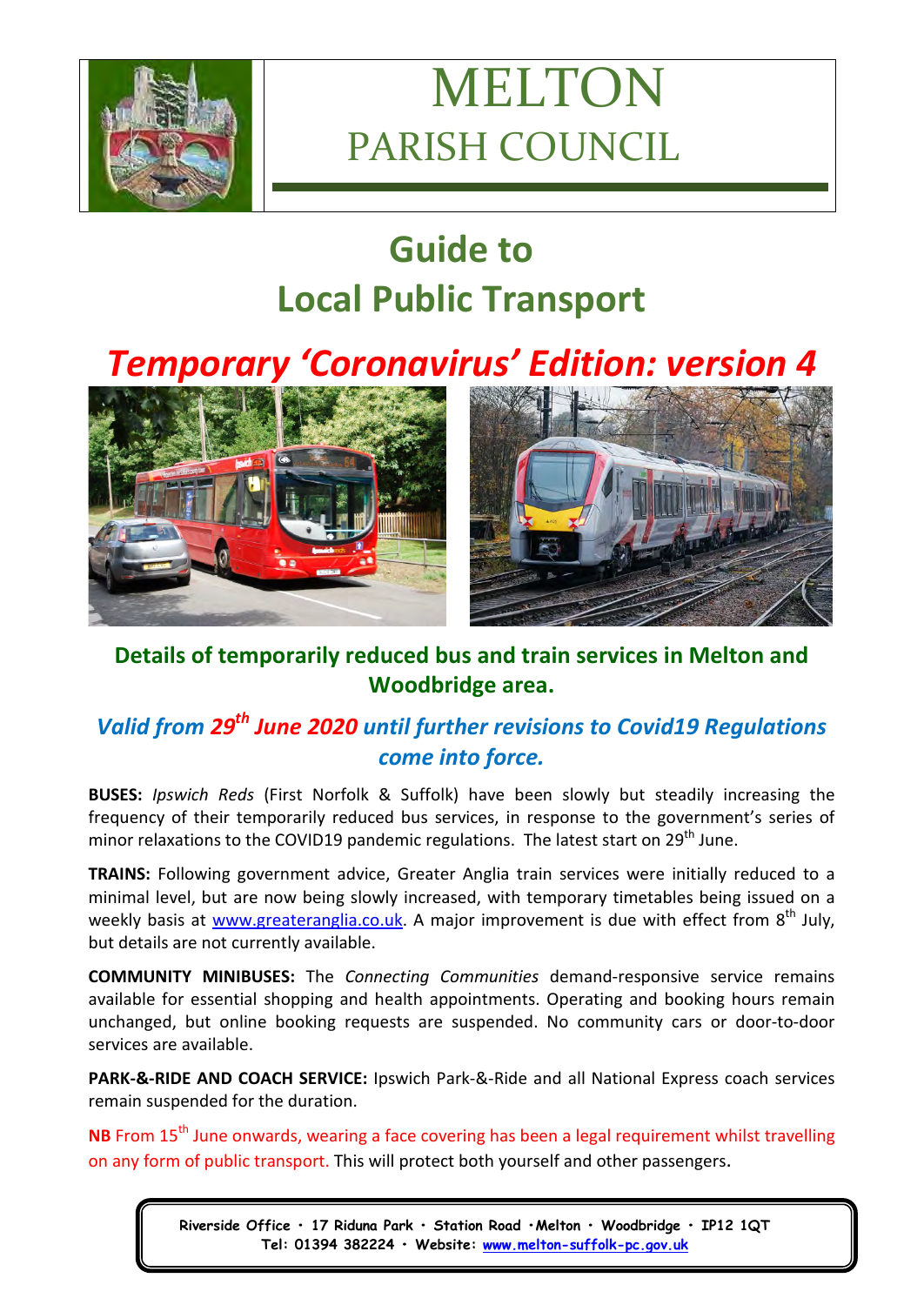### **Coronavirus information from First Eastern Counties**

### *This page was last updated: 24/06/2020*

Since Sunday 28th June, we're putting on far more buses for essential journeys to help manage reduced capacity due to the social distancing measures we have in place following Government guidance. Please check the relevant timetable section for the new frequencies and bus times. Thank you for your ongoing support, which is essential, as we work together to maintain safe travel across our networks.

Following the UK Government announcement that face coverings will be compulsory for customers travelling in England from June 15, we're seeking clarity on these new guidelines. We'll post further instructions on this as soon as we can. Thank you.

#### **From 15th June you must wear a face covering or mask on our buses**

From 15th June, anyone wishing to travel by public transport must follow new government rules and wear a face covering or mask on board at all times, unless you have an exception set out by the government. Please help our drivers and your fellow passengers by complying with this practical safety measure. A guide on how you can [make a mask, can be found on our website https://www.firstgroup.com/norfolk-su](https://www.firstgroup.com/norfolk-suffolk/news-and-service-updates/coronavirus-covid19-service-information)ffolk/ [news-and-service-updates/coronavirus-covid19-service-information](https://www.firstgroup.com/norfolk-suffolk/news-and-service-updates/coronavirus-covid19-service-information).

### **Keeping you safe on board**

From 10th June we're also rolling out a new, long-lasting sanitising treatment across our entire fleet, which kills Coronavirus on surfaces. The treatment is effective for 28 days, is environmentally-friendly, and is scientifically proven to be highly effective against Covid-19. It is the latest addition to our already enhanced cleaning regime. Our buses will be treated every 28 days with this "invisible shield", which attracts and kills organisms and is the latest cleaning enhancement in addition to the daily disinfection of all customer touchpoints onboard.

### **Helping you travel with confidence**

With social distancing measures in place on our buses there are fewer seats than normal available on each bus. To help you travel with confidence we have developed some new functionality in our Mobile App. You can now track your bus live on a map so you know exactly where it is and when it will get to your stop. What's more, each bus now displays in real time how many empty seats there are to help you plan your journey. If you can buy tickets in advance on our app and avoid using cash it would be appreciated.

Thank you for your ongoing support. Regards, Giles Fearnley, Managing Director, First Bus UK

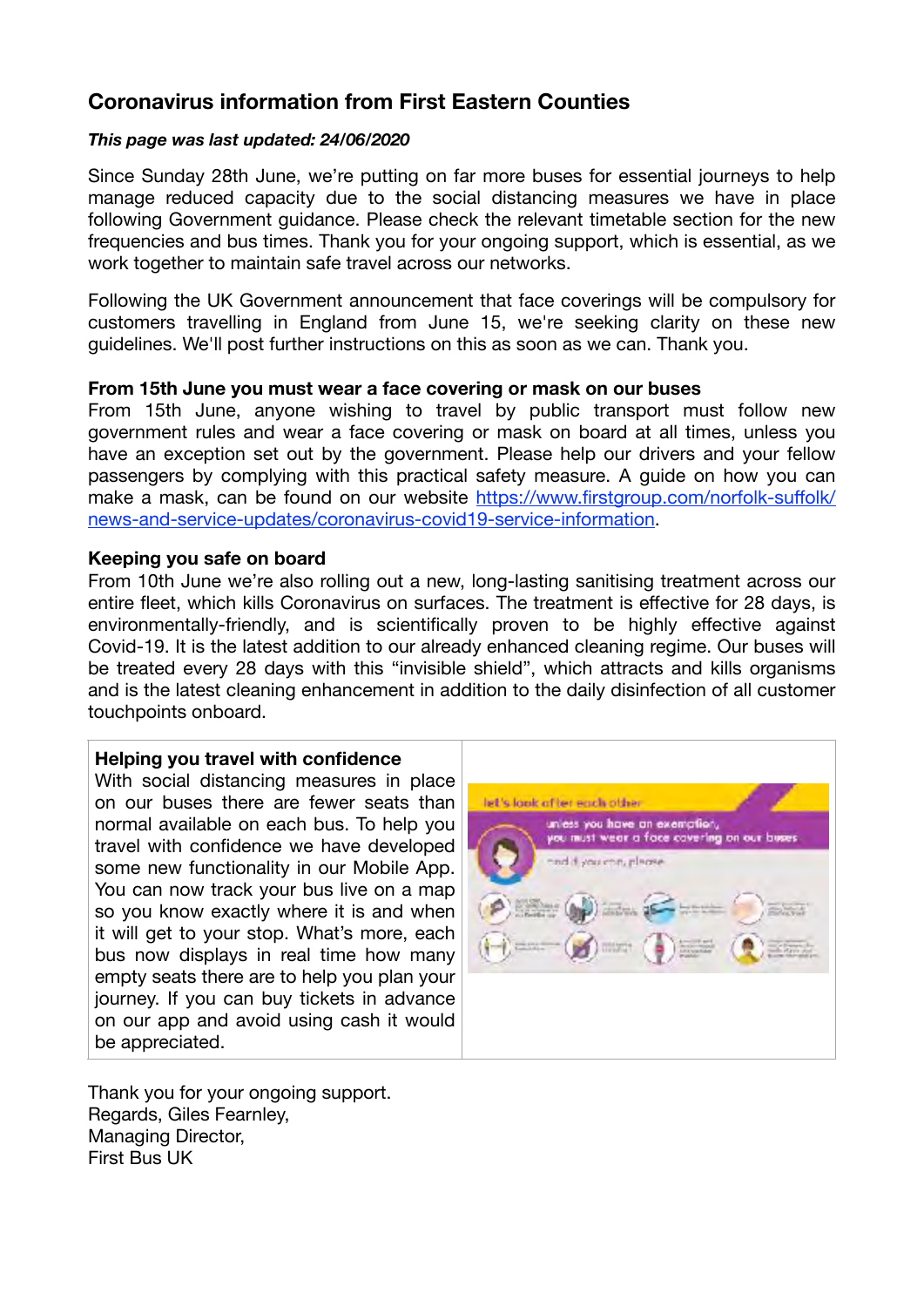| <b>TEMPORARY TIMETABLE DURING COVID19 PANDEMIC</b>               |        |                 |                                          |                      |                | Summary of all Bus & Train Services: MELTON - WOODBRIDGE - MARTLESHAM - KESGRAVE - IPSWICH                                                  |                      |                            |                |                                                   |                             |                      |                             |                      |                      |                       |                      |                      |                      |                     |                             |
|------------------------------------------------------------------|--------|-----------------|------------------------------------------|----------------------|----------------|---------------------------------------------------------------------------------------------------------------------------------------------|----------------------|----------------------------|----------------|---------------------------------------------------|-----------------------------|----------------------|-----------------------------|----------------------|----------------------|-----------------------|----------------------|----------------------|----------------------|---------------------|-----------------------------|
|                                                                  |        |                 |                                          |                      |                | Mondays to Fridays (from 29th June 2020 until further notice)                                                                               |                      |                            |                |                                                   |                             |                      |                             |                      |                      |                       |                      |                      |                      |                     |                             |
| Operator:                                                        | GA     | <b>First</b>    | First                                    | <b>First</b>         | GA             | First                                                                                                                                       | <b>First</b>         | <b>First</b>               | GA             | IB                                                | <b>First</b>                | First                | <b>First</b>                | <b>First</b>         | <b>First</b>         | GA                    | <b>First</b>         | <b>First</b>         | <b>First</b>         | GA                  | IB                          |
| Service No.:                                                     | train  | 64              | 70                                       | 65                   | train          | 71                                                                                                                                          | 66                   | 64                         | train          | 173                                               | 65                          | 64                   | 70                          | 65                   | 63                   | train                 | 64                   | 65                   | 64                   | train               | 174                         |
| Days of Operation:                                               |        |                 |                                          |                      |                |                                                                                                                                             |                      |                            |                |                                                   |                             |                      |                             |                      |                      |                       |                      |                      |                      |                     |                             |
| Code:                                                            |        |                 | <b>SCC</b>                               |                      |                | <b>SCC</b>                                                                                                                                  |                      |                            |                | <b>SCC</b>                                        |                             |                      | <b>SCC</b>                  |                      |                      |                       |                      |                      |                      |                     | <b>SCC</b>                  |
| Originates from                                                  | Lowes- | Leiston         | Wood-                                    | Alde-                | Lowes-         | Orford                                                                                                                                      | МH                   | Leiston Lowes-             |                | Wood-                                             | Melton                      | Alde-                | Wood-                       |                      | Rendle- Framli-      | Lowes-                | Leiston              | Rendle-              | Alde'                | Lowes-              | Wood-                       |
|                                                                  | toft   |                 | bridae                                   | burgh                | toft           |                                                                                                                                             | Tesco                |                            | toft           | bridge                                            |                             | burgh                | bridge                      | sham                 | $n$ aham             | toft                  |                      | sham                 | boro                 | toft                | bridge                      |
| Melton, Wilford Bridge Rd, near Rail Stn (for East Sfk Hse)      | 6:29#  |                 |                                          |                      | 07:28 7:45#    | 07:41                                                                                                                                       | $\ddot{\phantom{a}}$ |                            | 8:32#          |                                                   | $\mathcal{L}_{\mathcal{F}}$ |                      | $\mathcal{L}_{\mathcal{F}}$ | 09:43                |                      | 10:12#                |                      | 10:43                |                      | 11:12#              |                             |
| Melton, Wilford Bridge Road (for Church View Close)              |        |                 | $\sim$                                   |                      |                | 07:42                                                                                                                                       | $\ddotsc$            |                            |                | $\sim$                                            | $\mathcal{L}_{\mathcal{A}}$ |                      | $\sim$                      |                      |                      |                       |                      |                      |                      |                     |                             |
| Melton Park, Yarmouth Road, opp. St. Audrys Park Rd.             |        | 06:56           | $\mathbf{r}$                             |                      |                |                                                                                                                                             | ٠.                   | 07:56                      |                | $\mathbf{a}$                                      | $\mathbf{r}$ .              | 09:26                | $\mathbf{r}_{\mathbf{r}}$   |                      | 09:56                |                       | 10:26                |                      | 10:56                |                     | $\sim$                      |
| <b>MELTON, The Street, opp. Chapel</b><br>dep.                   |        | 07:00           |                                          | 07:30                |                |                                                                                                                                             |                      | 08:00                      |                | $\mathbf{a}$                                      | 09:00                       | 09:30                | $\mathbf{r}_{\mathbf{r}}$   | 09:45                | 10:00                |                       | 10:30                | 10:45                | 11:00                |                     | $\mathbf{r}$                |
| Melton, Woods Lane, opp. Hall Farm Road                          |        | 07:01           |                                          | 07:31                |                |                                                                                                                                             |                      | 08:01                      |                | $\sim$                                            | 09:01                       | 09:31                | $\mathcal{L}_{\mathcal{A}}$ | 09:46                | 10:01                |                       | 10:31                | 10:46                | 11:01                |                     | $\mathcal{L}_{\mathcal{A}}$ |
| Melton, Woods Lane, opp. Longwood Fields                         |        | 07:02           |                                          | 07:32                |                |                                                                                                                                             | $\ddot{\phantom{a}}$ | 08:02                      |                | $\sim$                                            | 09:02                       | 09:32                | W.                          | 09:47                | 10:02                |                       | 10:32                | 10:47                | 11:02                |                     | $\sim$                      |
| Melton, Bredfield Road, Warwick Ave. (for Farlingaye HS)         |        | 07:04           |                                          | 07:34                |                |                                                                                                                                             | $\ddot{\phantom{a}}$ | 08:04                      |                | $\ddotsc$                                         | 09:04                       | 09:34                | $\mathcal{L}_{\mathcal{A}}$ | 09:49                | 10:04                |                       | 10:34                | 10:49                | 11:04                |                     | $\mathcal{L}_{\mathcal{A}}$ |
| Melton, Melton Road, John Grosse Garage                          |        |                 |                                          |                      |                | 07:45                                                                                                                                       |                      |                            |                |                                                   |                             |                      |                             |                      |                      |                       |                      |                      |                      |                     |                             |
| Woodbridge, Farlingaye High School, Bus Terminal                 |        |                 |                                          |                      |                |                                                                                                                                             |                      |                            |                | $\ddot{\phantom{a}}$                              |                             |                      | $\mathbf{r}$                |                      |                      |                       |                      |                      |                      |                     | $\ldots$                    |
| <b>WOODBRIDGE.</b> Turban Centre<br>arr.                         |        | 07:10           |                                          | 07:40                |                | 07:49                                                                                                                                       | $\ddot{\phantom{0}}$ | 08:10                      |                |                                                   | 09:10                       | 09:40                | $\mathbf{r}_{\mathbf{r}}$   |                      | $09:55$ 10:10        |                       | 10:40                | 10:55                | 11:10                |                     | $\mathbf{r}_{\mathbf{r}}$   |
| <b>WOODBRIDGE, Turban Centre</b><br>dep.                         |        | 07:10           | 07:10                                    | 07:40                |                | 07:49                                                                                                                                       | $\ddot{\phantom{0}}$ | 08:10                      |                | 09:05                                             | 09:10                       | 09:40                | 09:45                       | 09:55                | 10:10                |                       | 10:40                | -->                  | 11:10                |                     | 11:25                       |
| Woodbridge, Station Road, Deben Pool (for Rail Station)          |        | $6:35 \# 07:11$ |                                          |                      | $07:41$ 7:51 # | 07:50                                                                                                                                       | $\ddotsc$            |                            | $08:11$ 8:38 # | 09:06                                             | 09:11                       | 09:41                |                             | 09:56                |                      | $10:11$ 10:18 # 10:41 |                      |                      |                      | 11:11 11:18 # 11:26 |                             |
| Woodbridge, Ipswich Road, opp footpath from Hillyfields          |        |                 |                                          |                      |                |                                                                                                                                             | $\ddot{\phantom{a}}$ |                            |                | 09:07                                             |                             |                      |                             |                      |                      |                       |                      |                      |                      |                     | 11:27                       |
| Woodbridge, Market Hill                                          |        |                 | 07:11                                    |                      |                |                                                                                                                                             | $\ddot{\phantom{a}}$ |                            |                |                                                   |                             |                      | 09:46                       |                      |                      |                       |                      |                      |                      |                     |                             |
| Woodbridge, Grundisburgh Rd., Naunton Road                       |        |                 | 07:15                                    |                      |                |                                                                                                                                             | $\ddot{\phantom{a}}$ |                            |                |                                                   |                             |                      | 09:50                       |                      |                      |                       |                      |                      |                      |                     |                             |
| Woodbridge, Old Barrack Road, Clare Avenue                       |        | 07:14           |                                          | 07:44                |                |                                                                                                                                             | $\ddot{\phantom{a}}$ | 08:14                      |                |                                                   | 09:14                       | 09:44                |                             | 09:59                |                      |                       | 10:44                |                      | 11:14                |                     |                             |
| Woodbridge, Duke of York PH \$                                   |        | 07:15           |                                          | 07:45                |                | 07:53                                                                                                                                       | $\ddot{\phantom{a}}$ | 08:15                      |                | 09:08                                             | 09:15                       | 09:45                |                             | 10:00                | 10:15                |                       | 10:45                |                      | 11:15                |                     | 11:28                       |
| Hasketon, Manor Road, opp. Russell Close                         |        |                 | 07:16                                    |                      |                | terminus                                                                                                                                    |                      |                            |                |                                                   |                             |                      | 09:51                       |                      |                      |                       |                      |                      |                      |                     |                             |
| Martlesham, Top Street, River Bridge                             |        |                 | via                                      | 07:48                |                | to be                                                                                                                                       |                      |                            |                | 09:11                                             | 09:18                       |                      | via                         | 10:03                | 10:18                |                       |                      | $\ddotsc$            |                      |                     | 11:31                       |
| Martlesham, Main Road, opp. Black Tiles PH                       |        | non-            | Chars-                                   |                      |                | confirmed <--                                                                                                                               |                      | non-                       |                |                                                   |                             | non-                 | Chars-                      |                      |                      |                       | non-                 |                      | non-                 |                     |                             |
| <b>MARTLESHAM HEATH, TESCO store</b><br>dep.                     |        | stop            | field &                                  | 07:53                |                | 08:00                                                                                                                                       | 08:10                | stop                       |                | 09:14                                             | 09:23                       | stop                 | field &                     | $10:08$   10:23      |                      |                       | stop                 |                      | stop                 |                     | 11:36                       |
| Martlesham Heath, Gloster Road (for BT Adastral Park)            |        |                 |                                          |                      |                | ->                                                                                                                                          | 08:12                |                            |                |                                                   |                             |                      |                             |                      |                      |                       |                      | $\ddot{\phantom{a}}$ |                      |                     |                             |
| Martlesham Heath, Barrack Sq., BT Adastral Park Recept'r         |        |                 |                                          |                      |                | $\ddot{\phantom{a}}$                                                                                                                        |                      |                            |                |                                                   |                             |                      |                             |                      |                      |                       |                      |                      |                      |                     |                             |
| Martlesham Heath, Eagle Way, Link Road                           |        |                 | via A12 Grundis-                         |                      |                |                                                                                                                                             |                      | via A12                    |                | 09:17                                             |                             |                      | via A12 Grundis-            |                      |                      |                       | via A12              |                      | via A12              |                     | 11:37                       |
| Martlesham Heath, Eagle Way, The Oaks                            |        |                 | -burgh                                   |                      |                |                                                                                                                                             |                      |                            |                |                                                   |                             |                      | -burqh                      |                      |                      |                       |                      |                      |                      |                     |                             |
| Kesgrave, Main Road, Dobbs Lane                                  |        | 07:22           | -burgh                                   | 07:55                |                | $\ddot{\phantom{a}}$                                                                                                                        | 08:14                | 08:22                      |                |                                                   | 09:25                       | 09:52                | -burgh                      | 10:10                | 10:26                |                       | 10:52                |                      | 11:22                |                     |                             |
| Kesgrave, Main Road, opp. High School                            |        | 07:25           | (see                                     | 07:58                |                | $\ddot{\phantom{1}}$                                                                                                                        |                      | 08:25                      |                |                                                   | 09:28                       | 09:55                | (see                        | 10:13                | 10:30                |                       | 10:55                |                      | 11:25                |                     |                             |
| Rushmere St. Andrew, Main Road, Linksfield                       |        |                 | $07:29$ section 5)                       | 08:02                |                | $\ddot{\phantom{0}}$                                                                                                                        | 08:27                | 08:29                      |                |                                                   | 09:32                       |                      | $09:59$ section 5)          | 10:17                | 10:34                |                       | 10:59                |                      | 11:29                |                     |                             |
| IPSWICH HOSPITAL, Woodbridge Rd, adj pedestrian entrance         |        | 07:32           |                                          | 08:05                |                | $\ddotsc$                                                                                                                                   | 08:30                | 08:32                      |                |                                                   | 09:35                       | 10:02                |                             | 10:20                | 10:37                |                       | 11:02                | $\ddot{\phantom{a}}$ | 11:32                |                     |                             |
| Ipswich, Woodbridge Road, Sainsbury's Local                      |        | 07:38           |                                          | 08:11                |                | $\ddot{\phantom{a}}$                                                                                                                        | 08:33                | 08:40                      |                |                                                   | 09:41                       | 10:07                |                             | 10:26                | 10:43                |                       | 11:07                |                      | 11:37                |                     |                             |
| IPSWICH, Tower Ramparts Bus Station, Stand FF<br>arr.            |        | 07:47           | 08:08                                    | 08:25                |                | $\cdot\cdot$                                                                                                                                | 08:40                | 08:52                      |                |                                                   | 09:55                       | 10:17                | 10:43                       | 10:40                | 10:57                |                       | 11:17                |                      | 11:47                |                     |                             |
| <b>IPSWICH, Old Cattle Market Bus Station, Stand E</b><br>arr.   |        | 07:52           | 08:13                                    | 08:30                |                | $\ddot{\phantom{a}}$                                                                                                                        |                      | 08:57                      |                |                                                   | 10:00                       | 10:22                | 10:48                       | 10:45                | 11:02                |                       | 11:22                |                      | 11:52                |                     |                             |
| <b>IPSWICH. Rail Station</b><br>arr.                             | 6:53#  | $\ddotsc$       | $\ddot{\phantom{a}}$                     | $\ddot{\phantom{a}}$ | 8:09#          | ä.                                                                                                                                          | 08:45                | $\ddot{\phantom{a}}$       | 8:56#          | 09:50                                             | $\ddot{\phantom{a}}$        | $\ddot{\phantom{a}}$ | $\ddotsc$                   | $\ddot{\phantom{a}}$ | $\ddot{\phantom{a}}$ | 10:36#                | $\ddot{\phantom{a}}$ | $\ddot{\phantom{a}}$ | $\ddot{\phantom{a}}$ | 11:36#              |                             |
| FELIXSTOWE, adj. Great Eastern Square<br>arr.                    |        |                 |                                          |                      |                |                                                                                                                                             |                      | $\ddot{\phantom{a}}$       |                |                                                   | $\ddot{\phantom{a}}$        |                      |                             | $\ddot{\phantom{a}}$ |                      |                       |                      |                      |                      |                     | 12:26                       |
| NB Park-&-Ride service is suspended for the duration.            |        |                 |                                          |                      |                | The Conecting Communities demand-responsive service remains available for essential shopping and health appointments. Operating and booking |                      |                            |                |                                                   |                             |                      |                             |                      |                      |                       |                      |                      |                      |                     |                             |
| What the codes mean:-                                            |        |                 |                                          |                      |                | hours remain unchanged, but online booking requests are suspended. No community cars or door to door services are available                 |                      |                            |                |                                                   |                             |                      |                             |                      |                      |                       |                      |                      |                      |                     |                             |
| \$ - Services 63, 64 & 65 use the Old Barrack Road bus stop, all |        |                 |                                          |                      |                | Sch - runs Mondays to Fridays when schools are open.                                                                                        |                      |                            |                |                                                   |                             |                      |                             |                      |                      |                       |                      |                      |                      |                     |                             |
| other services use the Ipswich Road bus stop.                    |        |                 | # - departure time from railway station. |                      |                |                                                                                                                                             |                      |                            |                | <b>SCC</b> - sponsored by Suffolk County Council. |                             |                      |                             |                      |                      |                       |                      |                      |                      |                     |                             |
| <b>Operator Codes:</b>                                           |        |                 |                                          |                      |                | <b>First</b> - Ipswich Reds (First in Norfolk & Suffolk)                                                                                    |                      | <b>GA</b> - Greater Anglia |                |                                                   |                             |                      | <b>IB</b> - Ipswich Buses   |                      |                      |                       |                      |                      |                      |                     |                             |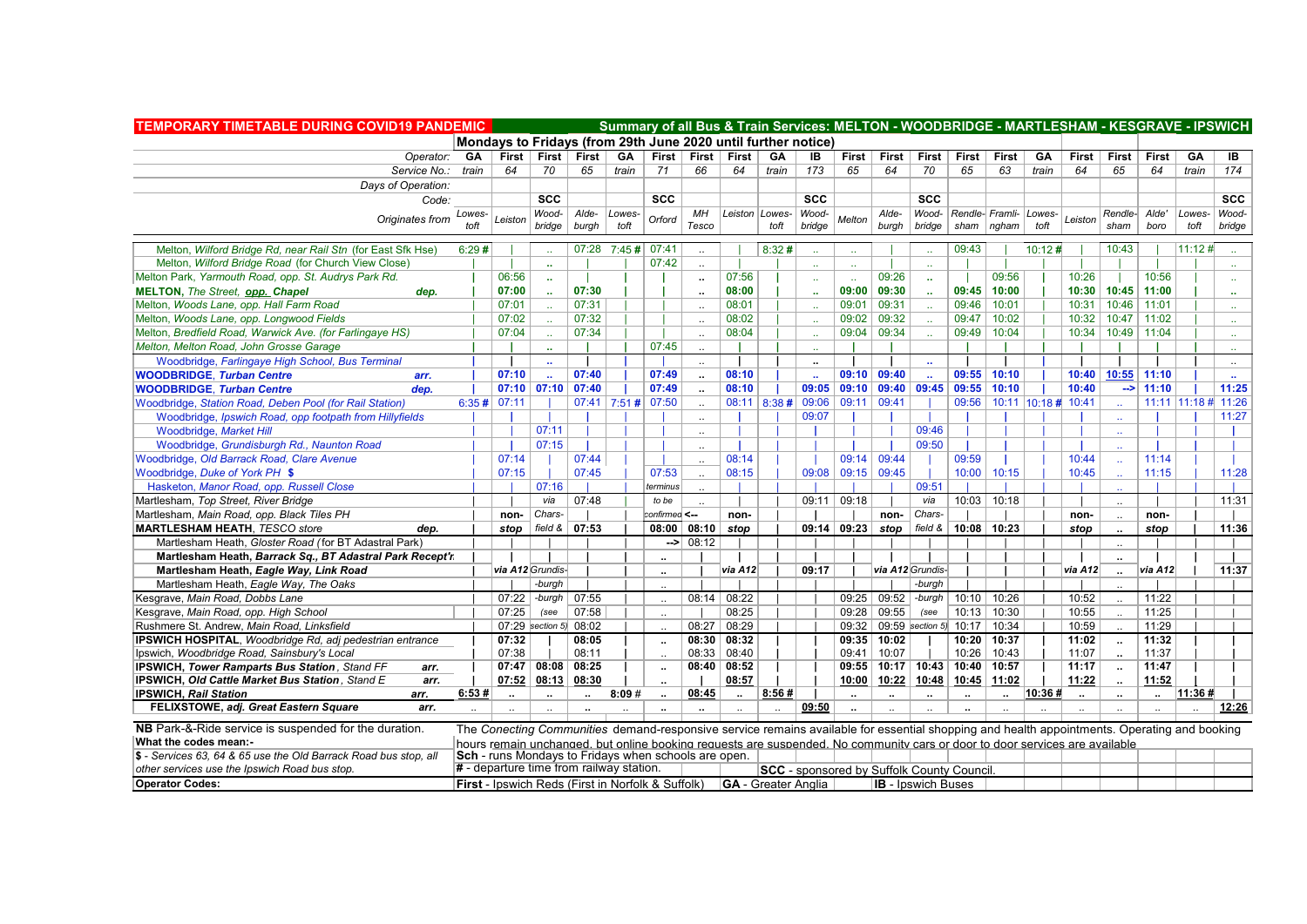| <b>TEMPORARY TIMETABLE DURING COVID19 PAND</b>                   |                      |                                                               |                      |        |                                                                                                                             |                       |         |              |                                                  |                      |                 |                                              |                      |                      |        |              |                                                                                                                                             |                      |                       | Summary of all Bus & Train Services: MELTON - WOODBRIDGE - MARTLESHAM - KESGRAVE - IPSWICH |                |
|------------------------------------------------------------------|----------------------|---------------------------------------------------------------|----------------------|--------|-----------------------------------------------------------------------------------------------------------------------------|-----------------------|---------|--------------|--------------------------------------------------|----------------------|-----------------|----------------------------------------------|----------------------|----------------------|--------|--------------|---------------------------------------------------------------------------------------------------------------------------------------------|----------------------|-----------------------|--------------------------------------------------------------------------------------------|----------------|
|                                                                  |                      | Mondays to Fridays (from 29th June 2020 until further notice) |                      |        |                                                                                                                             |                       |         |              |                                                  |                      |                 |                                              |                      |                      |        |              |                                                                                                                                             |                      |                       |                                                                                            |                |
| Operator:   First   First   First                                |                      |                                                               |                      | GA     |                                                                                                                             | First First           | GA      | IB           | First First                                      |                      | GA              | First                                        | First                | First                | GА     | IB           | GA                                                                                                                                          | First                | First                 | First   First                                                                              |                |
| Service No.:                                                     | 65                   | 70                                                            | 64                   | train  | 65                                                                                                                          | 64                    | train   | 173          | 65                                               | 64                   | train           | 70                                           | 64                   | 65                   | train  | 173          | train                                                                                                                                       | 63                   | 64                    | 70A 173                                                                                    |                |
| Days of Operation:                                               |                      |                                                               |                      |        |                                                                                                                             |                       |         |              |                                                  |                      |                 |                                              |                      |                      |        |              |                                                                                                                                             | Sch                  |                       |                                                                                            |                |
| Code:                                                            |                      | <b>SCC</b>                                                    |                      |        |                                                                                                                             |                       |         | <b>SCC</b>   |                                                  |                      |                 | <b>SCC</b>                                   |                      |                      |        | <b>SCC</b>   |                                                                                                                                             | <b>SCC</b>           |                       | $\sec$ $\sec$                                                                              |                |
|                                                                  |                      | Rendle- Wood-                                                 | Alde'                | Lowes- |                                                                                                                             | Alde'                 | Lowes-  | Wood-        |                                                  | Alde'                | Lowes-          | Wood-                                        | Alde'                | Rendle-Lowes-        |        |              | Wood- Lowes-                                                                                                                                | Fram                 | Alde'                 | Wood- Wood-                                                                                |                |
| Originates from                                                  | sham                 | <b>bridge</b>                                                 | boro                 | toft   | Melton                                                                                                                      | boro                  | toft    | bridge       | Melton                                           | boro                 | toft            | bridge                                       | boro                 | sham                 | toft   | bridge       | toft                                                                                                                                        |                      | boro                  | bridge bridge                                                                              |                |
| Melton, Wilford Bridge Rd, near Rail Stn (for East Sfk Hse)      | 11:28                |                                                               |                      | 12:12# |                                                                                                                             |                       | 13:12#  |              |                                                  |                      | $\sqrt{14:12#}$ |                                              |                      | 15:13 15:12 #        |        |              | 16:12#                                                                                                                                      |                      |                       |                                                                                            |                |
| Melton, Wilford Bridge Road (for Church View Close)              |                      |                                                               |                      |        |                                                                                                                             |                       |         |              | $\mathbf{r}$                                     |                      |                 | $\mathbf{a}$                                 |                      |                      |        |              |                                                                                                                                             |                      |                       |                                                                                            | $\sim$         |
| Melton Park, Yarmouth Road, opp. St. Audrys Park Rd.             |                      |                                                               | 11:56                |        |                                                                                                                             | 12:56                 |         | $\sim$       |                                                  | 13:56                |                 | $\mathcal{L}_{\mathcal{F}}$                  | 14:56                |                      |        | $\sim$       |                                                                                                                                             |                      | $16:16$ 16:36         |                                                                                            |                |
| <b>MELTON, The Street, opp. Chapel</b><br>dep.                   | 11:30                |                                                               | 12:00                |        |                                                                                                                             | 12:30 13:00           |         |              | 13:30                                            | 14:00                |                 |                                              | 15:00                | 15:15                |        | à.           |                                                                                                                                             | 16:20 16:40          |                       |                                                                                            | $\sim$         |
| Melton, Woods Lane, opp. Hall Farm Road                          | 11:31                |                                                               | 12:01                |        |                                                                                                                             | $12:31$   13:01       |         |              | 13:31                                            | 14:01                |                 |                                              | 15:01                | 15:16                |        | $\mathbf{r}$ |                                                                                                                                             | 16:21                | 16:41                 |                                                                                            | $\sim 10^{-1}$ |
| Melton, Woods Lane, opp. Longwood Fields                         | 11:32                |                                                               | 12:02                |        |                                                                                                                             | 12:32   13:02         |         |              | 13:32                                            | 14:02                |                 |                                              | 15:02                | 15:17                |        | $\sim$       |                                                                                                                                             |                      | 16:22 16:42           |                                                                                            | $\sim$         |
| Melton, Bredfield Road, Warwick Ave. (for Farlingaye HS)         | 11:34                |                                                               | 12:04                |        |                                                                                                                             | 12:34   13:04         |         |              | 13:34                                            | 14:04                |                 | $\mathcal{L}_{\mathbf{r}}$                   | 15:04                | 15:19                |        | $\sim$       |                                                                                                                                             | 16:24                | 16:44                 |                                                                                            | $\sim$         |
| Melton, Melton Road, John Grosse Garage                          |                      |                                                               |                      |        |                                                                                                                             |                       |         |              |                                                  |                      |                 |                                              |                      |                      |        |              |                                                                                                                                             |                      |                       |                                                                                            |                |
| Woodbridge, Farlingaye High School, Bus Terminal                 |                      |                                                               |                      |        |                                                                                                                             |                       |         |              |                                                  |                      |                 |                                              |                      |                      |        |              |                                                                                                                                             |                      |                       |                                                                                            |                |
| <b>WOODBRIDGE, Turban Centre</b><br>arr.                         | 11:40                |                                                               | 12:10                |        | $12:40$ 13:10                                                                                                               |                       |         | $\leftarrow$ | 13:40                                            | 14:10                |                 | a.                                           | 15:10                | 15:25                |        | $\leftarrow$ |                                                                                                                                             | 16:30 16:50          |                       |                                                                                            |                |
| <b>WOODBRIDGE, Turban Centre</b><br>dep.                         |                      | 11:40 12:05 12:10                                             |                      |        |                                                                                                                             | $12:40$ 13:10         |         |              | $13:25$ 13:40                                    | 14:10                |                 | 14:25                                        | 15:10                | 15:25                |        | 15:55        |                                                                                                                                             | 16:30                |                       | $16:50$   17:05   17:10                                                                    |                |
| Woodbridge, Station Road, Deben Pool (for Rail Station)          | 11:41                |                                                               |                      |        |                                                                                                                             |                       |         |              | 13:41                                            |                      | 14:11 14:18#    |                                              | 15:11                |                      |        |              | 15:26 15:18 # 15:56 16:18 # 16:31                                                                                                           |                      | 16:51                 |                                                                                            | 17:11          |
| Woodbridge, Ipswich Road, opp footpath from Hillyfields          |                      |                                                               |                      |        |                                                                                                                             |                       |         | 13:27        |                                                  |                      |                 |                                              |                      |                      |        | 15:57        |                                                                                                                                             |                      |                       |                                                                                            | 17:12          |
| Woodbridge, Market Hill                                          |                      | 12:06                                                         |                      |        |                                                                                                                             |                       |         |              |                                                  |                      |                 | 14:26                                        |                      |                      |        |              |                                                                                                                                             |                      |                       | 17:06                                                                                      |                |
| Woodbridge, Grundisburgh Rd., Naunton Road                       |                      | 12:10                                                         |                      |        |                                                                                                                             |                       |         |              |                                                  |                      |                 | 14:30                                        |                      |                      |        |              |                                                                                                                                             |                      |                       | 17:10                                                                                      |                |
| Woodbridge, Old Barrack Road, Clare Avenue                       | 11:44                |                                                               | 12:14                |        |                                                                                                                             | $12:44$   13:14       |         |              | 13:44                                            | 14:14                |                 |                                              | 15:14                | 15:29                |        |              |                                                                                                                                             |                      | 16:54                 |                                                                                            |                |
| Woodbridge, Duke of York PH \$                                   | 11:45                |                                                               | 12:15                |        |                                                                                                                             | $12:45$ 13:15         |         | 13:28        | $13:45$ 14:15                                    |                      |                 |                                              | 15:15                | 15:30                |        | 15:58        |                                                                                                                                             | 16:35                | 16:55                 |                                                                                            | 17:13          |
| Hasketon, Manor Road, opp. Russell Close                         |                      | 12:11                                                         |                      |        |                                                                                                                             |                       |         |              |                                                  |                      |                 | 14:31                                        |                      |                      |        |              |                                                                                                                                             |                      |                       |                                                                                            |                |
| Martlesham, Top Street, River Bridge                             | 11:48                | via                                                           |                      |        | 12:48                                                                                                                       |                       |         |              | $13:31$   13:48                                  |                      |                 | via                                          |                      | 15:33                |        | 16:01        |                                                                                                                                             | 16:38                |                       | via                                                                                        | 17:16          |
| Martlesham, Main Road, opp. Black Tiles PH                       |                      | Chars-                                                        | non-                 |        |                                                                                                                             | non-                  |         |              |                                                  | non-                 |                 | Chars-                                       | non-                 |                      |        |              |                                                                                                                                             |                      |                       | non- Grundis-                                                                              |                |
| <b>MARTLESHAM HEATH, TESCO store</b><br>dep.                     |                      | 11:53   field $\&$   stop                                     |                      |        | $12:53$ stop                                                                                                                |                       |         |              | $13:34$   13:53                                  | stop                 |                 | field &                                      | stop                 | 15:38                |        | 16:04        |                                                                                                                                             | 16:43                | stop                  | (see                                                                                       |                |
| Martlesham Heath, Gloster Road (for BT Adastral Park)            |                      |                                                               |                      |        |                                                                                                                             |                       |         |              |                                                  |                      |                 |                                              |                      |                      |        |              |                                                                                                                                             |                      |                       |                                                                                            | 17:19          |
| Martlesham Heath, Barrack Sq., BT Adastral Park Recept'r         |                      |                                                               |                      |        |                                                                                                                             |                       |         |              |                                                  |                      |                 |                                              |                      |                      |        |              |                                                                                                                                             |                      |                       |                                                                                            |                |
| Martlesham Heath, Eagle Way, Link Road                           |                      |                                                               | Grundis-via A12      |        |                                                                                                                             | <i><b>via A12</b></i> |         | 13:37        |                                                  | via A12              |                 | $\left $ Grundis- $\left $ via A12 $\right $ |                      |                      |        | 16:07        |                                                                                                                                             |                      |                       | via $A12$ section 5)                                                                       |                |
| Martlesham Heath, Eagle Way, The Oaks                            |                      | -burgh                                                        |                      |        |                                                                                                                             |                       |         | 13:38        |                                                  |                      |                 | -burgh                                       |                      |                      |        |              |                                                                                                                                             |                      |                       | -burgh                                                                                     |                |
| Kesgrave, Main Road, Dobbs Lane                                  |                      | 11:55   -burgh   12:22                                        |                      |        |                                                                                                                             | 12:55 13:22           |         |              | 13:55   14:22                                    |                      |                 | -burgh                                       | 15:22                | 15:40                |        |              |                                                                                                                                             |                      | 16:45   17:02         |                                                                                            |                |
| Kesgrave, Main Road, opp. High School                            | 11:58                | (see                                                          | 12:25                |        |                                                                                                                             | 12:58 13:25           |         |              | 13:58                                            | 14:25                |                 | (see                                         | 15:25                | 15:43                |        |              |                                                                                                                                             |                      | 16:48   17:05         |                                                                                            |                |
| Rushmere St. Andrew, Main Road, Linksfield                       |                      | 12:02 section 5) 12:29                                        |                      |        |                                                                                                                             | 13:02   13:29         |         |              | 14:02                                            | 14:29                |                 | section 5)                                   | 15:29                | 15:47                |        |              |                                                                                                                                             | 16:52                | 17:09                 |                                                                                            |                |
| IPSWICH HOSPITAL, Woodbridge Rd, adj pedestrian entrance         | 12:05                |                                                               | 12:32                |        |                                                                                                                             | $13:05$ 13:32         |         |              | 14:05                                            | 14:32                |                 |                                              | 15:32                | 15:50                |        |              |                                                                                                                                             | 16:55                | 17:12                 |                                                                                            |                |
| Ipswich, Woodbridge Road, Sainsbury's Local                      | 12:10                |                                                               | 12:37                |        | 13:10   13:37                                                                                                               |                       |         |              | 14:10                                            | 14:37                |                 |                                              | 15:37                | 15:56                |        |              |                                                                                                                                             | 17:01                | 17:17                 |                                                                                            |                |
| <b>IPSWICH, Tower Ramparts Bus Station, Stand FF</b><br>arr.     |                      | 12:20   13:03   12:47                                         |                      |        | 13:20   13:47                                                                                                               |                       |         |              | 14:20                                            | 14:47                |                 | 15:23                                        | 15:47                | 16:10                |        |              |                                                                                                                                             |                      | 17:15   17:27   17:34 |                                                                                            |                |
| <b>IPSWICH, Old Cattle Market Bus Station, Stand E</b><br>arr.   |                      | 12:25   13:08   12:52                                         |                      |        |                                                                                                                             | $13:25$   13:52       |         |              | 14:25                                            | 14:52                |                 | 15:28                                        | 15:52                | 16:15                |        |              |                                                                                                                                             |                      | 17:20   17:32   17:39 |                                                                                            |                |
| <b>IPSWICH, Rail Station</b><br>arr.                             | $\ddot{\phantom{a}}$ | $\ddot{\phantom{a}}$                                          | $\ddot{\phantom{a}}$ | 12:36# | $\ddot{\phantom{a}}$                                                                                                        | $\ddot{\phantom{a}}$  | 13:36 # |              | $\ddotsc$                                        | $\ddot{\phantom{a}}$ | 14:36#          | $\sim$                                       | $\ddot{\phantom{a}}$ | $\ddot{\phantom{a}}$ | 15:36# |              | 16:36#                                                                                                                                      | $\ddot{\phantom{0}}$ |                       | $\ddot{\phantom{a}}$                                                                       |                |
| FELIXSTOWE, adj. Great Eastern Square<br>arr.                    | $\sim$               |                                                               |                      |        |                                                                                                                             |                       |         | 14:15        |                                                  |                      |                 |                                              |                      |                      |        | 16:46        |                                                                                                                                             |                      |                       |                                                                                            | 17:53          |
| NB Park-&-Ride service is suspended for the duration.            |                      |                                                               |                      |        |                                                                                                                             |                       |         |              |                                                  |                      |                 |                                              |                      |                      |        |              | The Conecting Communities demand-responsive service remains available for essential shopping and health appointments. Operating and booking |                      |                       |                                                                                            |                |
|                                                                  |                      |                                                               |                      |        |                                                                                                                             |                       |         |              |                                                  |                      |                 |                                              |                      |                      |        |              |                                                                                                                                             |                      |                       |                                                                                            |                |
| What the codes mean:-                                            |                      |                                                               |                      |        |                                                                                                                             |                       |         |              |                                                  |                      |                 |                                              |                      |                      |        |              |                                                                                                                                             |                      |                       |                                                                                            |                |
| \$ - Services 63, 64 & 65 use the Old Barrack Road bus stop, all |                      | Sch - runs Mondays to Fridays when schools are open.          |                      |        | hours remain unchanged, but online booking requests are suspended. No community cars or door to door services are available |                       |         |              |                                                  |                      |                 |                                              |                      |                      |        |              |                                                                                                                                             |                      |                       |                                                                                            |                |
| other services use the Ipswich Road bus stop.                    |                      | # - departure time from railway station.                      |                      |        |                                                                                                                             |                       |         |              | <b>SCC</b> - sponsored by Suffolk County Council |                      |                 |                                              |                      |                      |        |              |                                                                                                                                             |                      |                       |                                                                                            |                |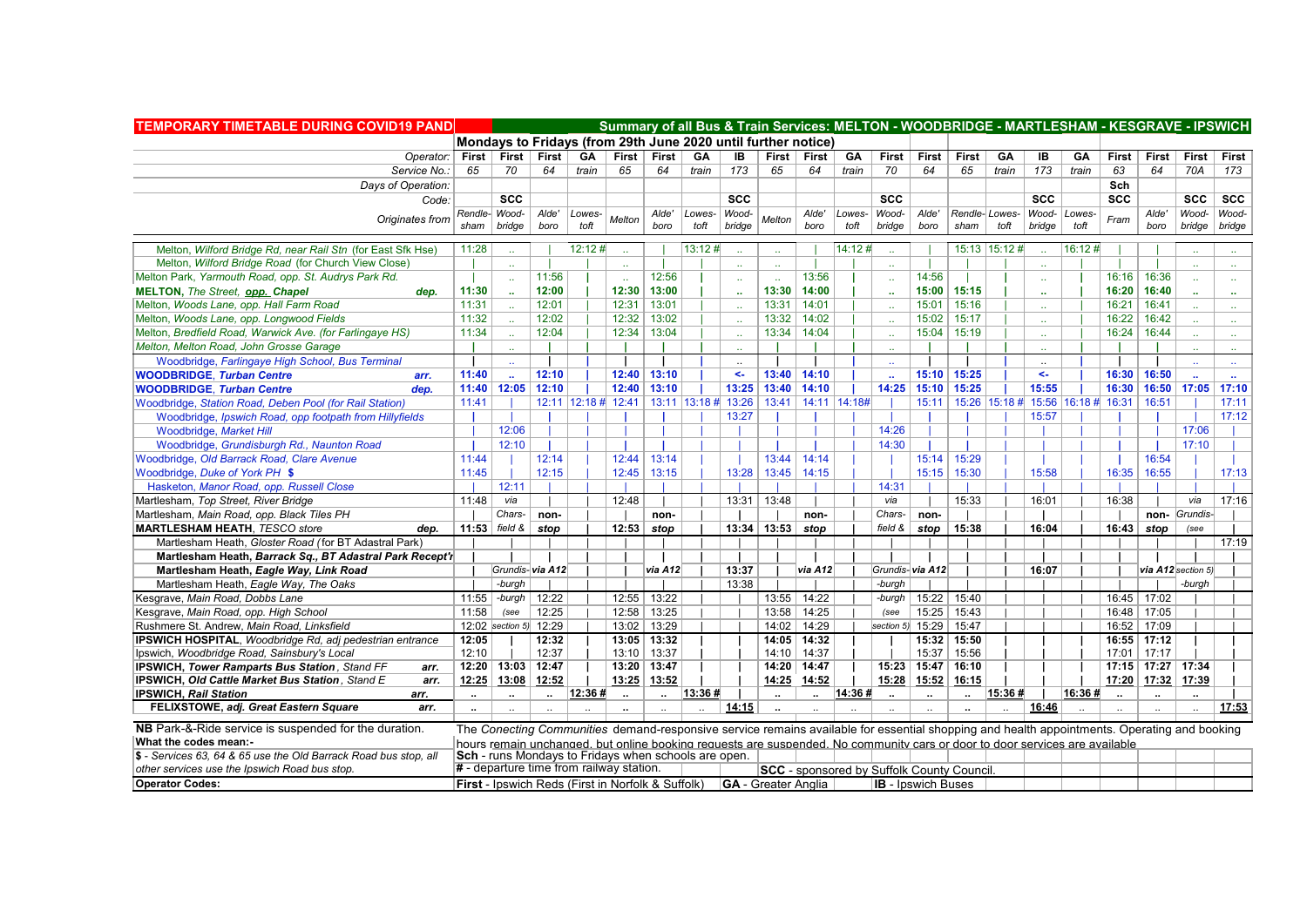| TEMPORARY TIMETABLE DURING COVID19 PAND                                                                |                      |                                                                                                                                             |        |                |       |                              |       |        |                             |                             |                             | Summary of all Bus & Train Services: MELTON - WOODBRIDGE - MARTLESHAM - KESGRAVE - IPSWICH |                             |                      |                            |                      |                      |                             |                      |                      |                      |
|--------------------------------------------------------------------------------------------------------|----------------------|---------------------------------------------------------------------------------------------------------------------------------------------|--------|----------------|-------|------------------------------|-------|--------|-----------------------------|-----------------------------|-----------------------------|--------------------------------------------------------------------------------------------|-----------------------------|----------------------|----------------------------|----------------------|----------------------|-----------------------------|----------------------|----------------------|----------------------|
|                                                                                                        |                      | Mondays to Fridays (from 29th June 2020 until further notice)                                                                               |        |                |       |                              |       |        |                             |                             |                             |                                                                                            |                             |                      |                            |                      |                      |                             |                      |                      |                      |
| Operator:                                                                                              | GA                   | First                                                                                                                                       | GA     | <b>First</b>   | GA    | GA                           | GA    | GA     |                             |                             |                             |                                                                                            |                             |                      |                            |                      |                      |                             |                      |                      |                      |
| Service No.:                                                                                           | train                | 64                                                                                                                                          | train  | 64             | train | train                        | train | train  |                             |                             |                             |                                                                                            |                             |                      |                            |                      |                      |                             |                      |                      |                      |
| Days of Operation:                                                                                     |                      |                                                                                                                                             |        |                |       |                              |       |        |                             |                             |                             |                                                                                            |                             |                      |                            |                      |                      |                             |                      |                      |                      |
| Code:                                                                                                  |                      |                                                                                                                                             |        |                |       |                              |       |        |                             |                             |                             |                                                                                            |                             |                      |                            |                      |                      |                             |                      |                      |                      |
|                                                                                                        | Lowes-               | Alde'                                                                                                                                       | Lowes- | Alde'          |       | Lowes- Lowes- Lowes-         |       | Lowes- |                             |                             |                             |                                                                                            |                             |                      |                            |                      |                      |                             |                      |                      |                      |
| Originates from                                                                                        | toft                 | boro                                                                                                                                        | toft   | boro           | toft  | toft                         | toft  | toft   |                             |                             |                             |                                                                                            |                             |                      |                            |                      |                      |                             |                      |                      |                      |
| Melton, Wilford Bridge Rd, near Rail Stn (for East Sfk Hse)                                            | $17:22 \; \text{\#}$ |                                                                                                                                             | 18:12# |                |       | 19:12 # 20:12# 21:12# 22:12# |       |        |                             |                             |                             |                                                                                            |                             |                      |                            |                      |                      |                             |                      |                      |                      |
| Melton, Wilford Bridge Road (for Church View Close)                                                    |                      |                                                                                                                                             |        |                |       |                              |       |        |                             | $\ddot{\phantom{a}}$        |                             |                                                                                            |                             |                      |                            |                      |                      |                             |                      |                      | $\ddot{\phantom{a}}$ |
| Melton Park, Yarmouth Road, opp. St. Audrys Park Rd.                                                   |                      | 17:56                                                                                                                                       |        | 18:56          |       |                              |       |        |                             |                             |                             |                                                                                            |                             |                      |                            |                      |                      |                             |                      |                      |                      |
| MELTON, The Street, opp. Chapel<br>dep.                                                                |                      | 18:00                                                                                                                                       |        | 19:00          |       |                              |       |        | $\sim$                      | $\mathbf{r}$ .              | $\sim$                      | $\sim$                                                                                     | $\sim$                      | $\sim$               | $\ddotsc$                  | $\sim$               | $\ddot{\phantom{a}}$ | $\sim$                      |                      |                      | $\sim$               |
| Melton, Woods Lane, opp. Hall Farm Road                                                                |                      | 18:01                                                                                                                                       |        | 19:01          |       |                              |       |        | $\mathbf{r}$                | $\ddot{\phantom{1}}$        | $\mathbf{r}$                | $\mathbf{r}$                                                                               | $\mathbf{r}$                | $\mathbf{u}$         | -44                        | à.                   | $\mathbf{r}$         | $\sim$                      | $\sim$               | $\mathbf{r}$         | $\mathbf{u}$         |
| Melton, Woods Lane, opp. Longwood Fields                                                               |                      | 18:02                                                                                                                                       |        | 19:02          |       |                              |       |        |                             | $\mathbf{r}$                | а£                          | $\mathcal{L}_{\mathcal{A}}$                                                                | $\mathcal{L}_{\mathcal{A}}$ | $\sim$               | $\sim$                     | à.                   |                      | $\mathbf{r}$                |                      |                      | $\Delta\Delta$       |
| Melton, Bredfield Road, Warwick Ave. (for Farlingaye HS)                                               |                      | 18:04                                                                                                                                       |        | 19:04          |       |                              |       |        | $\mathbf{r}$                | $\mathbf{r}$                | $\ddot{\phantom{a}}$        | $\mathbf{r}$                                                                               | $\sim$                      | $\mathbf{r}$         | $\sim$                     | $\sim$<br>ш.         |                      | $\mathbf{r}$                |                      |                      | $\mathbf{r}$         |
| Melton, Melton Road, John Grosse Garage                                                                |                      |                                                                                                                                             |        |                |       |                              |       |        | $\sim$                      | $\mathbf{a}$                | $\sim$                      | $\Delta\Delta$                                                                             | $\sim$                      | $\Delta\Delta$       | $\sim$                     |                      | $\sim$               | ia.                         |                      | $\sim$               | $\sim$               |
| Woodbridge, Farlingaye High School, Bus Terminal                                                       |                      |                                                                                                                                             |        |                |       |                              |       |        |                             | $\sim$                      | $\ddotsc$                   | $\sim$                                                                                     | $\sim$                      | $\sim$               | $\sim$                     | <b>A</b>             |                      |                             |                      |                      |                      |
|                                                                                                        |                      | 18:10                                                                                                                                       |        | 19:10          |       |                              |       |        |                             | $\mathcal{L}_{\mathcal{A}}$ | а.                          | $\mathcal{L}_{\mathcal{A}}$                                                                | $\sim$                      | $\sim$               | $\sim$                     | à.                   |                      |                             |                      |                      | $\mathbf{r}$ .       |
| <b>WOODBRIDGE, Turban Centre</b><br>arr.<br><b>WOODBRIDGE, Turban Centre</b><br>dep.                   |                      | 18:10                                                                                                                                       |        | 19:10          |       |                              |       |        | $\mathbf{r}$                | $\mathbf{a}$                | $\mathbf{r}_{\mathbf{r}}$   | $\mathbf{r}$                                                                               | $\mathbf{u}$                | $\sim$               | $\mathbf{u}$               | à.                   | $\mathbf{r}$         | $\mathbf{r}$                |                      |                      | $\mathbf{r}$         |
| Woodbridge, Station Road, Deben Pool (for Rail Station)                                                |                      | 17:28 # 18:11   18:18 # 19:11   19:18 # 20:18# 21:18#   22:18#                                                                              |        |                |       |                              |       |        | $\ddot{\phantom{a}}$        | $\mathbf{r}$                | $\sim$                      | $\sim$                                                                                     | $\sim$                      | $\sim$               | $\sim$                     | $\ddot{\phantom{a}}$ | $\mathbf{r}$         | $\sim$                      |                      | $\sim$               | $\sim$               |
| Woodbridge, Ipswich Road, opp footpath from Hillyfields                                                |                      |                                                                                                                                             |        |                |       |                              |       |        |                             | $\mathcal{L}_{\mathcal{A}}$ | $\mathcal{L}_{\mathcal{A}}$ | $\mathcal{L}_{\mathcal{A}}$                                                                | $\sim$                      | $\sim$               | $\sim$                     | à.                   | $\mathbf{r}$         | $\mathbf{r}$                |                      |                      | $\sim$               |
| Woodbridge, Market Hill                                                                                |                      |                                                                                                                                             |        |                |       |                              |       |        | $\mathcal{L}_{\mathcal{F}}$ | $\mathcal{L}_{\mathcal{A}}$ | ü.                          | $\mathbf{r}$                                                                               | $\mathbf{r}$                | $\Delta\omega$       | $\sim$                     | $\mathbb{Z}^2$       | $\ddot{\phantom{a}}$ | $\mathbf{r}$                | $\mathbf{r}$         | $\sim$               | $\sim$               |
| Woodbridge, Grundisburgh Rd., Naunton Road                                                             |                      |                                                                                                                                             |        |                |       |                              |       |        | $\mathcal{L}_{\mathcal{F}}$ | а£                          | ω.                          | $\mathcal{L}_{\mathcal{A}}$                                                                | $\mathcal{L}_{\mathcal{A}}$ | $\sim$               | $\sim$                     | $\mathbf{r}$ .       | ÷.                   | $\mathcal{L}_{\mathcal{A}}$ |                      |                      | $\sim$               |
| Woodbridge, Old Barrack Road, Clare Avenue                                                             |                      | 18:14                                                                                                                                       |        | 19:14          |       |                              |       |        |                             | ä,                          | хv.                         | $\mathcal{L}_{\mathcal{A}}$                                                                |                             | $\sim$               | $\sim$                     | $\mathbf{r}$ .       |                      |                             |                      |                      | $\sim$               |
|                                                                                                        |                      | 18:15                                                                                                                                       |        | 19:15          |       |                              |       |        | $\sim$                      | $\mathbf{r}$ .              | $\mathbf{r}$                | $\sim$                                                                                     | $\sim$                      | $\sim$               | $\sim$                     | $\sim$               | $\mathbf{r}$         | $\sim$                      | $\sim$               |                      | $\sim$               |
| Woodbridge, Duke of York PH \$                                                                         |                      |                                                                                                                                             |        |                |       |                              |       |        | цý,                         | ä.                          | $\mathcal{L}_{\mathcal{A}}$ | $\mathcal{L}_{\mathcal{A}}$                                                                | $\sim$                      | $\mathbf{a}$         | $\mathcal{L}_{\mathbf{r}}$ | $\ddot{\phantom{a}}$ | $\mathbf{r}$ .       | $\mathbf{r}$                | $\sim$               | $\mathbf{r}$         | $\sim$               |
| Hasketon, Manor Road, opp. Russell Close                                                               |                      |                                                                                                                                             |        |                |       |                              |       |        |                             |                             |                             |                                                                                            |                             |                      | $\sim$                     |                      |                      |                             |                      |                      | $\sim$               |
| Martlesham, Top Street, River Bridge<br>Martlesham, Main Road, opp. Black Tiles PH                     |                      |                                                                                                                                             |        |                |       |                              |       |        | $\ddots$                    | $\ddot{\phantom{1}}$        | $\sim$                      | $\ddotsc$                                                                                  | $\ddots$                    | $\sim$               | $\ddots$                   | $\ddotsc$            | $\ddotsc$            | $\ddotsc$                   | $\mathbf{a}$         | $\ddots$             | $\sim$               |
|                                                                                                        |                      | non-                                                                                                                                        |        | non-           |       |                              |       |        | $\ddotsc$                   | $\ddots$                    | $\ddotsc$                   | $\ddotsc$                                                                                  | $\ddots$                    | $\sim$               | $\ddots$                   | $\ddotsc$            | $\ddotsc$            | $\ddotsc$                   |                      | $\ddotsc$            | $\ddotsc$            |
| <b>MARTLESHAM HEATH, TESCO store</b><br>dep.<br>Martlesham Heath, Gloster Road (for BT Adastral Park)  |                      | stop                                                                                                                                        |        | stop           |       |                              |       |        | $\ddot{\phantom{1}}$        | $\ddot{\phantom{a}}$        | $\ddotsc$                   | $\ddotsc$                                                                                  |                             | $\ddotsc$            | $\ddot{\phantom{a}}$       | $\ddot{\phantom{a}}$ | .,                   | $\ddotsc$                   |                      | $\ddot{\phantom{a}}$ | $\sim$               |
|                                                                                                        |                      |                                                                                                                                             |        |                |       |                              |       |        | $\ddot{\phantom{a}}$        | $\ddot{\phantom{a}}$        | $\ddotsc$                   | $\ddotsc$                                                                                  | $\ddot{\phantom{a}}$        | $\sim$               | $\ddotsc$                  | $\ddot{\phantom{a}}$ | $\ddot{\phantom{a}}$ | $\ddot{\phantom{a}}$        | $\sim$               | $\ddot{\phantom{a}}$ | $\sim$               |
| Martlesham Heath, Barrack Sq., BT Adastral Park Recept'r                                               |                      |                                                                                                                                             |        |                |       |                              |       |        | $\ddotsc$                   | $\mathbf{u}$                | $\mathbf{u}$                | $\sim$                                                                                     | $\sim$                      | $\ddot{\phantom{a}}$ | $\ddot{\phantom{a}}$       | $\ddot{\phantom{0}}$ | $\ddot{\phantom{a}}$ | $\sim$                      | $\ddot{\phantom{a}}$ | $\ddot{\phantom{a}}$ | $\sim$               |
| Martlesham Heath, Eagle Way, Link Road                                                                 |                      | via A12                                                                                                                                     |        | via A12        |       |                              |       |        | $\ddotsc$                   | $\ddotsc$                   | $\sim$                      | $\ddotsc$                                                                                  | $\ddot{\phantom{a}}$        | $\ddot{\phantom{a}}$ | $\ddot{\phantom{a}}$       | $\ddot{\phantom{a}}$ | $\ddot{\phantom{a}}$ | $\ddot{\phantom{a}}$        | $\ddotsc$            | $\ddot{\phantom{a}}$ | $\sim$               |
| Martlesham Heath, Eagle Way, The Oaks                                                                  |                      |                                                                                                                                             |        |                |       |                              |       |        |                             | $\ddotsc$                   | $\ddotsc$                   | $\ddotsc$                                                                                  |                             | $\ddotsc$            | $\ddotsc$                  | $\ddotsc$            |                      |                             |                      |                      | $\sim$               |
| Kesgrave, Main Road, Dobbs Lane                                                                        |                      | 18:22                                                                                                                                       |        | 19:22          |       |                              |       |        | $\ldots$                    | $\ddotsc$                   | $\ddotsc$                   | $\ddotsc$                                                                                  | $\ddots$                    | $\ddots$             | $\ldots$                   | $\ddotsc$            | $\ddotsc$            | $\ddotsc$                   | $\ddotsc$            | $\ddotsc$            | $\ddotsc$            |
| Kesgrave, Main Road, opp. High School                                                                  |                      | 18:25                                                                                                                                       |        | 19:25          |       |                              |       |        | $\mathbf{r}$                | $\ddot{\phantom{a}}$        | $\ddots$                    | $\sim$                                                                                     | $\sim$                      | $\ddot{\phantom{a}}$ | $\sim$                     | $\ddot{\phantom{a}}$ | $\ddot{\phantom{a}}$ | $\ddot{\phantom{a}}$        | $\sim$               | $\sim$               | $\cdot$ .            |
| Rushmere St. Andrew, Main Road, Linksfield                                                             |                      | 18:29                                                                                                                                       |        | 19:29          |       |                              |       |        | $\sim$                      | $\ddot{\phantom{a}}$        | $\sim$                      | $\ddot{\phantom{a}}$                                                                       | $\sim$                      | $\ddotsc$            | $\ddotsc$                  | $\ddot{\phantom{a}}$ | $\sim$               | $\sim$                      | $\sim$               | $\sim$               | $\sim$               |
| IPSWICH HOSPITAL, Woodbridge Rd, adj pedestrian entrance                                               |                      | 18:32                                                                                                                                       |        | 19:32          |       |                              |       |        | $\ddot{\phantom{a}}$        | $\ddot{\phantom{0}}$        | $\cdot\cdot$                | $\cdots$                                                                                   | $\cdots$                    | $\sim$               | $\sim$                     | $\ddot{\phantom{a}}$ | $\cdot\cdot$         | $\bullet\bullet$            | $\cdots$             | $\cdots$             | $\sim$               |
| Ipswich, Woodbridge Road, Sainsbury's Local                                                            |                      | 18:37                                                                                                                                       |        | 19:37          |       |                              |       |        | $\ddot{\phantom{a}}$        | $\ddotsc$                   | $\ddot{\phantom{a}}$        | $\ddot{\phantom{a}}$                                                                       | $\ddot{\phantom{a}}$        | $\ldots$             | $\ddotsc$                  | $\ddot{\phantom{a}}$ | $\ddot{\phantom{a}}$ | $\ddot{\phantom{a}}$        | $\cdot$              | $\ddot{\phantom{a}}$ | $\sim$               |
| <b>IPSWICH, Tower Ramparts Bus Station, Stand FF</b><br>arr.                                           |                      | 18:47<br>18:52                                                                                                                              |        | 19:47<br>19:52 |       |                              |       |        | $\cdot$                     | $\ddot{\phantom{a}}$        | $\cdots$                    | $\cdots$                                                                                   | $\cdots$                    | $\sim$               | $\sim$                     | $\ddot{\phantom{0}}$ | $\cdot\cdot$         | $\sim$                      | $\cdots$             | $\cdots$             | $\sim$               |
| <b>IPSWICH, Old Cattle Market Bus Station, Stand E</b><br>arr.<br><b>IPSWICH, Rail Station</b><br>arr. | 17:46#               |                                                                                                                                             | 18:36# |                |       | 19:36 # 20:37# 21:36# 22:36# |       |        | $\ddot{\phantom{a}}$        | $\ddot{\phantom{a}}$        | $\sim$                      | $\ddotsc$                                                                                  | $\cdot$                     | $\ddotsc$            | $\ddot{\phantom{a}}$       | $\ddot{\phantom{a}}$ | $\ddot{\phantom{a}}$ | $\ddotsc$                   | $\ddot{\phantom{a}}$ | $\ddot{\phantom{a}}$ | $\sim$               |
| FELIXSTOWE, adj. Great Eastern Square<br>arr.                                                          |                      | $\sim$                                                                                                                                      |        |                |       |                              |       |        | $\ddot{\phantom{a}}$        | $\ddotsc$                   | $\ldots$                    | $\cdots$                                                                                   | $\ldots$                    | $\ddotsc$            | $\ddotsc$                  | $\ddot{\phantom{a}}$ | $\ddot{\phantom{a}}$ | $\sim$                      | $\cdot$ .            | $\ldots$             | $\sim$<br>$\sim$     |
|                                                                                                        |                      |                                                                                                                                             |        |                |       |                              |       |        |                             |                             |                             |                                                                                            |                             |                      |                            |                      |                      |                             |                      |                      |                      |
| NB Park-&-Ride service is suspended for the duration.                                                  |                      | The Conecting Communities demand-responsive service remains available for essential shopping and health appointments. Operating and booking |        |                |       |                              |       |        |                             |                             |                             |                                                                                            |                             |                      |                            |                      |                      |                             |                      |                      |                      |
| What the codes mean:-                                                                                  |                      | hours remain unchanged, but online booking requests are suspended. No community cars or door to door services are available                 |        |                |       |                              |       |        |                             |                             |                             |                                                                                            |                             |                      |                            |                      |                      |                             |                      |                      |                      |
| \$ - Services 63, 64 & 65 use the Old Barrack Road bus stop, all                                       |                      |                                                                                                                                             |        |                |       |                              |       |        |                             |                             |                             |                                                                                            |                             |                      |                            |                      |                      |                             |                      |                      |                      |
| other services use the Ipswich Road bus stop.                                                          |                      | # - departure time from railway station.                                                                                                    |        |                |       |                              |       |        |                             |                             |                             |                                                                                            |                             |                      |                            |                      |                      |                             |                      |                      |                      |
| <b>Operator Codes:</b>                                                                                 |                      | <b>First</b> - Ipswich Reds (First in Norfolk & Suffolk) <b>GA</b> - Greater Anglia                                                         |        |                |       |                              |       |        |                             |                             |                             |                                                                                            |                             |                      |                            |                      |                      |                             |                      |                      |                      |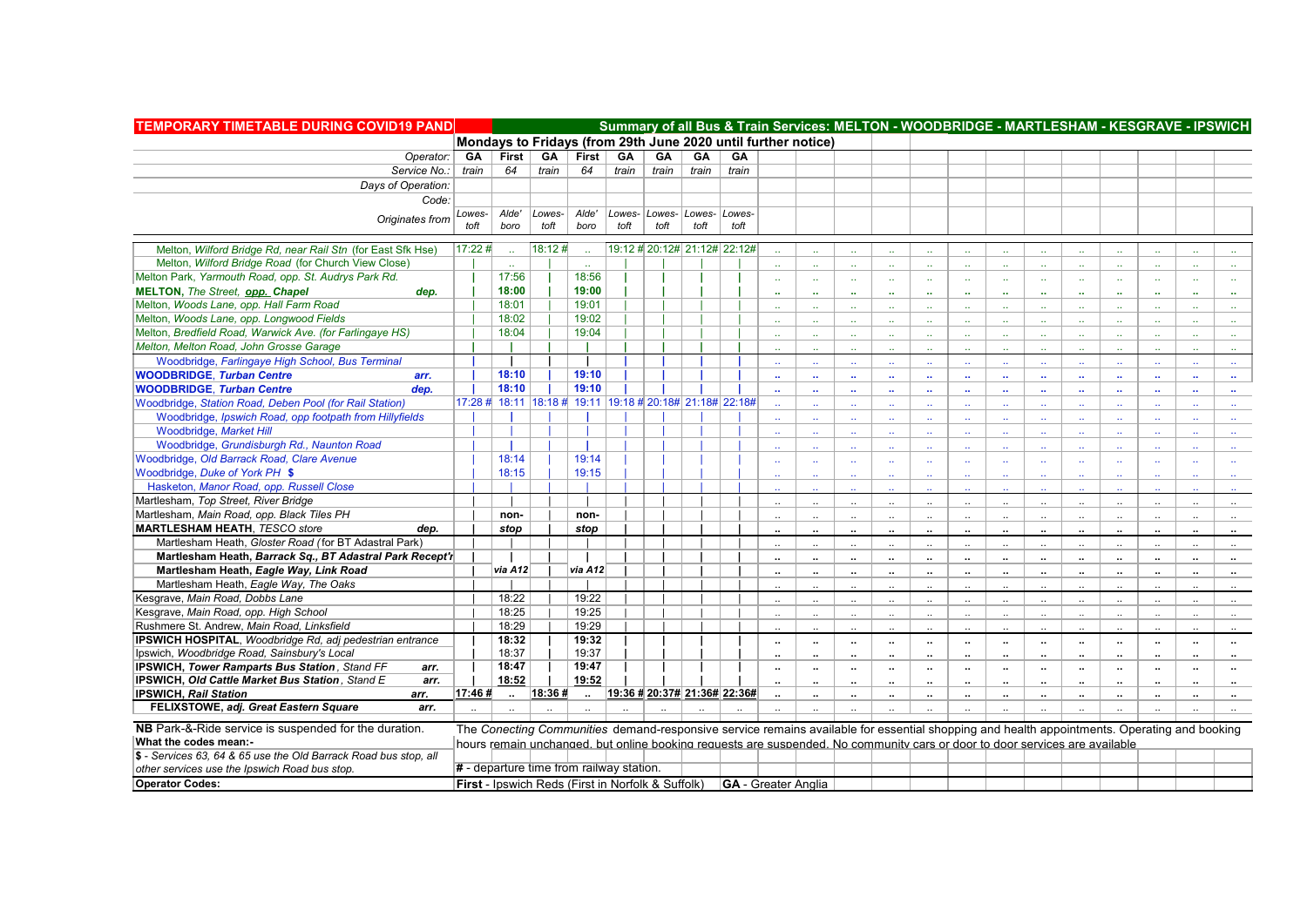| <b>TEMPORARY TIMETABLE DURING COVID19 PANDEMIC</b>               |                      |                                                      |             |                      |                      |                             |                   |                            |                  |                                                               |                      |                      | Summary of all Bus & Train Services: IPSWICH - KESGRAVE - MARTLESHAM - WOODBRIDGE - MELTON                                                               |                      |                      |                         |                      |                     |                             |             |              |
|------------------------------------------------------------------|----------------------|------------------------------------------------------|-------------|----------------------|----------------------|-----------------------------|-------------------|----------------------------|------------------|---------------------------------------------------------------|----------------------|----------------------|----------------------------------------------------------------------------------------------------------------------------------------------------------|----------------------|----------------------|-------------------------|----------------------|---------------------|-----------------------------|-------------|--------------|
|                                                                  |                      |                                                      |             |                      |                      |                             |                   |                            |                  | Mondays to Fridays (from 29th June 2020 until further notice) |                      |                      |                                                                                                                                                          |                      |                      |                         |                      |                     |                             |             |              |
| Operator:                                                        | GA                   | First                                                | First       | GA                   | <b>First</b>         | IB                          | <b>First</b>      | <b>First</b>               | GA               | IB                                                            | <b>First</b>         | <b>GA</b>            | <b>First</b>                                                                                                                                             | <b>First</b>         | GA                   | First                   | <b>First</b>         | GA                  | <b>First</b>                | IB          | <b>First</b> |
| Service No.:                                                     | train                | 64                                                   | 63          | train                | 64                   | 173                         | 70                | 64                         | train            | 173                                                           | 64                   | train                | 70                                                                                                                                                       | 64                   | train                | 65                      | 64                   | train               | 65                          | 173         | 64           |
| Davs of Operation:                                               |                      |                                                      | Sch         |                      |                      |                             |                   |                            |                  |                                                               |                      |                      |                                                                                                                                                          |                      |                      |                         |                      |                     |                             |             |              |
| Code:                                                            |                      |                                                      | <b>SCC</b>  |                      |                      | <b>SCC</b>                  | <b>SCC</b>        |                            |                  | <b>SCC</b>                                                    |                      |                      | <b>SCC</b>                                                                                                                                               |                      |                      |                         |                      |                     |                             | <b>SCC</b>  |              |
| FELIXSTOWE, opp. Great Eastern Square<br>dep.                    | $\ddot{\phantom{a}}$ | $\ddot{\phantom{a}}$                                 | $\cdots$    | $\ddot{\phantom{a}}$ | $\ddot{\phantom{a}}$ | 08:25                       | $\ldots$          | $\ddot{\phantom{a}}$       |                  | 09:58                                                         | $\ddot{\phantom{a}}$ | $\ddot{\phantom{a}}$ | $\ldots$                                                                                                                                                 | $\ddot{\phantom{a}}$ | $\ddot{\phantom{a}}$ | $\ddot{\phantom{a}}$    | $\ddot{\phantom{a}}$ |                     | $\ddotsc$                   | 12:37       | $\cdots$     |
| <b>IPSWICH, Rail Station</b><br>dep.                             | 6:20#                |                                                      |             | 7:35#                |                      |                             |                   | $\ddot{\phantom{a}}$       | 9:17#            |                                                               | $\ddot{\phantom{a}}$ | 10:17#               | $\ddot{\phantom{a}}$                                                                                                                                     |                      | 11:17#               |                         | $\ddot{\phantom{a}}$ | 12:17#              |                             |             |              |
| <b>IPSWICH, Old Cattle Market Bus Station</b><br>dep.            |                      | 06:25                                                | 07:05       |                      | 08:05                |                             | 08:35             | 09:05                      |                  |                                                               | 10:05                |                      | 11:00                                                                                                                                                    | 11:05                |                      | 11:35                   | 12:05                |                     | 12:35                       |             | 13:05        |
| Ipswich, Woodbridge Road, opp. Sainsbury's Local                 |                      | 06:34                                                | 07:14       |                      | 08:14                |                             |                   | 09:14                      |                  |                                                               | 10:14                |                      |                                                                                                                                                          | 11:14                |                      | 11:44                   | 12:14                |                     | 12:44                       |             | 13:14        |
| <b>IPSWICH HOSPITAL, Woodbridge Road East stop</b>               |                      | 06:40                                                | 07:20       |                      | 08:20                |                             |                   | 09:20                      |                  |                                                               | 10:20                |                      |                                                                                                                                                          | 11:20                |                      | 11:50                   | 12:20                |                     | 12:50                       |             | 13:20        |
| Rushmere St. Andrew, Main Road, Linksfield                       |                      | 06:41                                                | 07:21       |                      | 08:21                |                             | via               | 09:21                      |                  |                                                               | 10:21                |                      | via                                                                                                                                                      | 11:21                |                      | 11:51                   | 12:21                |                     | 12:51                       |             | 13:21        |
| Kesgrave, Main Road, High School                                 |                      | 06:45                                                | 07:25       |                      | 08:25                |                             | Grundis-          | 09:25                      |                  |                                                               | 10:25                |                      | Grundis- 11:25                                                                                                                                           |                      |                      | 11:55                   | 12:25                |                     | 12:55                       |             | 13:25        |
| Martlesham Heath, Eagle Way, Link Road                           |                      |                                                      |             |                      |                      |                             | -burgh &          |                            |                  | 10:33                                                         |                      |                      | -burgh &                                                                                                                                                 |                      |                      |                         |                      |                     |                             | 13:12       |              |
| Martlesham Heath, Eagle Way, opp Manor Road                      |                      | non                                                  |             |                      | non                  |                             | Chars-            | non                        |                  | 10:36                                                         | non                  |                      | Chars-                                                                                                                                                   | non                  |                      |                         | non                  |                     |                             |             | non          |
| <b>MARTLESHAM HEATH, TESCO store</b><br>dep.                     |                      | stop                                                 | 07:30       |                      | stop                 |                             | -field            | stop                       |                  | 10:38                                                         | stop                 |                      | -field                                                                                                                                                   | stop                 |                      | 12:00                   | stop                 |                     |                             | 13:00 13:15 | stop         |
| Martlesham, Main Road, Black Tiles PH                            |                      | via                                                  |             |                      | via                  |                             | (see              | via                        |                  |                                                               | via                  |                      | (see                                                                                                                                                     | via                  |                      |                         | via                  |                     |                             |             | via          |
| Martlesham, Top Street, River Bridge                             |                      | A12                                                  | 07:35       |                      | A12                  |                             | $08:55$ section 5 | A12                        |                  | 10:41                                                         | A12                  |                      | section 5                                                                                                                                                | A <sub>12</sub>      |                      | 12:05                   | A12                  |                     | $13:05$ 13:18               |             | A12          |
| Hasketon, Manor Road, opp. Russell Close                         |                      |                                                      |             |                      |                      |                             | 09:29             |                            |                  |                                                               |                      |                      | 11:53                                                                                                                                                    |                      |                      |                         |                      |                     |                             |             |              |
| Woodbridge, Duke of York PH \$                                   |                      | 06:55                                                | 07:40       |                      | 08:35                | 08:58                       |                   | 09:35                      |                  | 10:44                                                         | 10:35                |                      |                                                                                                                                                          | 11:35                |                      | 12:10                   | 12:35                |                     | 13:10                       | 13:21       | 13:35        |
| Woodbridge, Old Barrack Road, opp. Clare Avenue                  |                      |                                                      | 06:56 07:41 |                      | 08:36                |                             |                   | 09:36                      |                  |                                                               | 10:36                |                      |                                                                                                                                                          | 11:36                |                      | 12:11                   | 12:36                |                     | 13:11                       |             | 13:36        |
| Woodbridge, Grundisburgh Road, Naunton Road                      |                      |                                                      |             |                      |                      |                             | 09:32             |                            |                  |                                                               |                      |                      | 11:56                                                                                                                                                    |                      |                      |                         |                      |                     |                             |             |              |
| Woodbridge, Market Hill                                          |                      |                                                      |             |                      |                      |                             | 09:34             |                            |                  |                                                               |                      |                      | 11:57                                                                                                                                                    |                      |                      |                         |                      |                     |                             |             |              |
| Woodbridge, Ipswich Road, near footpath from Hillyfields         |                      |                                                      |             |                      |                      | 08:58                       |                   |                            |                  | 10:45                                                         |                      |                      |                                                                                                                                                          |                      |                      |                         |                      |                     |                             | 13:22       |              |
| Woodbridge, Station Road, opp. Deben Pool (for Rail Station)     | 6:37#                | 06:59                                                |             | $07:44$ 7:53 # 08:39 |                      | 08:59                       |                   |                            | $09:39$   9:32 # | 10:46                                                         |                      | 10:39 10:32 #        |                                                                                                                                                          |                      |                      | $11:39$   11:32 # 12:14 |                      | 12:39 12:32 # 13:14 |                             | 13:23       | 13:39        |
| <b>WOODBRIDGE, Turban Centre</b><br>arr.                         |                      | 07:00                                                | 07:45       |                      | 08:40                | 09:00                       | 09:38             | 09:40                      |                  | 10:47                                                         | 10:40                |                      | 12:00                                                                                                                                                    | 11:40                |                      | 12:15                   | 12:40                |                     |                             | 13:15 13:24 | 13:40        |
| <b>WOODBRIDGE, Turban Centre</b><br>dep.                         |                      | 07:00                                                | 07:45       |                      | 08:40                | ÷.                          |                   | 09:40                      |                  | $\ddot{\phantom{a}}$                                          | 10:40                |                      | $\mathbf{r}$                                                                                                                                             | 11:40                |                      | 12:15                   | 12:40                |                     | 13:15                       |             | 13:40        |
| Melton, Melton Road, John Grosse Garage                          |                      |                                                      |             |                      |                      | $\mathbf{r}$ .              | хv.               |                            |                  | $\mathbf{r}$ .                                                |                      |                      | $\mathcal{L}_{\mathcal{A}}$                                                                                                                              |                      |                      |                         |                      |                     |                             |             |              |
| Melton, Bredfield Rd, Warwick Ave (for F'gaye HS)                |                      | 07:05                                                | 07:50       |                      | 08:45                | $\mathbf{r}$                |                   | 09:45                      |                  | $\sim$                                                        | 10:45                |                      | $\mathbf{r}$                                                                                                                                             | 11:45                |                      | 12:20                   | 12:45                |                     | 13:20                       |             | 13:45        |
| Melton, Woods Lane, Longwood Fields                              |                      | 07:06                                                | 07:51       |                      | 08:46                | $\mathcal{L}_{\mathcal{F}}$ |                   | 09:46                      |                  | $\sim$                                                        | 10:46                |                      | $\mathcal{L}_{\mathcal{A}}$                                                                                                                              | 11:46                |                      | 12:21                   | 12:46                |                     | 13:21                       |             | 13:46        |
| Melton, Woods Lane, Hall Farm Road                               |                      | 07:08                                                | 07:53       |                      | 08:48                | $\mathbf{r}$ .              | ÷.                | 09:48                      |                  |                                                               | 10:48                |                      | $\sim$                                                                                                                                                   | 11:48                |                      | 12:23                   | 12:48                |                     | 13:23                       |             | 13:48        |
| <b>MELTON, The Street, opp. Chapel</b><br>dep.                   |                      | 07:10                                                | 07:55       |                      | 08:50                | $\sim$                      | $\sim$            | 09:50                      |                  | $\ddot{\phantom{a}}$                                          | 10:50                |                      | $\sim$                                                                                                                                                   | 11:50                |                      | 12:25                   | 12:50                |                     | 13:25                       |             | 13:50        |
| Melton Park, Yarmouth Road, St. Audry's Park Park Road           |                      |                                                      | 07:12 07:57 |                      | 08:52                | is s                        |                   | 09:52                      |                  | $\ddot{\phantom{a}}$                                          | 10:52                |                      | $\mathcal{L}_{\mathcal{A}}$                                                                                                                              | 11:52                |                      |                         | 12:52                |                     | $\mathcal{L}_{\mathcal{A}}$ |             | 13:52        |
| Melton, Wilford Bridge Road (for Church View Close)              |                      |                                                      |             |                      |                      | $\ddot{\phantom{a}}$        | $\mathbf{r}$      |                            |                  | $\ddotsc$                                                     |                      |                      | $\sim$                                                                                                                                                   |                      |                      |                         |                      |                     | $\sim$                      |             |              |
| Melton, Wilford Bridge Rd, opp Rail Stn (for East Sfk Hse)       | 6:41#                |                                                      |             | 7:57#                |                      |                             |                   |                            | 9:36#            |                                                               |                      | 10:36#               |                                                                                                                                                          |                      | 11:36#               |                         |                      | 12:36#              |                             |             |              |
| Terminates at                                                    |                      | Saxmu- Alde-                                         | Tan<br>n-   | Lowe-                | Alde-                | Wood-                       | Wood-             | Alde-                      | Lowe-            | Wood-                                                         | Alde-                | Lowe-                | Wood-                                                                                                                                                    | Alde-                | Lowe-                | Melton                  | Alde-                | Lowe-               | Melton                      | Wood-       | Alde-        |
|                                                                  | ndham                | boro'                                                | aham        | stoft                | boro'                | bridge                      | bridge            | boro'                      | stoft            | bridge                                                        | boro'                | stoft                | bridge                                                                                                                                                   | boro'                | stoft                |                         | boro'                | stoft               |                             | bridge      | boro'        |
| NB Park-&-Ride service is suspended for the duration.            |                      |                                                      |             |                      |                      |                             |                   |                            |                  |                                                               |                      |                      | The Conecting Communities demand-responsive service remains available for essential shopping and health appointments. Operating and booking hours remain |                      |                      |                         |                      |                     |                             |             |              |
| What the codes mean:-                                            |                      |                                                      |             |                      |                      |                             |                   |                            |                  |                                                               |                      |                      |                                                                                                                                                          |                      |                      |                         |                      |                     |                             |             |              |
| \$ - Services 63, 64 & 65 use the Old Barrack Road bus stop, all |                      | Sch - runs Mondays to Fridays when schools are open. |             |                      |                      |                             |                   |                            |                  |                                                               |                      |                      | unchanged, but online booking requests are suspended. No community cars or door to door services are available                                           |                      |                      |                         |                      |                     |                             |             |              |
| other services use the lpswich Road bus stop.                    |                      | $#$ - departure time from railway station.           |             |                      |                      |                             |                   |                            |                  |                                                               |                      |                      | <b>SCC</b> - sponsored by Suffolk County Council.                                                                                                        |                      |                      |                         |                      |                     |                             |             |              |
| <b>Operator Codes:</b>                                           |                      | First - Ipswich Reds (First in Norfolk & Suffolk)    |             |                      |                      |                             |                   | <b>GA</b> - Greater Anglia |                  |                                                               |                      |                      | <b>IB</b> - Ipswich Buses                                                                                                                                |                      |                      |                         |                      |                     |                             |             |              |

 $\overline{\phantom{a}}$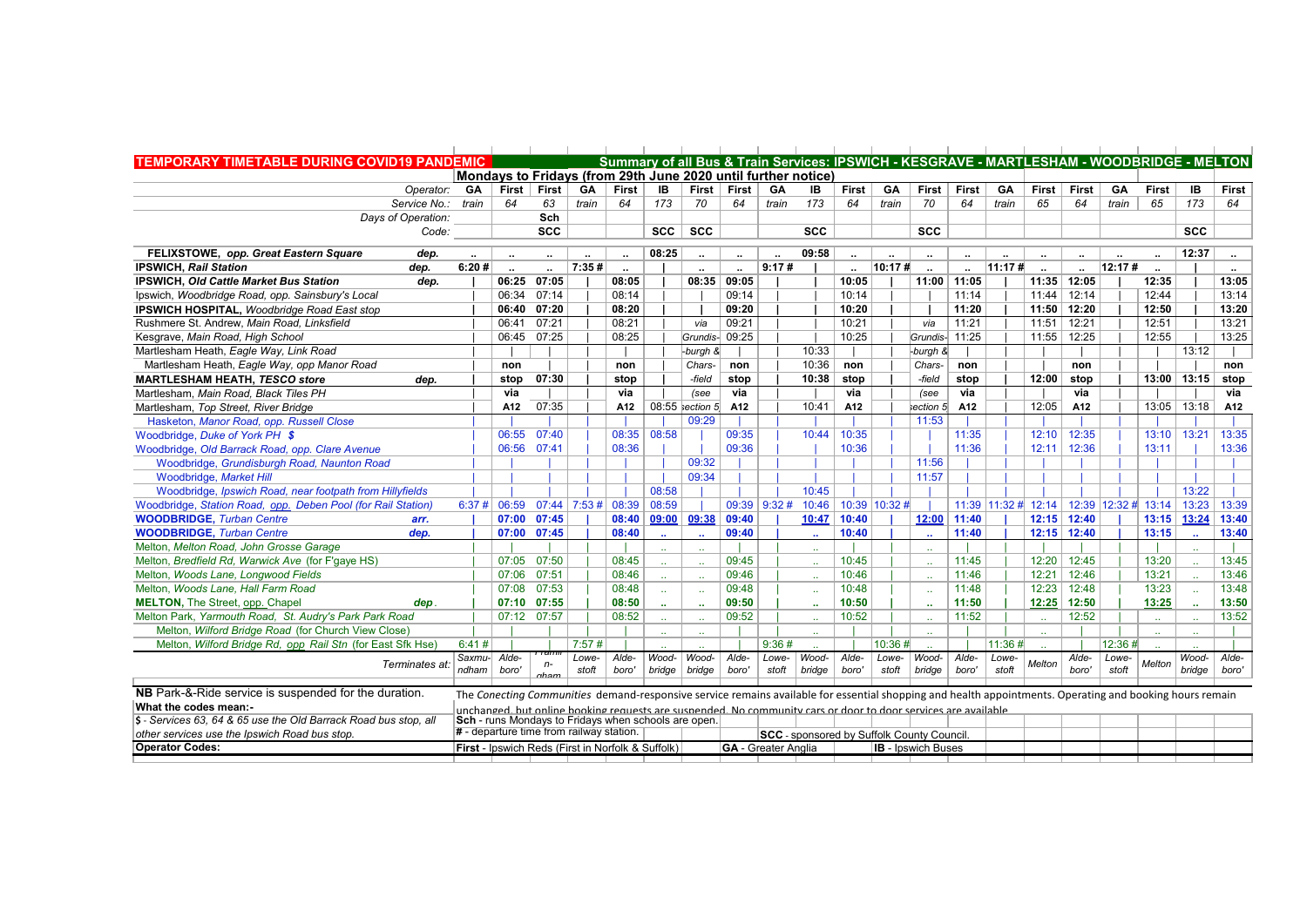| <b>TEMPORARY TIMETABLE DURING COVID19 PAND</b>                   |                               |                 |                                                                                                                                                          |                      |           |                      |           |                               |                            |                      |                                                  |                           |                   |               | Summary of all Bus & Train Services: IPSWICH - KESGRAVE - MARTLESHAM - WOODBRIDGE - MELTON |           |                      |                               |                       |              |         |
|------------------------------------------------------------------|-------------------------------|-----------------|----------------------------------------------------------------------------------------------------------------------------------------------------------|----------------------|-----------|----------------------|-----------|-------------------------------|----------------------------|----------------------|--------------------------------------------------|---------------------------|-------------------|---------------|--------------------------------------------------------------------------------------------|-----------|----------------------|-------------------------------|-----------------------|--------------|---------|
|                                                                  |                               |                 | Mondays to Fridays (from 29th June 2020 until further notice)                                                                                            |                      |           |                      |           |                               |                            |                      |                                                  |                           |                   |               |                                                                                            |           |                      |                               |                       |              |         |
| Operator:   First                                                |                               |                 | GA   First   First                                                                                                                                       |                      | GA        | First                | <b>GA</b> | IB                            | First                      | <b>GA</b>            | First                                            | First                     |                   | First First   | First                                                                                      | GA        | IB                   | <b>First</b>                  | First                 | First   GA   |         |
| Service No.:                                                     | 70                            | train           | 65                                                                                                                                                       | 63                   | train     | 65                   | train     | 173                           | 64                         | train                | 70                                               | 64                        | 64                | 70A           | 71                                                                                         | train     | 173                  | 65                            | 64                    | 70           | train   |
| Days of Operation:                                               |                               |                 |                                                                                                                                                          | Sch                  |           |                      |           |                               |                            | <b>NS</b>            |                                                  |                           |                   |               |                                                                                            |           |                      |                               |                       |              |         |
|                                                                  | $Code:$ SCC                   |                 |                                                                                                                                                          |                      |           |                      |           | <b>SCC</b>                    |                            |                      | <b>SCC</b>                                       |                           |                   | <b>SCC</b>    | <b>SCC</b>                                                                                 |           | <b>SCC</b>           |                               |                       | <b>SCC</b>   |         |
| FELIXSTOWE, opp. Great Eastern Square<br>dep.                    |                               |                 |                                                                                                                                                          |                      | $\ddotsc$ | $\ddotsc$            |           | 14:55                         | $\ddot{\phantom{a}}$       | $\ddot{\phantom{a}}$ | $\ddotsc$                                        | $\ddotsc$                 | $\sim$            | $\ldots$      |                                                                                            | $\cdot$ . | 17:10                | $\ddot{\phantom{a}}$          | $\sim$                |              |         |
| <b>IPSWICH, Rail Station</b><br>dep.                             |                               | 13:17#          |                                                                                                                                                          | $\ddot{\phantom{a}}$ | 14:17#    | $\ddot{\phantom{a}}$ | 15:17#    |                               | $\ddot{\phantom{a}}$       | 15:54#               |                                                  |                           |                   | ٠.            | $\ddot{\phantom{0}}$                                                                       | 17:17#    |                      |                               |                       |              | 18:13#  |
| IPSWICH, Old Cattle Market Bus Station<br>dep.                   | 13:15                         |                 |                                                                                                                                                          | 13:35 14:05          |           | 14:35                |           |                               | 15:05                      |                      | 16:00                                            | 16:05                     |                   | 16:50 17:10   | $\ddot{\phantom{a}}$                                                                       |           |                      |                               | 17:20   17:50   18:00 |              |         |
| Ipswich, Woodbridge Road, opp. Sainsbury's Local                 |                               |                 |                                                                                                                                                          | $13:44$ 14:14        |           | 14:44                |           |                               | 15:14                      |                      |                                                  | 16:14                     | 16:59             |               | $\ddot{\phantom{a}}$                                                                       |           |                      | 17:29 17:59                   |                       |              |         |
| IPSWICH HOSPITAL, Woodbridge Road East stop                      |                               |                 |                                                                                                                                                          | 13:50 14:20          |           | 14:50                |           |                               | 15:20                      |                      |                                                  |                           | 16:20 17:05       |               | ٠.                                                                                         |           |                      | 17:35 18:05                   |                       |              |         |
| Rushmere St. Andrew. Main Road. Linksfield                       | via                           |                 | 13:51                                                                                                                                                    | 14:21                |           | 14:51                |           |                               | 15:21                      |                      | via                                              | 16:21                     | 17:06             |               | $\ddotsc$                                                                                  |           |                      | 17:36                         | 18:06                 | via          |         |
| Kesgrave, Main Road, High School                                 | Grundis-                      |                 |                                                                                                                                                          | 13:55 14:25          |           | 14:55                |           |                               | 15:25                      |                      | Grundis-                                         | 16:25                     | 17:10             |               |                                                                                            |           |                      | 17:40                         | 18:10 Grundis-        |              |         |
| Martlesham Heath, Eagle Way, Link Road                           | -burgh &                      |                 |                                                                                                                                                          |                      |           |                      |           |                               |                            |                      | -burgh &                                         |                           |                   | via           | $\ddotsc$                                                                                  |           | 17:47                |                               |                       | -burgh &     |         |
| Martlesham Heath, Eagle Way, opp Manor Road                      | Chars-                        |                 |                                                                                                                                                          |                      |           |                      |           |                               | non                        |                      | Chars-                                           | non                       |                   | non Grundis-  |                                                                                            |           |                      |                               | non                   | Chars-       |         |
| <b>MARTLESHAM HEATH. TESCO store</b><br>dep.                     | -field                        |                 |                                                                                                                                                          | 14:00 14:30          |           | 15:00                |           |                               | stop                       |                      | -field                                           | stop                      | stop              | -burgh        | $\ddot{\phantom{a}}$                                                                       |           |                      | $17:50$ 17:45 stop            |                       | -field       |         |
| Martlesham, Main Road, Black Tiles PH                            | (see                          |                 |                                                                                                                                                          |                      |           |                      |           |                               | via                        |                      | (see                                             | via                       | via               | (see          | $\ddot{\phantom{a}}$                                                                       |           |                      |                               | via                   | (see         |         |
| Martlesham, Top Street, River Bridge                             | section 5                     |                 |                                                                                                                                                          | 14:05 14:35          |           | 15:05                |           | 15:39                         | A12                        |                      | section 5                                        | A12                       | A12               | section 5     |                                                                                            |           |                      | 17:53 17:50                   | A12                   | section 5    |         |
| Hasketon, Manor Road, opp. Russell Close                         | 14:08                         |                 |                                                                                                                                                          |                      |           |                      |           |                               |                            |                      | 16:53                                            |                           |                   |               |                                                                                            |           |                      |                               |                       | 18:53        |         |
| Woodbridge, Duke of York PH \$                                   |                               |                 | 14:10                                                                                                                                                    | 14:40                |           | 15:10                |           | 15:42                         | 15:35                      |                      |                                                  | 16:35                     | 17:20             |               | $\ddotsc$                                                                                  |           | 17:56                | 17:55 18:20                   |                       |              |         |
| Woodbridge, Old Barrack Road, opp. Clare Avenue                  |                               |                 | 14:11                                                                                                                                                    | 14:41                |           | 15:11                |           |                               | 15:36                      |                      |                                                  | 16:36                     | 17:21             |               |                                                                                            |           |                      | 17:56                         | 18:21                 |              |         |
| Woodbridge, Grundisburgh Road, Naunton Road                      | 14:11                         |                 |                                                                                                                                                          |                      |           |                      |           |                               |                            |                      | 16:56                                            |                           |                   | 17:38         |                                                                                            |           |                      |                               |                       | 18:56        |         |
| Woodbridge, Market Hill                                          | 14:12                         |                 |                                                                                                                                                          |                      |           |                      |           |                               |                            |                      | 16:57                                            |                           |                   | 17:40         |                                                                                            |           |                      |                               |                       | 18:57        |         |
| Woodbridge, Ipswich Road, near footpath from Hillyfields         |                               |                 |                                                                                                                                                          |                      |           |                      |           | 15:43                         |                            |                      |                                                  |                           |                   |               |                                                                                            |           | 17:57                |                               |                       |              |         |
| Woodbridge, Station Road, opp. Deben Pool (for Rail Station)     |                               |                 | 13:32 # 14:14   14:44   14:32 # 15:14   15:32 # 15:44                                                                                                    |                      |           |                      |           |                               |                            | 15:39 16:11 #        |                                                  | 16:39                     | 17:24             |               |                                                                                            |           |                      | 17:32 # 17:58   17:59   18:24 |                       |              | 18:30 # |
| <b>WOODBRIDGE, Turban Centre</b><br>arr.                         | 14:15                         |                 |                                                                                                                                                          | $14:15$ 14:45        |           | 15:15                |           | 15:45                         | 15:40                      |                      | 17:00                                            |                           | 16:40 17:25 17:44 |               | $\leftarrow$                                                                               |           |                      | 17:59 18:00 18:25 19:00       |                       |              |         |
| <b>WOODBRIDGE, Turban Centre</b><br>dep.                         |                               |                 |                                                                                                                                                          | 14:15 14:45          |           | 15:15                |           |                               | 15:40                      |                      | $\rightarrow$                                    |                           | $16:40$ 17:25     | $\rightarrow$ | 17:45                                                                                      |           | $\rightarrow$        | 18:00 18:25                   |                       |              |         |
| Melton, Melton Road, John Grosse Garage                          | $\mathcal{L}_{\mathcal{A}}$ . |                 |                                                                                                                                                          |                      |           |                      |           | $\mathbf{r}$                  |                            |                      | $\mathcal{L}_{\mathcal{A}}$ .                    |                           |                   | $\sim$        | 17:47                                                                                      |           | $\sim$               |                               |                       |              |         |
| Melton, Bredfield Rd, Warwick Ave (for F'gaye HS)                |                               |                 |                                                                                                                                                          | 14:20   14:50        |           | 15:20                |           |                               | 15:45                      |                      |                                                  |                           | 16:45   17:30     |               |                                                                                            |           |                      | 18:05   18:30                 |                       |              |         |
| Melton, Woods Lane, Longwood Fields                              |                               |                 |                                                                                                                                                          | $14:21$ 14:51        |           | 15:21                |           |                               | 15:46                      |                      | $\mathbf{r}$                                     | 16:46                     | 17:31             | $\sim$        |                                                                                            |           |                      | 18:06                         | 18:31                 |              |         |
| Melton, Woods Lane, Hall Farm Road                               |                               |                 |                                                                                                                                                          | 14:23 14:53          |           | 15:23                |           |                               | 15:48                      |                      |                                                  | 16:48                     | 17:33             | $\sim$        |                                                                                            |           | $\ddot{\phantom{1}}$ | 18:08                         | 18:33                 |              |         |
| <b>MELTON, The Street, opp. Chapel</b><br>dep.                   |                               |                 | 14:25                                                                                                                                                    | 14:55                |           | 15:25                |           |                               | 15:50                      |                      |                                                  | 16:50                     | 17:35             |               |                                                                                            |           | $\ddot{\phantom{a}}$ | 18:10                         | 18:35                 |              |         |
| Melton Park, Yarmouth Road, St. Audry's Park Park Road           |                               |                 |                                                                                                                                                          | 14:57                |           | $\sim$               |           | $\sim$                        | 15:52                      |                      | $\ddot{\phantom{a}}$                             | 16:52                     | 17:37             |               |                                                                                            |           |                      |                               | 18:37                 | $\sim$       |         |
| Melton, Wilford Bridge Road (for Church View Close)              |                               |                 |                                                                                                                                                          |                      |           |                      |           | $\mathcal{L}_{\mathcal{A}}$ . |                            |                      | $\mathbf{a}$                                     |                           |                   | $\sim$        | 17:50                                                                                      |           |                      |                               |                       |              |         |
| Melton, Wilford Bridge Rd, opp Rail Stn (for East Sfk Hse)       |                               |                 | 13:36 # 14:26                                                                                                                                            |                      | 14:36#    |                      | 15:36#    |                               |                            | 16:22#               |                                                  |                           |                   |               | 17:51 17:36 #                                                                              |           |                      | 18:11                         |                       |              | 18:34 # |
|                                                                  |                               | $Wood - Lowe -$ | Rendle                                                                                                                                                   |                      | Lowe-     |                      | Lowe-     | Wood-                         | Alde-                      | Lowe-                | Wood-                                            | Alde-                     | Alde-             | Wood-         |                                                                                            | Lowe-     | Wood-                | Rendle                        | Alde-                 | Wood-        | Lowe-   |
| Terminates at:                                                   | bridge                        | stoft           | sham                                                                                                                                                     | aham                 | stoft     | Melton               | stoft     | bridge                        | boro'                      | stoft                | bridge                                           | boro'                     | boro'             | bridge        | Orford                                                                                     | stoft     | bridge               | sham                          | boro'                 | bridge stoft |         |
| NB Park-&-Ride service is suspended for the duration.            |                               |                 | The Conecting Communities demand-responsive service remains available for essential shopping and health appointments. Operating and booking hours remain |                      |           |                      |           |                               |                            |                      |                                                  |                           |                   |               |                                                                                            |           |                      |                               |                       |              |         |
| What the codes mean:-                                            |                               |                 | unchanged, but online booking requests are suspended. No community cars or door to door services are available                                           |                      |           |                      |           |                               |                            |                      |                                                  |                           |                   |               |                                                                                            |           |                      |                               |                       |              |         |
| \$ - Services 63, 64 & 65 use the Old Barrack Road bus stop, all |                               |                 | Sch - runs Mondays to Fridays when schools are open.                                                                                                     |                      |           |                      |           |                               |                            |                      |                                                  |                           |                   |               |                                                                                            |           |                      |                               |                       |              |         |
| other services use the Ipswich Road bus stop.                    |                               |                 | # - departure time from railway station.                                                                                                                 |                      |           |                      |           |                               |                            |                      | <b>SCC</b> - sponsored by Suffolk County Council |                           |                   |               |                                                                                            |           |                      |                               |                       |              |         |
| <b>Operator Codes:</b>                                           |                               |                 | <b>First - Ipswich Reds (First in Norfolk &amp; Suffolk)</b>                                                                                             |                      |           |                      |           |                               | <b>GA</b> - Greater Anglia |                      |                                                  | <b>IB</b> - Ipswich Buses |                   |               |                                                                                            |           |                      |                               |                       |              |         |
|                                                                  |                               |                 |                                                                                                                                                          |                      |           |                      |           |                               |                            |                      |                                                  |                           |                   |               |                                                                                            |           |                      |                               |                       |              |         |

 $\mathcal{L}$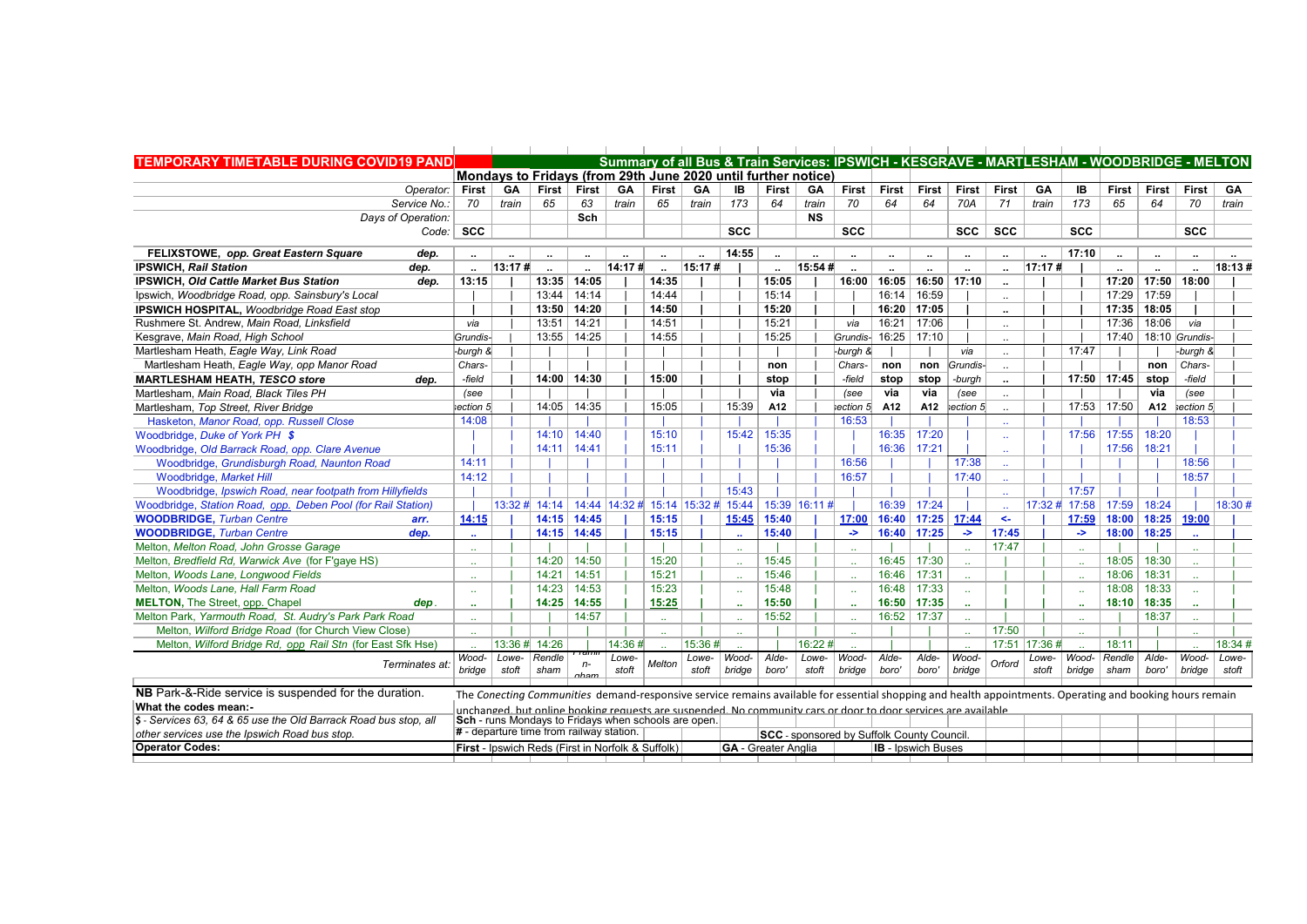| <b>TEMPORARY TIMETABLE DURING COVID19 PAND</b>                   |       |                                                                                                                                                          |       |               |                      | Summary of all Bus & Train Services: IPSWICH - KESGRAVE - MARTLESHAM - WOODBRIDGE - MELTON |                      |                             |                            |                                            |                             |                             |                      |                               |                             |                             |                             |                      |                      |                             |                             |
|------------------------------------------------------------------|-------|----------------------------------------------------------------------------------------------------------------------------------------------------------|-------|---------------|----------------------|--------------------------------------------------------------------------------------------|----------------------|-----------------------------|----------------------------|--------------------------------------------|-----------------------------|-----------------------------|----------------------|-------------------------------|-----------------------------|-----------------------------|-----------------------------|----------------------|----------------------|-----------------------------|-----------------------------|
|                                                                  |       | Mondays to Fridays (from 29th June 2020 until further notice)                                                                                            |       |               |                      |                                                                                            |                      |                             |                            |                                            |                             |                             |                      |                               |                             |                             |                             |                      |                      |                             |                             |
| Operator:                                                        | GA    | GA                                                                                                                                                       | GA    | <b>GA</b>     |                      |                                                                                            |                      |                             |                            |                                            |                             |                             |                      |                               |                             |                             |                             |                      |                      |                             |                             |
| Service No.: train                                               |       | train                                                                                                                                                    |       | train train   |                      |                                                                                            |                      |                             |                            |                                            |                             |                             |                      |                               |                             |                             |                             |                      |                      |                             |                             |
| Days of Operation:                                               |       |                                                                                                                                                          |       |               |                      |                                                                                            |                      |                             |                            |                                            |                             |                             |                      |                               |                             |                             |                             |                      |                      |                             |                             |
| Code:                                                            |       |                                                                                                                                                          |       |               |                      |                                                                                            |                      |                             |                            |                                            |                             |                             |                      |                               |                             |                             |                             |                      |                      |                             |                             |
| FELIXSTOWE, opp. Great Eastern Square<br>dep.                    |       |                                                                                                                                                          |       |               |                      |                                                                                            |                      |                             |                            |                                            |                             |                             |                      |                               |                             |                             |                             |                      |                      |                             |                             |
| <b>IPSWICH, Rail Station</b><br>dep.                             |       | 19:17 # 20:17# 21:17# 22:17#                                                                                                                             |       |               |                      |                                                                                            |                      |                             | $\cdot$                    |                                            | $\cdots$                    |                             |                      |                               | $\ddot{\phantom{a}}$        | $\ddot{\phantom{a}}$        | $\cdot\cdot$                |                      | $\ddot{\phantom{a}}$ |                             | $\cdots$                    |
| IPSWICH, Old Cattle Market Bus Station                           |       |                                                                                                                                                          |       |               |                      |                                                                                            | $\ddot{\phantom{a}}$ | $\ddot{\phantom{a}}$        | $\ddot{\phantom{a}}$       | $\ddot{\phantom{a}}$                       | $\ddot{\phantom{a}}$        | $\ddot{\phantom{a}}$        | $\ddot{\phantom{a}}$ | $\ddot{\phantom{a}}$          | $\cdot$                     | $\cdot$                     | $\ddot{\phantom{a}}$        | $\ddot{\phantom{a}}$ | $\ddot{\phantom{a}}$ | $\ddot{\phantom{a}}$        | $\cdot$                     |
| dep.                                                             |       |                                                                                                                                                          |       |               |                      |                                                                                            |                      |                             |                            | $\ddot{\phantom{a}}$                       | $\cdot$                     |                             |                      |                               |                             | $\cdots$                    | $\cdots$                    |                      |                      |                             | $\ddot{\phantom{a}}$        |
| Ipswich, Woodbridge Road, opp. Sainsbury's Local                 |       |                                                                                                                                                          |       |               | $\ddotsc$            | $\ddotsc$                                                                                  | Ω.                   | $\ddotsc$                   | $\ddotsc$                  | $\ddotsc$                                  | $\ddots$                    | $\ddotsc$                   | $\ddot{\phantom{1}}$ | $\ddotsc$                     | $\mathcal{L}_{\mathcal{F}}$ | $\ddotsc$                   | $\ddotsc$                   | $\ldots$             | $\ddotsc$            | $\ddot{\phantom{a}}$        | $\sim$                      |
| IPSWICH HOSPITAL, Woodbridge Road East stop                      |       |                                                                                                                                                          |       |               |                      |                                                                                            |                      |                             |                            |                                            |                             |                             |                      |                               |                             |                             | $\cdot$                     |                      |                      |                             | $\cdots$                    |
| Rushmere St. Andrew. Main Road. Linksfield                       |       |                                                                                                                                                          |       |               |                      | $\ddot{\phantom{a}}$                                                                       | $\ddot{\phantom{a}}$ | $\ddot{\phantom{0}}$        | $\ddotsc$                  | $\cdot$                                    | $\ddots$                    | $\ddotsc$                   | $\ddotsc$            | $\ddotsc$                     | $\ddotsc$                   | $\ddotsc$                   | $\ldots$                    | $\ddotsc$            | $\ddot{\phantom{a}}$ | $\ddotsc$                   | $\sim$                      |
| Kesgrave, Main Road, High School                                 |       |                                                                                                                                                          |       |               |                      |                                                                                            |                      |                             |                            |                                            |                             | $\ddotsc$                   | $\ddotsc$            | $\ddot{\phantom{a}}$          | $\ddotsc$                   |                             | $\mathbf{r}$                | $\ddotsc$            |                      |                             | $\sim$                      |
| Martlesham Heath, Eagle Way, Link Road                           |       |                                                                                                                                                          |       |               | $\ddotsc$            | $\ddotsc$                                                                                  | $\ddot{\phantom{a}}$ | $\mathcal{L}_{\mathcal{F}}$ | $\ddotsc$                  | $\sim$                                     | $\sim$                      | $\sim$                      | $\ddotsc$            | $\sim$                        | $\sim$                      | $\ddotsc$                   | $\ldots$                    | $\ddotsc$            | $\ddot{\phantom{1}}$ | $\ddotsc$                   | $\sim$                      |
| Martlesham Heath, Eagle Way, opp Manor Road                      |       |                                                                                                                                                          |       |               | $\mathbf{r}$         | $\mathbf{r}$                                                                               | $\ddot{\phantom{a}}$ | $\ddotsc$                   | $\mathbf{r}$               | $\ddotsc$                                  | $\ddotsc$                   | $\ddotsc$                   | $\ddotsc$            | $\ddotsc$                     | $\ddotsc$                   | $\mathbf{r}$                | $\ddotsc$                   | $\sim$               | $\ddot{\phantom{a}}$ | $\ddot{\phantom{a}}$        | $\ldots$                    |
| <b>MARTLESHAM HEATH. TESCO store</b><br>dep.                     |       |                                                                                                                                                          |       |               |                      |                                                                                            | $\ddot{\phantom{a}}$ |                             | $\cdot$                    | $\ddot{\phantom{a}}$                       |                             |                             | $\ddot{\phantom{a}}$ | $\ddot{\phantom{a}}$          |                             | $\ddot{\phantom{a}}$        | $\ddot{\phantom{a}}$        |                      |                      | $\ddot{\phantom{0}}$        | $\cdot$ .                   |
| Martlesham, Main Road, Black Tiles PH                            |       |                                                                                                                                                          |       |               | $\ddot{\phantom{a}}$ | $\ddot{\phantom{a}}$                                                                       | $\ddot{\phantom{a}}$ | $\ddot{\phantom{a}}$        | $\mathbf{r}$               | $\mathbf{r}$                               | $\ddots$                    | $\ddotsc$                   | $\ddot{\phantom{a}}$ | $\ddotsc$                     | $\mathcal{L}_{\mathcal{F}}$ | $\mathbf{r}$                | $\mathbf{r}$ .              | $\ddots$             | $\ddot{\phantom{a}}$ | $\ddot{\phantom{a}}$        | $\ddots$                    |
| Martlesham, Top Street, River Bridge                             |       |                                                                                                                                                          |       |               |                      |                                                                                            |                      |                             |                            |                                            | $\ddot{\phantom{a}}$        | $\cdot$                     | $\ddot{\phantom{a}}$ | $\ddot{\phantom{a}}$          | $\cdot$                     | $\ddot{\phantom{a}}$        | $\cdot$                     | $\cdot$              |                      |                             | $\overline{\phantom{a}}$    |
| Hasketon, Manor Road, opp. Russell Close                         |       |                                                                                                                                                          |       |               |                      |                                                                                            |                      |                             |                            |                                            |                             | $\mathbf{r}$                | хv.                  | $\mathbf{r}$                  | $\mathbf{r}$                | $\sim$                      | $\sim$                      | $\sim$               | $\ddot{\phantom{a}}$ |                             | $\sim$                      |
| Woodbridge, Duke of York PH \$                                   |       |                                                                                                                                                          |       |               |                      | $\sim$                                                                                     | 44                   | $\mathbf{r}$                | $\sim 10^{-1}$             | $\sim$ $\sim$                              | $\sim$                      | $\sim$                      | x.                   | $\mathcal{L}_{\mathcal{A}}$   | $\mathcal{L}_{\mathcal{F}}$ | $\mathbf{r}$                | $\sim$                      | $\sim$               | $\mathbf{r}$         | $\mathcal{L}_{\mathcal{A}}$ | $\sim$                      |
| Woodbridge, Old Barrack Road, opp. Clare Avenue                  |       |                                                                                                                                                          |       |               |                      |                                                                                            |                      |                             |                            |                                            | $\mathbf{r}$                | $\mathbf{r}$ .              | $\mathbf{r}$         | $\mathcal{L}_{\mathcal{A}}$   | $\mathbf{r}$ .              | $\sim$                      | $\sim$                      | $\sim$               | ä.                   | $\ddot{\phantom{a}}$        | $\mathcal{L}_{\mathcal{F}}$ |
| Woodbridge, Grundisburgh Road, Naunton Road                      |       |                                                                                                                                                          |       |               |                      |                                                                                            |                      |                             |                            |                                            | $\mathbf{r}$                | $\mathbf{r}$                | $\mathbf{r}$         | $\mathbf{r}$                  | $\mathbf{r}$                | $\sim$                      | $\sim$                      | $\mathbf{r}$         |                      | $\mathbf{A}$                | $\mathcal{L}_{\mathcal{F}}$ |
| Woodbridge, Market Hill                                          |       |                                                                                                                                                          |       |               |                      |                                                                                            |                      |                             |                            |                                            | $\mathbf{r}$                | $\mathbf{r}$                | $\mathbf{r}$         | $\mathbf{r}$                  | $\mathbf{r}$                | $\mathbf{r}$                | $\sim$                      | $\sim$               | $\mathbf{r}$         | $\ddot{\phantom{a}}$        | $\mathcal{L}_{\mathcal{F}}$ |
| Woodbridge, Ipswich Road, near footpath from Hillyfields         |       |                                                                                                                                                          |       |               |                      |                                                                                            |                      |                             |                            |                                            | $\mathcal{L}_{\mathcal{A}}$ | $\mathcal{L}_{\mathcal{A}}$ | z.                   | $\mathcal{L}_{\mathcal{A}}$   | $\mathcal{L}(\mathcal{L})$  | $\sim$                      | $\sim$                      | $\sim$               |                      |                             | $\sim$                      |
| Woodbridge, Station Road, opp. Deben Pool (for Rail Station)     |       | 19:32 #20:32 #21:32 #22:32 #                                                                                                                             |       |               |                      |                                                                                            |                      |                             |                            |                                            | $\sim$                      | $\mathcal{L}_{\mathcal{A}}$ | έ¥,                  | $\mathcal{L}_{\mathcal{A}}$   | $\mathcal{L}(\mathcal{L})$  | $\mathcal{L}_{\mathcal{A}}$ | $\mathcal{L}_{\mathcal{A}}$ | $\sim$               |                      |                             | $\mathcal{L}_{\mathcal{F}}$ |
| <b>WOODBRIDGE, Turban Centre</b><br>arr.                         |       |                                                                                                                                                          |       |               | $\mathbf{r}$         | $\mathbf{r}$                                                                               | u.                   | $\mathbf{a}$                | $\mathbf{r}$               | $\mathbf{r}$                               | $\mathbf{r}$                | $\mathbf{r}$                | $\mathbf{r}$         | $\mathbf{r}$                  | $\mathbf{r}$                | $\mathbf{r}$                | $\mathbf{r}$                | $\mathbf{r}$         | $\ddot{\phantom{a}}$ | $\mathbf{r}$                | $\mathbf{r}$                |
| <b>WOODBRIDGE.</b> Turban Centre<br>dep.                         |       |                                                                                                                                                          |       |               |                      |                                                                                            |                      | $\mathbf{r}$                |                            | $\mathbf{r}$                               | $\mathbf{r}$                | $\mathbf{r}$                | $\mathbf{r}$         | $\mathbf{r}$                  | $\mathbf{r}$                | $\mathbf{r}$                | $\mathbf{r}$                | $\mathbf{r}$         | $\ddot{\phantom{a}}$ | $\ddot{\phantom{1}}$        | $\mathbf{r}$                |
| Melton, Melton Road, John Grosse Garage                          |       |                                                                                                                                                          |       |               |                      |                                                                                            |                      |                             |                            |                                            |                             | хv.                         |                      | ω.                            |                             |                             | $\mathcal{L}_{\mathcal{A}}$ | $\sim$               |                      |                             | $\mathcal{L}_{\mathcal{F}}$ |
| Melton, Bredfield Rd, Warwick Ave (for F'gaye HS)                |       |                                                                                                                                                          |       |               |                      |                                                                                            |                      | $\ddot{\phantom{a}}$        |                            |                                            | $\sim$                      | хv.                         | Ω.                   | $\mathcal{L}_{\mathcal{A}}$ . | $\mathcal{L}_{\mathcal{F}}$ | цý,                         | $\mathcal{L}_{\mathcal{A}}$ | $\sim$               |                      | ä.                          | $\mathcal{L}_{\mathcal{F}}$ |
| Melton, Woods Lane, Longwood Fields                              |       |                                                                                                                                                          |       |               |                      |                                                                                            |                      |                             |                            |                                            | $\mathbf{r}$                | $\mathbf{r}$                | ä.                   | ä.                            | $\mathbf{r}$                | $\mathbf{r}$                | $\sim$                      | $\sim$               | $\ddot{\phantom{a}}$ | $\ddot{\phantom{a}}$        | $\sim$                      |
| Melton, Woods Lane, Hall Farm Road                               |       |                                                                                                                                                          |       |               |                      | $\mathbf{r}$                                                                               |                      | v.                          |                            |                                            | $\mathbf{r}$ .              | $\mathbf{r}$                | $\mathbf{r}$ .       | $\mathcal{L}_{\mathcal{F}}$   | $\mathbf{r}$ .              | $\sim$                      | $\sim$                      | $\sim$               | $\ddot{\phantom{1}}$ | $\sim$                      | $\mathbf{r}$                |
| <b>MELTON, The Street, opp. Chapel</b><br>dep.                   |       |                                                                                                                                                          |       |               | $\ddot{\phantom{0}}$ |                                                                                            |                      | 44                          | $\ddot{\phantom{0}}$       | $\mathbf{r}$                               | $\mathbf{r}$                | $\mathbf{r}$                | $\mathbf{r}$         | $\mathbf{r}$                  | $\mathbf{r}$                | $\mathbf{r}$                | $\sim$                      | $\mathbf{r}$         | $\ddot{\phantom{0}}$ | 44                          | $\mathbf{r}$                |
| Melton Park, Yarmouth Road, St. Audry's Park Park Road           |       |                                                                                                                                                          |       |               |                      |                                                                                            |                      | $\sim$                      |                            | $\sim$                                     | $\sim$                      | хv.                         | а.                   | $\sim$                        | $\mathcal{L}(\mathcal{L})$  | $\mathbf{A}$                | $\sim$                      | $\mathbf{r}$         | $\sim$               | $\ddot{\phantom{a}}$        | $\sim$                      |
| Melton, Wilford Bridge Road (for Church View Close)              |       |                                                                                                                                                          |       |               |                      | $\mathbf{r}$                                                                               |                      | $\mathbf{r}$                |                            |                                            | $\mathbf{r}$                | $\mathbf{r}$                | $\mathbf{r}$         | $\mathbf{r}$                  | $\sim$                      | $\sim$                      | $\sim$                      | $\mathbf{r}$         | $\mathbf{r}$         | $\mathbf{r}$                | $\sim$                      |
| Melton, Wilford Bridge Rd, opp Rail Stn (for East Sfk Hse)       |       | 19:36 #20:36 #21:36 #22:36 #                                                                                                                             |       |               |                      |                                                                                            |                      |                             |                            |                                            |                             |                             |                      |                               |                             |                             |                             |                      |                      |                             |                             |
|                                                                  | Lowe- | Lowe-                                                                                                                                                    |       | Lowe-   Lowe- |                      |                                                                                            |                      |                             |                            |                                            |                             |                             |                      |                               |                             |                             |                             |                      |                      |                             |                             |
| Terminates at:                                                   | stoft | stoft                                                                                                                                                    | stoft | stoft         |                      |                                                                                            |                      |                             |                            |                                            |                             |                             |                      |                               |                             |                             |                             |                      |                      |                             |                             |
| NB Park-&-Ride service is suspended for the duration.            |       | The Conecting Communities demand-responsive service remains available for essential shopping and health appointments. Operating and booking hours remain |       |               |                      |                                                                                            |                      |                             |                            |                                            |                             |                             |                      |                               |                             |                             |                             |                      |                      |                             |                             |
| What the codes mean:-                                            |       | unchanged, but online booking requests are suspended. No community cars or door to door services are available                                           |       |               |                      |                                                                                            |                      |                             |                            |                                            |                             |                             |                      |                               |                             |                             |                             |                      |                      |                             |                             |
| \$ - Services 63, 64 & 65 use the Old Barrack Road bus stop, all |       |                                                                                                                                                          |       |               |                      |                                                                                            |                      |                             |                            |                                            |                             |                             |                      |                               |                             |                             |                             |                      |                      |                             |                             |
| other services use the Ipswich Road bus stop.                    |       | # - departure time from railway station.                                                                                                                 |       |               |                      |                                                                                            |                      |                             |                            | SCC - sponsored by Suffolk County Council. |                             |                             |                      |                               |                             |                             |                             |                      |                      |                             |                             |
| <b>Operator Codes:</b>                                           |       | <b>First - Ipswich Reds (First in Norfolk &amp; Suffolk)</b>                                                                                             |       |               |                      |                                                                                            |                      |                             | <b>GA</b> - Greater Anglia |                                            |                             | <b>IB</b> - Ipswich Buses   |                      |                               |                             |                             |                             |                      |                      |                             |                             |
|                                                                  |       |                                                                                                                                                          |       |               |                      |                                                                                            |                      |                             |                            |                                            |                             |                             |                      |                               |                             |                             |                             |                      |                      |                             |                             |

 $\mathcal{L}$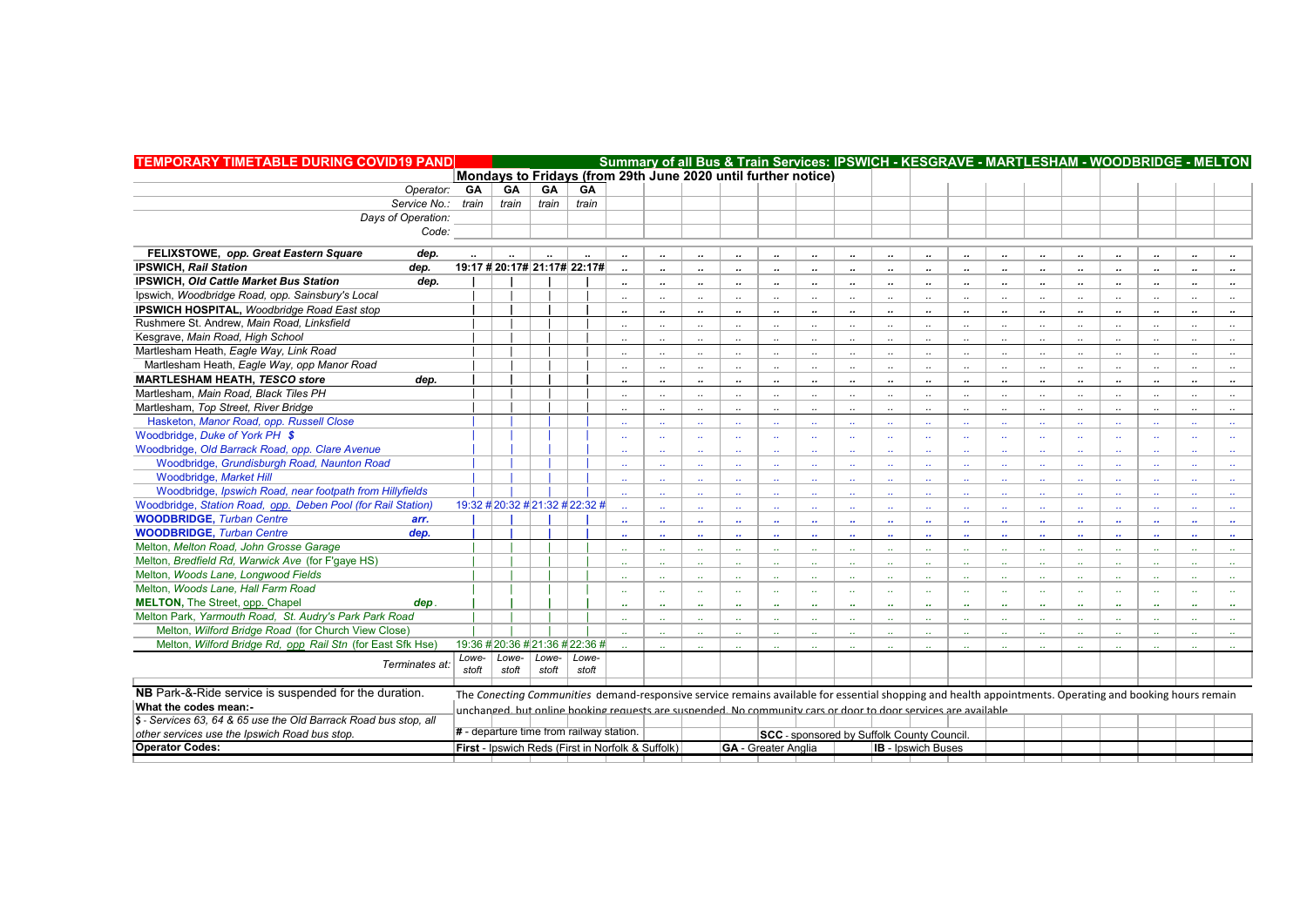| <b>TEMPORARY TIMETABLE DURING COVID19 PAND</b>                   |                      |                                            |              |              |        | Summary of all Bus & Train Services: MELTON - WOODBRIDGE - MARTLESHAM - KESGRAVE - IPSWICH                                                  |                |                        |                      |                                                  |        |                           |                      |        |                             |                      |                             |                      |        |                             |        |
|------------------------------------------------------------------|----------------------|--------------------------------------------|--------------|--------------|--------|---------------------------------------------------------------------------------------------------------------------------------------------|----------------|------------------------|----------------------|--------------------------------------------------|--------|---------------------------|----------------------|--------|-----------------------------|----------------------|-----------------------------|----------------------|--------|-----------------------------|--------|
|                                                                  |                      |                                            |              |              |        | Satudays (from 4th July 2020 until further notice)                                                                                          |                |                        |                      |                                                  |        |                           |                      |        |                             |                      |                             |                      |        |                             |        |
| Operator:   First                                                |                      | First                                      | GA           | <b>First</b> | GA     | IB                                                                                                                                          | First          | GA                     | First                | <b>First</b>                                     | GA     | <b>First</b>              | First                | GA     | IB                          | First                | First                       | <b>First</b>         | GA     | First                       | GA     |
| Service No.:                                                     | 64                   | 70                                         | train        | 64           | train  | 173                                                                                                                                         | 64             | train                  | 65                   | 70                                               | train  | 64                        | 64                   | train  | 174                         | 65                   | 70                          | 64                   | train  | 64                          | train  |
| Days of Operation:                                               |                      |                                            |              |              |        |                                                                                                                                             |                |                        |                      |                                                  |        |                           |                      |        |                             |                      |                             |                      |        |                             |        |
| Code:                                                            |                      | <b>SCC</b>                                 |              |              |        | <b>SCC</b>                                                                                                                                  |                |                        |                      | <b>SCC</b>                                       |        |                           |                      |        | <b>SCC</b>                  |                      | <b>SCC</b>                  |                      |        |                             |        |
|                                                                  |                      |                                            | Wood- Lowes- | Leiston      | Lowes- | Wood-                                                                                                                                       | Alde-          | Lowes-                 |                      | Rendle- Wood-                                    | Lowes- | Alde'                     | Alde'                | Lowes- | Wood-                       |                      | Rendle- Wood-               | Alde'                | Lowes- | Alde'                       | Lowes- |
| Originates from Leiston                                          |                      | bridge                                     | toft         |              | toft   | bridge                                                                                                                                      | burgh          | toft                   | sham                 | bridge                                           | toft   | boro                      | boro                 | toft   | bridae                      | sham                 | <b>bridge</b>               | boro                 | toft   | boro                        | toft   |
| Melton, Wilford Bridge Rd, near Rail Stn (for East Sfk Hse)      |                      |                                            | 7:12#        |              | 8:12#  |                                                                                                                                             |                |                        | 9:12# 09:28          |                                                  | 10:12# |                           |                      | 11:12# |                             | 11:28                |                             |                      | 12:12# |                             | 13:12# |
| Melton, Wilford Bridge Road (for Church View Close)              |                      |                                            |              |              |        |                                                                                                                                             |                |                        |                      |                                                  |        |                           |                      |        |                             |                      |                             |                      |        |                             |        |
| Melton Park, Yarmouth Road, opp. St. Audrys Park Rd.             | 06:56                | $\sim$                                     |              | 07:56        |        |                                                                                                                                             | 08:56          |                        |                      | $\mathbf{r}$                                     |        |                           | 09:56 10:56          |        | $\mathcal{L}_{\mathcal{A}}$ |                      |                             | 11:56                |        | 12:56                       |        |
| <b>MELTON, The Street, opp. Chapel</b><br>dep.                   | 07:00                |                                            |              | 08:00        |        |                                                                                                                                             | 09:00          |                        | 09:30                | $\mathbf{r}$                                     |        |                           | $10:00$   11:00      |        |                             | 11:30                | $\sim$                      | 12:00                |        | 13:00                       |        |
| Melton, Woods Lane, opp. Hall Farm Road                          | 07:01                |                                            |              | 08:01        |        |                                                                                                                                             | 09:01          |                        | 09:31                | а£                                               |        | 10:01                     | 11:01                |        |                             | 11:31                |                             | 12:01                |        | 13:01                       |        |
| Melton, Woods Lane, opp. Longwood Fields                         | 07:02                |                                            |              | 08:02        |        |                                                                                                                                             | 09:02          |                        | 09:32                |                                                  |        |                           | $10:02$   11:02      |        |                             | 11:32                |                             | 12:02                |        | 13:02                       |        |
| Melton, Bredfield Road, Warwick Ave. (for Farlingaye HS)         | 07:04                |                                            |              | 08:04        |        |                                                                                                                                             | 09:04          |                        | 09:34                |                                                  |        |                           | $10:04$ 11:04        |        | $\sim$                      | 11:34                |                             | 12:04                |        | 13:04                       |        |
| Melton, Melton Road, John Grosse Garage                          |                      |                                            |              |              |        |                                                                                                                                             |                |                        |                      |                                                  |        |                           |                      |        |                             |                      |                             |                      |        |                             |        |
| Woodbridge, Farlingaye High School, Bus Terminal                 |                      |                                            |              |              |        |                                                                                                                                             |                |                        |                      | $\mathbf{r}$                                     |        |                           |                      |        |                             |                      |                             |                      |        |                             |        |
| <b>WOODBRIDGE, Turban Centre</b><br>arr.                         | 07:10                |                                            |              | 08:10        |        |                                                                                                                                             | 09:10          |                        | 09:40                | $\mathbf{r}$                                     |        |                           | $10:10$ 11:10        |        | $\leftarrow$                | 11:40                |                             | 12:10                |        | 13:10                       |        |
| <b>WOODBRIDGE.</b> Turban Centre<br>dep.                         |                      | $07:10$ 07:10                              |              | 08:10        |        | 09:05                                                                                                                                       | 09:10          |                        | 09:40                | 09:45                                            |        |                           | $10:10$ 11:10        |        |                             |                      | 11:25 11:40 12:05 12:10     |                      |        | 13:10                       |        |
| Woodbridge, Station Road, Deben Pool (for Rail Station)          | 07:11                |                                            |              |              |        | $7:18$ # 08:11 8:18 # 09:06                                                                                                                 |                | 09:11   9:18 #   09:41 |                      |                                                  |        |                           |                      |        |                             | 11:41                |                             |                      |        | 12:11 12:18 # 13:11 13:18 # |        |
| Woodbridge, Ipswich Road, opp footpath from Hillyfields          |                      |                                            |              |              |        | 09:07                                                                                                                                       |                |                        |                      |                                                  |        |                           |                      |        | 11:27                       |                      |                             |                      |        |                             |        |
| Woodbridge, Market Hill                                          |                      | 07:11                                      |              |              |        |                                                                                                                                             |                |                        |                      | 09:46                                            |        |                           |                      |        |                             |                      | 12:06                       |                      |        |                             |        |
| Woodbridge, Grundisburgh Rd., Naunton Road                       |                      | 07:15                                      |              |              |        |                                                                                                                                             |                |                        |                      | 09:50                                            |        |                           |                      |        |                             |                      | 12:10                       |                      |        |                             |        |
| Woodbridge, Old Barrack Road, Clare Avenue                       | 07:14                |                                            |              | 08:14        |        |                                                                                                                                             | 09:14          |                        | 09:44                |                                                  |        | 10:14                     | 11:14                |        |                             | 11:44                |                             | 12:14                |        | 13:14                       |        |
| Woodbridge, Duke of York PH \$                                   | 07:15                |                                            |              | 08:15        |        | 09:08                                                                                                                                       | 09:15          |                        | 09:45                |                                                  |        | 10:15                     | 11:15                |        | 11:28                       | 11:45                |                             | 12:15                |        | 13:15                       |        |
| Hasketon, Manor Road, opp. Russell Close                         |                      | 07:16                                      |              |              |        |                                                                                                                                             |                |                        |                      | 09:51                                            |        |                           |                      |        |                             |                      | 12:11                       |                      |        |                             |        |
| Martlesham, Top Street, River Bridge                             |                      | via                                        |              |              |        | 09:11                                                                                                                                       |                |                        | 09:48                | via                                              |        |                           |                      |        |                             | $11:31$   11:48      | via                         |                      |        |                             |        |
| Martlesham, Main Road, opp. Black Tiles PH                       | non-                 | Chars-                                     |              | non-         |        |                                                                                                                                             | non-           |                        |                      | Chars-                                           |        | non-                      | non-                 |        |                             |                      | Chars-                      | non-                 |        | non-                        |        |
| <b>MARTLESHAM HEATH, TESCO store</b><br>dep.                     |                      | stop   field $&$                           |              | stop         |        |                                                                                                                                             | 09:14 $ $ stop |                        |                      | $09:53$ field &                                  |        | stop                      | stop                 |        |                             |                      | 11:36   11:53   field & $ $ | stop                 |        | stop                        |        |
| Martlesham Heath, Gloster Road (for BT Adastral Park)            |                      |                                            |              |              |        |                                                                                                                                             |                |                        |                      |                                                  |        |                           |                      |        |                             |                      |                             |                      |        |                             |        |
| Martlesham Heath, Barrack Sq., BT Adastral Park Recept'r         |                      |                                            |              |              |        |                                                                                                                                             |                |                        |                      |                                                  |        |                           |                      |        |                             |                      |                             |                      |        |                             |        |
| Martlesham Heath, Eagle Way, Link Road                           |                      | via A12 Grundis-                           |              | via A12      |        |                                                                                                                                             | 09:17 via A12  |                        |                      | Grundis-                                         |        | via A12 via A12           |                      |        | 11:37                       |                      |                             | Grundis- via A12     |        | via A12                     |        |
| Martlesham Heath, Eagle Way, The Oaks                            |                      | -burgh                                     |              |              |        |                                                                                                                                             |                |                        |                      | -burgh                                           |        |                           |                      |        |                             |                      | -burgh                      |                      |        |                             |        |
| Kesgrave, Main Road, Dobbs Lane                                  |                      | $07:22$ -burgh                             |              | 08:22        |        |                                                                                                                                             | 09:22          |                        | 09:55                | -burgh                                           |        |                           | $10:22$ 11:22        |        |                             | 11:55                | -burgh                      | 12:22                |        | 13:22                       |        |
| Kesgrave, Main Road, opp. High School                            | 07:25                | (see                                       |              | 08:25        |        |                                                                                                                                             | 09:25          |                        | 09:58                | (see                                             |        |                           | $10:25$ 11:25        |        |                             | 11:58                | (see                        | 12:25                |        | 13:25                       |        |
| Rushmere St. Andrew, Main Road, Linksfield                       |                      | 07:29 section 5)                           |              | 08:29        |        |                                                                                                                                             | 09:29          |                        |                      | $10:02$ section 5)                               |        |                           | 10:29 11:29          |        |                             |                      | 12:02 section 5) 12:29      |                      |        | 13:29                       |        |
| IPSWICH HOSPITAL, Woodbridge Rd, adj pedestrian entrance         | 07:32                |                                            |              | 08:32        |        |                                                                                                                                             | 09:32          |                        | 10:05                |                                                  |        |                           | $10:32$   11:32      |        |                             | 12:05                |                             | 12:32                |        | 13:32                       |        |
| Ipswich, Woodbridge Road, Sainsbury's Local                      | 07:38                |                                            |              | 08:38        |        |                                                                                                                                             | 09:37          |                        | 10:11                |                                                  |        | 10:37                     | 11:37                |        |                             | 12:11                |                             | 12:37                |        | 13:37                       |        |
| <b>IPSWICH, Tower Ramparts Bus Station, Stand FF</b><br>arr.     |                      | $07:47$ 08:08                              |              | 08:47        |        |                                                                                                                                             | 09:47          |                        |                      | $10:25$ 10:43                                    |        |                           | 10:47   11:47        |        |                             |                      | 12:25   13:03   12:47       |                      |        | 13:47                       |        |
| <b>IPSWICH, Old Cattle Market Bus Station, Stand E</b><br>arr.   |                      | $07:52$ 08:13                              |              | 08:52        |        |                                                                                                                                             | 09:52          |                        | 10:30                | 10:48                                            |        | 10:52                     | 11:52                |        |                             | 12:30                | 13:08 12:52                 |                      |        | 13:52                       |        |
| <b>IPSWICH, Rail Station</b><br>arr.                             | $\ddot{\phantom{a}}$ |                                            | 7:36#        | $\mathbf{u}$ | 8:36#  |                                                                                                                                             | $\sim$         | 9:36#                  | $\ddot{\phantom{a}}$ | $\mathbf{u}$                                     | 10:36# | $\ddotsc$                 | $\ddot{\phantom{a}}$ | 11:36# |                             | $\ddot{\phantom{a}}$ |                             | $\ddot{\phantom{a}}$ | 12:36# |                             | 13:36# |
| FELIXSTOWE, adj. Great Eastern Square<br>arr.                    | $\mathbf{r}$         |                                            |              |              |        | 09:50                                                                                                                                       |                |                        |                      |                                                  |        |                           |                      |        | 12:26                       | $\ddot{\phantom{a}}$ |                             |                      |        |                             |        |
|                                                                  |                      |                                            |              |              |        |                                                                                                                                             |                |                        |                      |                                                  |        |                           |                      |        |                             |                      |                             |                      |        |                             |        |
| NB Park-&-Ride service is suspended for the duration.            |                      |                                            |              |              |        | The Conecting Communities demand-responsive service remains available for essential shopping and health appointments. Operating and booking |                |                        |                      |                                                  |        |                           |                      |        |                             |                      |                             |                      |        |                             |        |
| What the codes mean:-                                            |                      |                                            |              |              |        | hours remain unchanged, but online booking requests are suspended. No community cars or door to door services are available                 |                |                        |                      |                                                  |        |                           |                      |        |                             |                      |                             |                      |        |                             |        |
| \$ - Services 63, 64 & 65 use the Old Barrack Road bus stop, all |                      | $#$ - departure time from railway station. |              |              |        |                                                                                                                                             |                |                        |                      |                                                  |        |                           |                      |        |                             |                      |                             |                      |        |                             |        |
| other services use the Ipswich Road bus stop.                    |                      |                                            |              |              |        |                                                                                                                                             |                |                        |                      | <b>SCC</b> - sponsored by Suffolk County Council |        |                           |                      |        |                             |                      |                             |                      |        |                             |        |
| <b>Operator Codes:</b>                                           |                      |                                            |              |              |        | <b>First</b> - Ipswich Reds (First in Norfolk & Suffolk)                                                                                    |                |                        |                      | GA - Greater Anglia                              |        | <b>IB</b> - Ipswich Buses |                      |        |                             |                      |                             |                      |        |                             |        |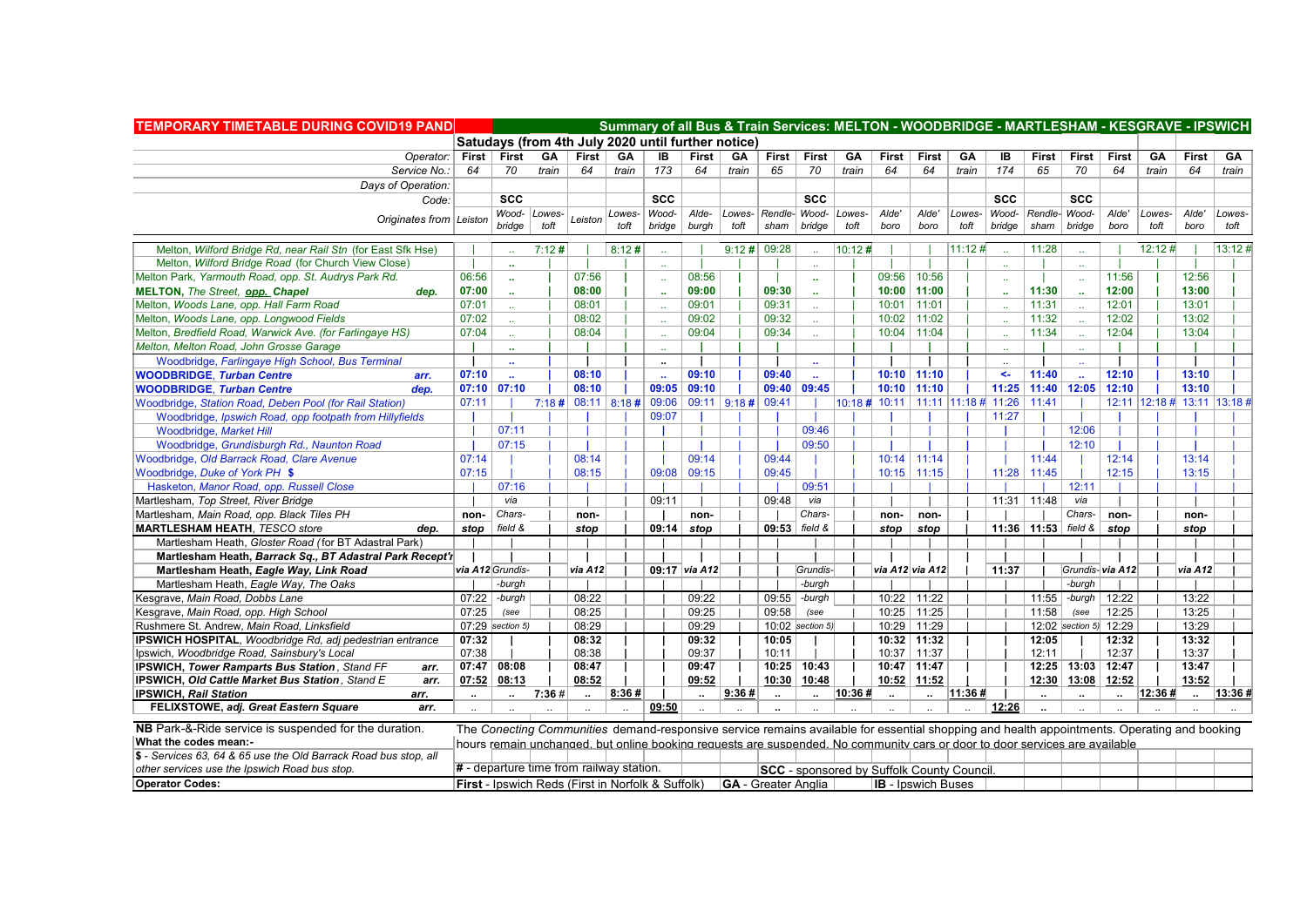| <b>TEMPORARY TIMETABLE DURING COVID19 PAND</b>                   |               |                        |        |                      | Summary of all Bus & Train Services: MELTON - WOODBRIDGE - MARTLESHAM - KESGRAVE - IPSWICH                                                  |                       |              |              |                            |        |              |         |                           |                                                  |              |        |                              |                      |       |                      |                               |
|------------------------------------------------------------------|---------------|------------------------|--------|----------------------|---------------------------------------------------------------------------------------------------------------------------------------------|-----------------------|--------------|--------------|----------------------------|--------|--------------|---------|---------------------------|--------------------------------------------------|--------------|--------|------------------------------|----------------------|-------|----------------------|-------------------------------|
|                                                                  |               |                        |        |                      | Satudays (from 4th July 2020 until further notice)                                                                                          |                       |              |              |                            |        |              |         |                           |                                                  |              |        |                              |                      |       |                      |                               |
| Operator:                                                        | IB            | First                  | GA     |                      | First First                                                                                                                                 | GA                    | IB           |              | First First                | GA     | <b>First</b> | GA      | <b>First</b>              | GA                                               | <b>First</b> | GA     | GA                           | GA                   | GA    |                      |                               |
| Service No.:                                                     | 173           | 64                     | train  | 70                   | 64                                                                                                                                          | train                 | 173          | 64           | 70A                        | train  | 64           | train   | 64                        | train                                            | 64           | train  | train                        | train                | train |                      |                               |
| Days of Operation.                                               |               |                        |        |                      |                                                                                                                                             |                       |              |              |                            |        |              |         |                           |                                                  |              |        |                              |                      |       |                      |                               |
|                                                                  | $Code:  $ SCC |                        |        | <b>SCC</b>           |                                                                                                                                             |                       | <b>SCC</b>   |              | <b>SCC</b>                 |        |              |         |                           |                                                  |              |        |                              |                      |       |                      |                               |
|                                                                  | Wood-         | Alde'                  | Lowes- | Wood-                | Alde'                                                                                                                                       | Lowes-                | Wood-        | Alde'        | Wood-                      | Lowes- | Alde'        | Lowes-  | Alde'                     | Lowes-                                           | Alde'        | Lowes- |                              | Lowes- Lowes- Lowes- |       |                      |                               |
| Originates from                                                  | bridge        | boro                   | toft   | bridae               | boro                                                                                                                                        | toft                  | bridge       | boro         | bridge                     | toft   | boro         | toft    | boro                      | toft                                             | boro         | toft   | toft                         | toft                 | toft  |                      |                               |
| Melton, Wilford Bridge Rd, near Rail Stn (for East Sfk Hse)      |               |                        | 14:12# |                      |                                                                                                                                             | 15:12#                |              |              |                            | 16:12# |              | 17:22 # |                           | 18:12#                                           |              |        | 19:12 # 20:12# 21:12# 22:12# |                      |       |                      |                               |
| Melton, Wilford Bridge Road (for Church View Close)              |               |                        |        |                      |                                                                                                                                             |                       |              |              |                            |        |              |         |                           |                                                  |              |        |                              |                      |       |                      |                               |
| Melton Park, Yarmouth Road, opp. St. Audrys Park Rd.             |               | 13:56                  |        |                      | 14:56                                                                                                                                       |                       |              | 15:56        | $\mathbf{a}$               |        | 16:56        |         | 17:56                     |                                                  | 18:56        |        |                              |                      |       | $\sim$               |                               |
| MELTON, The Street, opp. Chapel<br>dep.                          |               | 14:00                  |        |                      | 15:00                                                                                                                                       |                       |              | 16:00        | ä.                         |        | 17:00        |         | 18:00                     |                                                  | 19:00        |        |                              |                      |       | $\mathbf{r}$         |                               |
| Melton, Woods Lane, opp. Hall Farm Road                          |               | 14:01                  |        |                      | 15:01                                                                                                                                       |                       |              | 16:01        | a.                         |        | 17:01        |         | 18:01                     |                                                  | 19:01        |        |                              |                      |       |                      |                               |
| Melton, Woods Lane, opp. Longwood Fields                         |               | 14:02                  |        |                      | 15:02                                                                                                                                       |                       |              | 16:02        | a.                         |        | 17:02        |         | 18:02                     |                                                  | 19:02        |        |                              |                      |       | $\sim$               |                               |
| Melton, Bredfield Road, Warwick Ave. (for Farlingaye HS)         |               | 14:04                  |        |                      | 15:04                                                                                                                                       |                       |              | 16:04        |                            |        | 17:04        |         | 18:04                     |                                                  | 19:04        |        |                              |                      |       | $\sim$               | $\sim$                        |
| Melton, Melton Road, John Grosse Garage                          |               |                        |        |                      |                                                                                                                                             |                       |              |              |                            |        |              |         |                           |                                                  |              |        |                              |                      |       |                      |                               |
| Woodbridge, Farlingaye High School, Bus Terminal                 |               |                        |        |                      |                                                                                                                                             |                       |              |              |                            |        |              |         |                           |                                                  |              |        |                              |                      |       |                      |                               |
| <b>WOODBRIDGE, Turban Centre</b><br>arr.                         | $\leftarrow$  | 14:10                  |        |                      | 15:10                                                                                                                                       |                       | $\mathbf{r}$ | 16:10        | $\mathbf{a}$               |        | 17:10        |         | 18:10                     |                                                  | 19:10        |        |                              |                      |       |                      |                               |
| <b>WOODBRIDGE.</b> Turban Centre<br>dep.                         |               | 13:25 14:10            |        |                      | 14:25 15:10                                                                                                                                 |                       | 15:55        | 16:10        | 17:05                      |        | 17:10        |         | 18:10                     |                                                  | 19:10        |        |                              |                      |       | $\mathbf{r}$         | $\mathbf{r}$                  |
| Woodbridge, Station Road, Deben Pool (for Rail Station)          |               | 13:26   14:11   14:18# |        |                      |                                                                                                                                             | 15:11   15:18 # 15:56 |              | 16:11        |                            |        |              |         |                           |                                                  | 19:11        |        |                              |                      |       |                      |                               |
| Woodbridge, Ipswich Road, opp footpath from Hillyfields          | 13:27         |                        |        |                      |                                                                                                                                             |                       | 15:57        |              |                            |        |              |         |                           |                                                  |              |        |                              |                      |       |                      | $\mathcal{L}_{\mathcal{F}}$ . |
| Woodbridge, Market Hill                                          |               |                        |        | 14:26                |                                                                                                                                             |                       |              |              | 17:06                      |        |              |         |                           |                                                  |              |        |                              |                      |       | v.                   | $\mathcal{L}_{\mathcal{F}}$ . |
| Woodbridge, Grundisburgh Rd., Naunton Road                       |               |                        |        | 14:30                |                                                                                                                                             |                       |              |              | 17:10                      |        |              |         |                           |                                                  |              |        |                              |                      |       |                      | $\sim$                        |
| Woodbridge, Old Barrack Road, Clare Avenue                       |               | 14:14                  |        |                      | 15:14                                                                                                                                       |                       |              | 16:14        |                            |        | 17:14        |         | 18:14                     |                                                  | 19:14        |        |                              |                      |       | $\mathbf{r}$ .       |                               |
| Woodbridge, Duke of York PH \$                                   | 13:28         | 14:15                  |        |                      | 15:15                                                                                                                                       |                       | 15:58        | 16:15        |                            |        | 17:15        |         | 18:15                     |                                                  | 19:15        |        |                              |                      |       |                      |                               |
| Hasketon, Manor Road, opp. Russell Close                         |               |                        |        | 14:31                |                                                                                                                                             |                       |              |              |                            |        |              |         |                           |                                                  |              |        |                              |                      |       |                      | $\mathbf{r}$                  |
| Martlesham, Top Street, River Bridge                             | 13:31         |                        |        | via                  |                                                                                                                                             |                       | 16:01        |              | via                        |        |              |         |                           |                                                  |              |        |                              |                      |       | $\ddot{\phantom{a}}$ |                               |
| Martlesham, Main Road, opp. Black Tiles PH                       |               | non-                   |        | Chars-               | non-                                                                                                                                        |                       |              |              | non- Grundis-              |        | non-         |         | non-                      |                                                  | non-         |        |                              |                      |       | $\ddot{\phantom{a}}$ |                               |
| <b>MARTLESHAM HEATH, TESCO store</b><br>dep.                     |               | $13:34$ stop           |        |                      | field & stop                                                                                                                                |                       |              | $16:04$ stop | (see                       |        | stop         |         | stop                      |                                                  | stop         |        |                              |                      |       |                      |                               |
| Martlesham Heath, Gloster Road (for BT Adastral Park)            |               |                        |        |                      |                                                                                                                                             |                       |              |              |                            |        |              |         |                           |                                                  |              |        |                              |                      |       | $\ddot{\phantom{a}}$ | $\sim$                        |
| Martlesham Heath, Barrack Sq., BT Adastral Park Recept'r         |               |                        |        |                      |                                                                                                                                             |                       |              |              |                            |        |              |         |                           |                                                  |              |        |                              |                      |       | $\ddot{\phantom{a}}$ | $\ddot{\phantom{a}}$          |
| Martlesham Heath, Eagle Way, Link Road                           |               | 13:37 via A12          |        |                      | Grundis-via A12                                                                                                                             |                       |              |              | 16:07 $via$ A12 section 5) |        | via A12      |         | via A12                   |                                                  | via A12      |        |                              |                      |       | $\ddot{\phantom{a}}$ | $\ddot{\phantom{a}}$          |
| Martlesham Heath, Eagle Way, The Oaks                            | 13:38         |                        |        | -burgh               |                                                                                                                                             |                       |              |              | -burqh                     |        |              |         |                           |                                                  |              |        |                              |                      |       |                      |                               |
| Kesgrave, Main Road, Dobbs Lane                                  |               | 14:22                  |        | -burgh               | 15:22                                                                                                                                       |                       |              | 16:22        |                            |        | 17:22        |         | 18:22                     |                                                  | 19:22        |        |                              |                      |       | $\ddotsc$            | $\ddotsc$                     |
| Kesgrave, Main Road, opp. High School                            |               | 14:25                  |        | (see                 | 15:25                                                                                                                                       |                       |              | 16:25        |                            |        | 17:25        |         | 18:25                     |                                                  | 19:25        |        |                              |                      |       | $\ddot{\phantom{a}}$ | $\sim$                        |
| Rushmere St. Andrew, Main Road, Linksfield                       |               | 14:29                  |        |                      | section $5$ 15:29                                                                                                                           |                       |              | 16:29        |                            |        | 17:29        |         | 18:29                     |                                                  | 19:29        |        |                              |                      |       | $\mathbf{r}$         | $\mathbf{a}$                  |
| <b>IPSWICH HOSPITAL, Woodbridge Rd, adj pedestrian entrance</b>  |               | 14:32                  |        |                      | 15:32                                                                                                                                       |                       |              | 16:32        |                            |        | 17:32        |         | 18:32                     |                                                  | 19:32        |        |                              |                      |       | $\ddot{\phantom{0}}$ | $\mathbf{u}$                  |
| Ipswich, Woodbridge Road, Sainsbury's Local                      |               | 14:37                  |        |                      | 15:37                                                                                                                                       |                       |              | 16:37        |                            |        | 17:37        |         | 18:37                     |                                                  | 19:37        |        |                              |                      |       | $\ddot{\phantom{a}}$ | $\ddot{\phantom{a}}$          |
| <b>IPSWICH, Tower Ramparts Bus Station, Stand FF</b><br>arr.     |               | 14:47                  |        |                      | 15:23 15:47                                                                                                                                 |                       |              |              | 16:47 17:34                |        | 17:47        |         | 18:47                     |                                                  | 19:47        |        |                              |                      |       | ٠.                   |                               |
| <b>IPSWICH, Old Cattle Market Bus Station, Stand E</b><br>arr.   |               | 14:52                  |        |                      | 15:28 15:52                                                                                                                                 |                       |              | 16:52        | 17:39                      |        | 17:52        |         | 18:52                     |                                                  | 19:52        |        |                              |                      |       | $\ddot{\phantom{a}}$ |                               |
| <b>IPSWICH, Rail Station</b><br>arr.                             |               | $\ddot{\phantom{0}}$   | 14:36# | $\ddot{\phantom{a}}$ | $\ddot{\phantom{a}}$                                                                                                                        | 15:36#                |              | $\sim$       | $\ddot{\phantom{a}}$       | 16:36# | $\mathbf{u}$ | 17:46#  | $\ddot{\phantom{a}}$      | 18:36#                                           |              |        | 19:36 # 20:37# 21:36# 22:36# |                      |       |                      | $\ddot{\phantom{a}}$          |
| FELIXSTOWE, adj. Great Eastern Square<br>arr.                    | 14:15         |                        |        |                      |                                                                                                                                             |                       | 16:46        |              |                            |        |              |         |                           |                                                  |              |        |                              |                      |       |                      |                               |
| NB Park-&-Ride service is suspended for the duration.            |               |                        |        |                      | The Conecting Communities demand-responsive service remains available for essential shopping and health appointments. Operating and booking |                       |              |              |                            |        |              |         |                           |                                                  |              |        |                              |                      |       |                      |                               |
| What the codes mean:-                                            |               |                        |        |                      | hours remain unchanged, but online booking requests are suspended. No community cars or door to door services are available                 |                       |              |              |                            |        |              |         |                           |                                                  |              |        |                              |                      |       |                      |                               |
| \$ - Services 63, 64 & 65 use the Old Barrack Road bus stop, all |               |                        |        |                      |                                                                                                                                             |                       |              |              |                            |        |              |         |                           |                                                  |              |        |                              |                      |       |                      |                               |
| other services use the Ipswich Road bus stop.                    |               |                        |        |                      | $#$ - departure time from railway station.                                                                                                  |                       |              |              |                            |        |              |         |                           | <b>SCC</b> - sponsored by Suffolk County Council |              |        |                              |                      |       |                      |                               |
| <b>Operator Codes:</b>                                           |               |                        |        |                      | First - Ipswich Reds (First in Norfolk & Suffolk)                                                                                           |                       |              |              | <b>GA</b> - Greater Anglia |        |              |         | <b>IB</b> - Ipswich Buses |                                                  |              |        |                              |                      |       |                      |                               |
|                                                                  |               |                        |        |                      |                                                                                                                                             |                       |              |              |                            |        |              |         |                           |                                                  |              |        |                              |                      |       |                      |                               |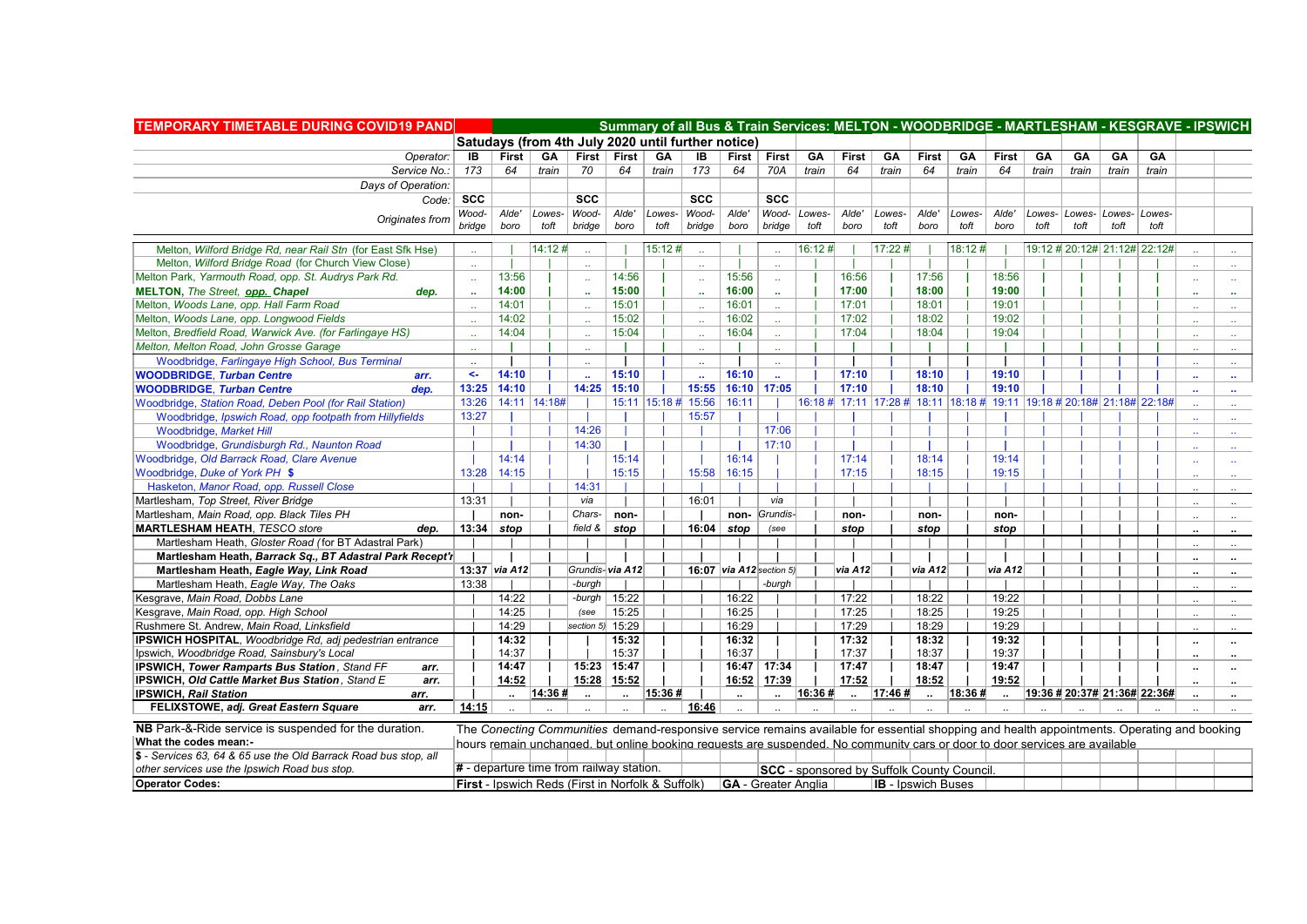| <b>TEMPORARY TIMETABLE DURING COVID19 PAND</b>                                            |       |                                          |       |       |           |                                                    |                      |                |           | Summary of all Bus & Train Services: IPSWICH - KESGRAVE - MARTLESHAM - WOODBRIDGE - MELTON                                                               |                               |                      |                           |                      |        |        |                                   |                      |           |                      |                |        |
|-------------------------------------------------------------------------------------------|-------|------------------------------------------|-------|-------|-----------|----------------------------------------------------|----------------------|----------------|-----------|----------------------------------------------------------------------------------------------------------------------------------------------------------|-------------------------------|----------------------|---------------------------|----------------------|--------|--------|-----------------------------------|----------------------|-----------|----------------------|----------------|--------|
|                                                                                           |       |                                          |       |       |           | Satudavs (from 4th July 2020 until further notice) |                      |                |           |                                                                                                                                                          |                               |                      |                           |                      |        |        |                                   |                      |           |                      |                |        |
| Operator:                                                                                 | GA    |                                          | First | GA    | IB        |                                                    | First First          | GA             | First     | <b>GA</b>                                                                                                                                                | IB                            | <b>First</b>         | First                     | <b>GA</b>            | First  | GA     | IB                                | First                | <b>GA</b> | First                | First GA       |        |
| Service No.:                                                                              | train | 64                                       |       | train | 173       | 70                                                 | 64                   | train          | 64        | train                                                                                                                                                    | 173                           | 70                   | 64                        | train                | 64     | train  | 173                               | 64                   | train     | 70                   | 65             | train  |
| Days of Operation:                                                                        |       |                                          |       |       |           |                                                    |                      |                |           |                                                                                                                                                          |                               |                      |                           |                      |        |        |                                   |                      |           |                      |                |        |
| Code:                                                                                     |       |                                          |       |       |           | $scc \mid scc$                                     |                      |                |           |                                                                                                                                                          | SCC                           | <b>SCC</b>           |                           |                      |        |        | <b>SCC</b>                        |                      |           | <b>SCC</b>           |                |        |
| FELIXSTOWE, opp. Great Eastern Square<br>dep.                                             |       |                                          |       |       | 08:25     |                                                    | $\ddotsc$            |                |           |                                                                                                                                                          | 09:58                         | $\ddot{\phantom{a}}$ | $\ddot{\phantom{a}}$      | $\ddot{\phantom{a}}$ |        |        | 12:37                             |                      |           | $\ddot{\phantom{a}}$ |                |        |
| <b>IPSWICH, Rail Station</b><br>dep.                                                      | 7:17# | $\sim$                                   |       | 8:17# |           |                                                    | $\ddot{\phantom{a}}$ | 9:17#          | $\ddotsc$ | 10:17#                                                                                                                                                   |                               |                      | $\ddotsc$                 | 11:17#               | $\sim$ | 12:17# |                                   | $\ddot{\phantom{a}}$ | 13:17#    |                      |                | 14:17# |
| IPSWICH, Old Cattle Market Bus Station<br>dep.                                            |       | 08:05                                    |       |       |           |                                                    | 08:35   09:05        |                | 10:05     |                                                                                                                                                          |                               | 11:00                | 11:05                     |                      | 12:05  |        |                                   | 13:05                |           |                      | 13:15 13:35    |        |
| Ipswich, Woodbridge Road, opp. Sainsbury's Local                                          |       | 08:14                                    |       |       |           |                                                    | 09:14                |                | 10:14     |                                                                                                                                                          |                               |                      | 11:14                     |                      | 12:14  |        |                                   | 13:14                |           |                      | 13:44          |        |
| <b>IPSWICH HOSPITAL, Woodbridge Road East stop</b>                                        |       | 08:20                                    |       |       |           |                                                    | 09:20                |                | 10:20     |                                                                                                                                                          |                               |                      | 11:20                     |                      | 12:20  |        |                                   | 13:20                |           |                      | 13:50          |        |
| Rushmere St. Andrew. Main Road. Linksfield                                                |       | 08:21                                    |       |       |           | via                                                | 09:21                |                | 10:21     |                                                                                                                                                          |                               | via                  | 11:21                     |                      | 12:21  |        |                                   | 13:21                |           | via                  | 13:51          |        |
| Kesgrave, Main Road, High School                                                          |       | 08:25                                    |       |       |           | Grundis- 09:25                                     |                      |                | 10:25     |                                                                                                                                                          |                               |                      | Grundis- 11:25            |                      | 12:25  |        |                                   | 13:25                |           | Grundis- 13:55       |                |        |
| Martlesham Heath, Eagle Way, Link Road                                                    |       |                                          |       |       |           | -burgh $\&$                                        |                      |                |           |                                                                                                                                                          | 10:33 -burgh &                |                      |                           |                      |        |        | 13:12                             |                      |           | -burgh &             |                |        |
| Martlesham Heath, Eagle Way, opp Manor Road                                               |       | non                                      |       |       |           | Chars-                                             | non                  |                | non       |                                                                                                                                                          | $10:36$ Chars-                |                      | non                       |                      | non    |        |                                   | non                  |           | Chars-               |                |        |
| <b>MARTLESHAM HEATH, TESCO store</b><br>dep.                                              |       | stop                                     |       |       |           | -field                                             | stop                 |                | stop      |                                                                                                                                                          | 10:38                         | -field               | stop                      |                      | stop   |        | 13:15                             | stop                 |           | -field               | 14:00          |        |
| Martlesham, Main Road, Black Tiles PH                                                     |       | via                                      |       |       |           | (see                                               | via                  |                | via       |                                                                                                                                                          |                               | (see                 | via                       |                      | via    |        |                                   | via                  |           | (see                 |                |        |
| Martlesham, Top Street, River Bridge                                                      |       | A12                                      |       |       |           | $08:55$ section $5$                                | A12                  |                | A12       |                                                                                                                                                          | $10:41$ section 5             |                      | A12                       |                      | A12    |        | 13:18                             | A12                  |           | $section 5$ 14:05    |                |        |
| Hasketon, Manor Road, opp. Russell Close                                                  |       |                                          |       |       |           | 09:29                                              |                      |                |           |                                                                                                                                                          |                               | 11:53                |                           |                      |        |        |                                   |                      |           | 14:08                |                |        |
| Woodbridge, Duke of York PH \$                                                            |       | 08:35                                    |       |       | 08:58     |                                                    | 09:35                |                | 10:35     |                                                                                                                                                          | 10:44                         |                      | 11:35                     |                      | 12:35  |        | 13:21                             | 13:35                |           |                      | 14:10          |        |
| Woodbridge, Old Barrack Road, opp. Clare Avenue                                           |       | 08:36                                    |       |       |           |                                                    | 09:36                |                | 10:36     |                                                                                                                                                          |                               |                      | 11:36                     |                      | 12:36  |        |                                   | 13:36                |           |                      | 14:11          |        |
| Woodbridge, Grundisburgh Road, Naunton Road                                               |       |                                          |       |       |           | 09:32                                              |                      |                |           |                                                                                                                                                          |                               | 11:56                |                           |                      |        |        |                                   |                      |           | 14:11                |                |        |
| Woodbridge, Market Hill                                                                   |       |                                          |       |       |           | 09:34                                              |                      |                |           |                                                                                                                                                          |                               | 11:57                |                           |                      |        |        |                                   |                      |           | 14:12                |                |        |
| Woodbridge, Ipswich Road, near footpath from Hillyfields                                  |       |                                          |       |       | 08:58     |                                                    |                      |                |           |                                                                                                                                                          | 10:45                         |                      |                           |                      |        |        | 13:22                             |                      |           |                      |                |        |
| Woodbridge, Station Road, opp. Deben Pool (for Rail Station)                              |       | $7:32 \# 08:39$ 8:32 # 08:59             |       |       |           |                                                    |                      | 09:39   9:32 # |           | 10:39 10:32 # 10:46                                                                                                                                      |                               |                      |                           |                      |        |        | 11:39 11:32 # 12:39 12:32 # 13:23 | 13:39 13:32 #        |           |                      | 14:14 14:32 #  |        |
| <b>WOODBRIDGE, Turban Centre</b><br>arr.                                                  |       | 08:40                                    |       |       |           | $09:00$ 09:38 09:40                                |                      |                | 10:40     |                                                                                                                                                          | 10:47 12:00                   |                      | 11:40                     |                      | 12:40  |        | 13:24                             | 13:40                |           |                      | 14:15 14:15    |        |
| <b>WOODBRIDGE, Turban Centre</b><br>dep.                                                  |       | 08:40                                    |       |       |           |                                                    | 09:40                |                | 10:40     |                                                                                                                                                          |                               |                      | 11:40                     |                      | 12:40  |        |                                   | 13:40                |           |                      | 14:15          |        |
| Melton, Melton Road, John Grosse Garage                                                   |       |                                          |       |       | $\sim$    | $\sim$                                             |                      |                |           |                                                                                                                                                          | $\mathcal{L}_{\mathcal{A}}$ . | $\mathbf{a}$         |                           |                      |        |        |                                   |                      |           |                      |                |        |
| Melton, Bredfield Rd, Warwick Ave (for F'gaye HS)                                         |       | 08:45                                    |       |       |           |                                                    | 09:45                |                | 10:45     |                                                                                                                                                          |                               |                      | 11:45                     |                      | 12:45  |        |                                   | 13:45                |           |                      | 14:20          |        |
| Melton, Woods Lane, Longwood Fields                                                       |       | 08:46                                    |       |       |           |                                                    | 09:46                |                | 10:46     |                                                                                                                                                          | à.                            | $\mathbf{r}$         | 11:46                     |                      | 12:46  |        |                                   | 13:46                |           |                      | 14:21          |        |
| Melton, Woods Lane, Hall Farm Road                                                        |       | 08:48                                    |       |       | $\sim$    |                                                    | 09:48                |                | 10:48     |                                                                                                                                                          | $\mathbf{r}$                  |                      | 11:48                     |                      | 12:48  |        |                                   | 13:48                |           |                      | 14:23          |        |
| <b>MELTON, The Street, opp. Chapel</b><br>dep.                                            |       | 08:50                                    |       |       | $\ddotsc$ |                                                    | 09:50                |                | 10:50     |                                                                                                                                                          | $\sim$                        | $\mathbf{r}$         | 11:50                     |                      | 12:50  |        | ä.                                | 13:50                |           | $\mathbf{r}$         | 14:25          |        |
| Melton Park, Yarmouth Road, St. Audry's Park Park Road                                    |       | 08:52                                    |       |       |           |                                                    | 09:52                |                | 10:52     |                                                                                                                                                          |                               | $\sim$               | 11:52                     |                      | 12:52  |        |                                   | 13:52                |           |                      |                |        |
| Melton, Wilford Bridge Road (for Church View Close)                                       |       |                                          |       |       |           |                                                    |                      |                |           |                                                                                                                                                          |                               |                      |                           |                      |        |        |                                   |                      |           |                      |                |        |
| Melton, Wilford Bridge Rd, opp Rail Stn (for East Sfk Hse)                                | 7:36# |                                          |       | 8:36# |           |                                                    |                      | 9:36#          |           | 10:36#                                                                                                                                                   |                               |                      |                           | 11:36#               |        | 12:36# |                                   |                      | 13:36#    |                      | 14:26 14:36 #  |        |
|                                                                                           | Lowe- | Alde-                                    |       | Lowe- | $Wood-$   | Wood- Alde-                                        |                      | Lowe-          | Alde-     | Lowe-                                                                                                                                                    | Wood-                         | Wood-                | Alde-                     | Lowe-                | Alde-  | Lowe-  | Wood-                             | Alde-                | Lowe-     | Wood-                | Rendle   Lowe- |        |
| Terminates at.                                                                            | stoft | boro'                                    |       |       |           | stoft   bridge   bridge   boro'                    |                      | stoft          | boro'     | stoft                                                                                                                                                    | bridge bridge boro'           |                      |                           | stoft                | boro'  | stoft  | bridge                            | boro'                | stoft     | bridge sham stoft    |                |        |
|                                                                                           |       |                                          |       |       |           |                                                    |                      |                |           |                                                                                                                                                          |                               |                      |                           |                      |        |        |                                   |                      |           |                      |                |        |
| NB Park-&-Ride service is suspended for the duration.                                     |       |                                          |       |       |           |                                                    |                      |                |           | The Conecting Communities demand-responsive service remains available for essential shopping and health appointments. Operating and booking hours remain |                               |                      |                           |                      |        |        |                                   |                      |           |                      |                |        |
| What the codes mean:-<br>\$ - Services 63, 64 & 65 use the Old Barrack Road bus stop, all |       |                                          |       |       |           |                                                    |                      |                |           | unchanged, but online booking requests are suspended. No community cars or door to door services are available                                           |                               |                      |                           |                      |        |        |                                   |                      |           |                      |                |        |
|                                                                                           |       | # - departure time from railway station. |       |       |           |                                                    |                      |                |           | <b>SCC</b> - sponsored by Suffolk County Council.                                                                                                        |                               |                      |                           |                      |        |        |                                   |                      |           |                      |                |        |
| other services use the Ipswich Road bus stop.<br><b>Operator Codes:</b>                   |       |                                          |       |       |           | First - Ipswich Reds (First in Norfolk & Suffolk)  |                      |                |           | <b>GA</b> - Greater Anglia                                                                                                                               |                               |                      | <b>IB</b> - Ipswich Buses |                      |        |        |                                   |                      |           |                      |                |        |
|                                                                                           |       |                                          |       |       |           |                                                    |                      |                |           |                                                                                                                                                          |                               |                      |                           |                      |        |        |                                   |                      |           |                      |                |        |
|                                                                                           |       |                                          |       |       |           |                                                    |                      |                |           |                                                                                                                                                          |                               |                      |                           |                      |        |        |                                   |                      |           |                      |                |        |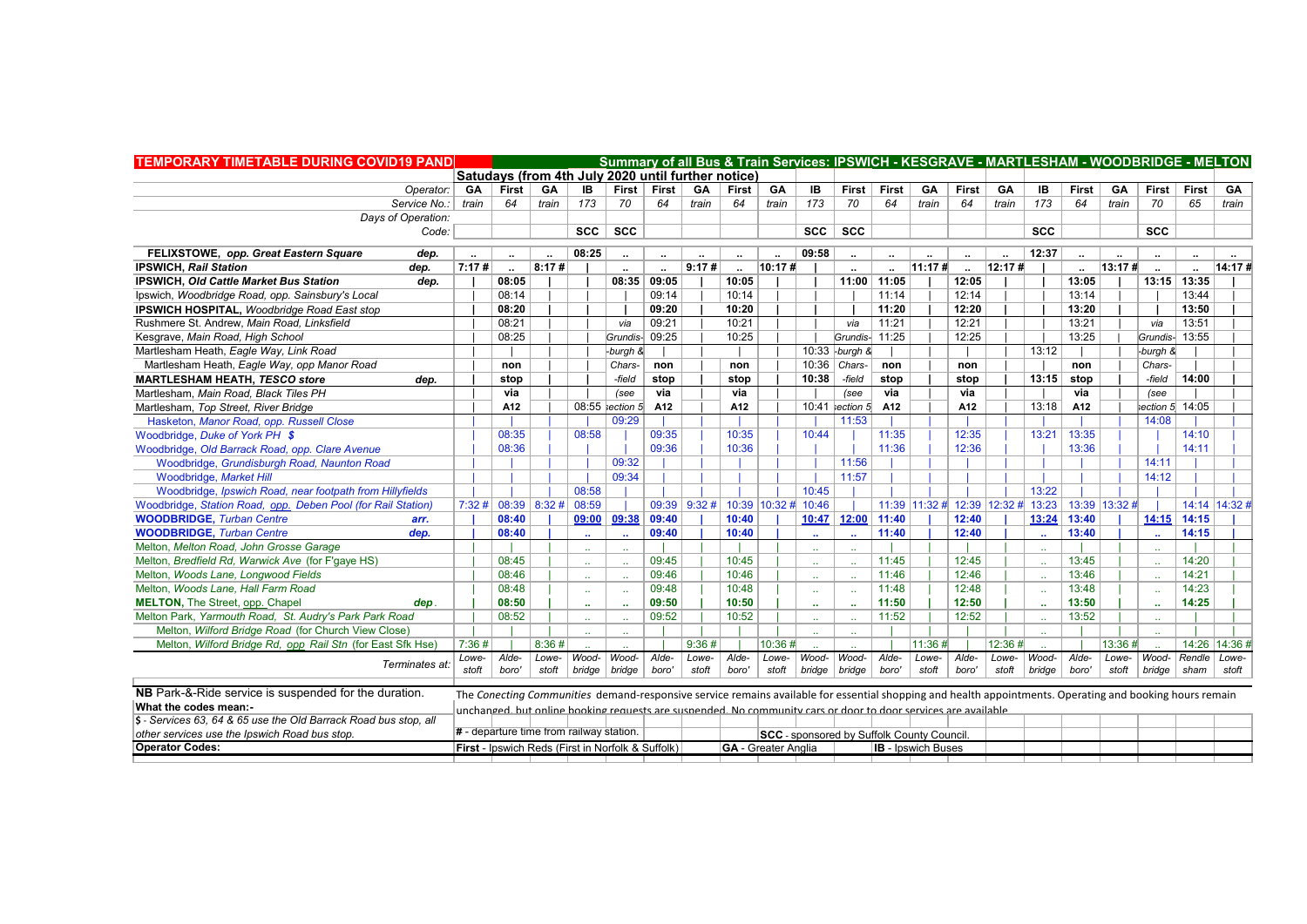| <b>TEMPORARY TIMETABLE DURING COVID19 PAND</b>                   |        |        |                                                                                                                                                          |              |                                       | Summary of all Bus & Train Services: IPSWICH - KESGRAVE - MARTLESHAM - WOODBRIDGE - MELTON |                      |           |                            |                      |                                           |                           |                  |           |       |           |       |                                         |                      |                      |                             |
|------------------------------------------------------------------|--------|--------|----------------------------------------------------------------------------------------------------------------------------------------------------------|--------------|---------------------------------------|--------------------------------------------------------------------------------------------|----------------------|-----------|----------------------------|----------------------|-------------------------------------------|---------------------------|------------------|-----------|-------|-----------|-------|-----------------------------------------|----------------------|----------------------|-----------------------------|
|                                                                  |        |        | Satudays (from 4th July 2020 until further notice)                                                                                                       |              |                                       |                                                                                            |                      |           |                            |                      |                                           |                           |                  |           |       |           |       |                                         |                      |                      |                             |
| Operator:   First                                                |        | GA     | IB                                                                                                                                                       |              | First First                           | First                                                                                      | First                | <b>GA</b> | <b>First</b>               | IB                   | <b>GA</b>                                 | <b>First</b>              | First            | <b>GA</b> | GA    | <b>GA</b> | GA    | <b>GA</b>                               |                      |                      |                             |
| Service No.:                                                     | 64     | train  | 173                                                                                                                                                      | 64           | 65                                    | 70                                                                                         | 64                   | train     | 64                         | 173                  | train                                     | 64                        | 70               | train     | train | train     | train | train                                   |                      |                      |                             |
| Days of Operation:                                               |        |        |                                                                                                                                                          |              |                                       |                                                                                            |                      |           |                            |                      |                                           |                           |                  |           |       |           |       |                                         |                      |                      |                             |
| Code:                                                            |        |        | <b>SCC</b>                                                                                                                                               |              |                                       | <b>SCC</b>                                                                                 |                      |           |                            | <b>SCC</b>           |                                           |                           | <b>SCC</b>       |           |       |           |       |                                         |                      |                      |                             |
| FELIXSTOWE, opp. Great Eastern Square<br>dep.                    |        |        | 14:55                                                                                                                                                    |              | $\sim$                                | $\sim$                                                                                     | $\mathbf{u}$         | $\sim$    | $\sim$                     | 17:10                | $\ddot{\phantom{a}}$                      | $\sim$                    | $\mathbf{u}$     |           |       |           |       |                                         | $\ddot{\phantom{a}}$ | $\mathbf{r}$         | $\sim$                      |
| <b>IPSWICH. Rail Station</b><br>dep.                             | $\sim$ | 15:17# |                                                                                                                                                          |              | $\ddot{\phantom{a}}$                  |                                                                                            | $\ddot{\phantom{a}}$ | 16:17#    |                            |                      | 17:17#                                    |                           |                  |           |       |           |       | 18:17 #19:17 # 20:17# 21:17# 22:17#     |                      | $\cdot$              | $\cdot$                     |
| IPSWICH, Old Cattle Market Bus Station<br>dep.                   | 14:05  |        |                                                                                                                                                          |              | 15:05   15:35   16:00   16:05         |                                                                                            |                      |           | 16:50                      |                      |                                           |                           | 17:50 18:00      |           |       |           |       |                                         | $\cdot$              | $\cdots$             | $\mathbf{r}$                |
| Ipswich, Woodbridge Road, opp. Sainsbury's Local                 | 14:14  |        |                                                                                                                                                          |              | $15:14$ 15:44                         |                                                                                            | 16:14                |           | 16:59                      |                      |                                           | 17:59                     |                  |           |       |           |       |                                         | $\ddot{\phantom{a}}$ | $\ddot{\phantom{a}}$ | $\sim$                      |
| IPSWICH HOSPITAL, Woodbridge Road East stop                      | 14:20  |        |                                                                                                                                                          |              | 15:20 15:50                           |                                                                                            | 16:20                |           | 17:05                      |                      |                                           | 18:05                     |                  |           |       |           |       |                                         |                      |                      | $\sim$                      |
| Rushmere St. Andrew. Main Road. Linksfield                       | 14:21  |        |                                                                                                                                                          |              | $15:21$ 15:51                         | via                                                                                        | 16:21                |           | 17:06                      |                      |                                           | 18:06                     | via              |           |       |           |       |                                         |                      | $\ddotsc$            | $\ddotsc$                   |
| Kesgrave, Main Road, High School                                 | 14:25  |        |                                                                                                                                                          |              | 15:25   15:55 Grundis- 16:25          |                                                                                            |                      |           | 17:10                      |                      |                                           |                           | 18:10 Grundis-   |           |       |           |       |                                         |                      |                      |                             |
| Martlesham Heath, Eagle Way, Link Road                           |        |        |                                                                                                                                                          |              |                                       | -burgh &                                                                                   |                      |           |                            | 17:47                |                                           |                           | -burgh &         |           |       |           |       |                                         |                      | $\cdot$              | $\sim$                      |
| Martlesham Heath, Eagle Way, opp Manor Road                      | non    |        |                                                                                                                                                          | non          |                                       | Chars-                                                                                     | non                  |           | non                        |                      |                                           | non                       | Chars-           |           |       |           |       |                                         |                      | $\ddotsc$            | $\ldots$                    |
| <b>MARTLESHAM HEATH, TESCO store</b><br>dep.                     | stop   |        |                                                                                                                                                          |              | stop $16:00$                          | -field                                                                                     | stop                 |           | stop                       | 17:50                |                                           | stop                      | -field           |           |       |           |       |                                         |                      | $\cdot$              | $\sim$                      |
| Martlesham, Main Road, Black Tiles PH                            | via    |        |                                                                                                                                                          | via          |                                       | (see                                                                                       | via                  |           | via                        |                      |                                           | via                       | (see             |           |       |           |       |                                         | $\ddot{\phantom{a}}$ | $\ddot{\phantom{a}}$ | $\sim$                      |
| Martlesham, Top Street, River Bridge                             | A12    |        | 15:39                                                                                                                                                    | A12          |                                       | $16:05$ section 5                                                                          | A12                  |           | A12                        | 17:53                |                                           | A12                       | section 5        |           |       |           |       |                                         |                      |                      | $\ldots$                    |
| Hasketon, Manor Road, opp. Russell Close                         |        |        |                                                                                                                                                          |              |                                       | 16:53                                                                                      |                      |           |                            |                      |                                           |                           | 18:53            |           |       |           |       |                                         |                      |                      | $\mathcal{L}_{\mathcal{A}}$ |
| Woodbridge, Duke of York PH \$                                   | 14:35  |        |                                                                                                                                                          |              | 15:42   15:35   16:10                 |                                                                                            | 16:35                |           | 17:20                      | 17:56                |                                           | 18:20                     |                  |           |       |           |       |                                         |                      | $\overline{a}$       | $\sim$ $\sim$               |
| Woodbridge, Old Barrack Road, opp. Clare Avenue                  | 14:36  |        |                                                                                                                                                          | 15:36        | 16:11                                 |                                                                                            | 16:36                |           | 17:21                      |                      |                                           | 18:21                     |                  |           |       |           |       |                                         |                      | $\sim$               | $\sim$ $\sim$               |
| Woodbridge, Grundisburgh Road, Naunton Road                      |        |        |                                                                                                                                                          |              |                                       | 16:56                                                                                      |                      |           |                            |                      |                                           |                           | 18:56            |           |       |           |       |                                         |                      | $\sim$               | $\sim 10^{-1}$              |
| Woodbridge, Market Hill                                          |        |        |                                                                                                                                                          |              |                                       | 16:57                                                                                      |                      |           |                            |                      |                                           |                           | 18:57            |           |       |           |       |                                         |                      | $\sim$               | $\sim$                      |
| Woodbridge, Ipswich Road, near footpath from Hillyfields         |        |        | 15:43                                                                                                                                                    |              |                                       |                                                                                            |                      |           |                            | 17:57                |                                           |                           |                  |           |       |           |       |                                         |                      | $\sim$               | $\sim 10^{-1}$              |
| Woodbridge, Station Road, opp. Deben Pool (for Rail Station)     |        |        | 14:39 15:32 # 15:44   15:39   16:14                                                                                                                      |              |                                       |                                                                                            |                      |           | 16:39 16:32 # 17:24        |                      | 17:58 17:32 # 18:24                       |                           |                  |           |       |           |       | 18:32 # 19:32 # 20:32 # 21:32 # 22:32 # |                      |                      | $\mathcal{L}_{\mathcal{F}}$ |
| <b>WOODBRIDGE, Turban Centre</b><br>arr.                         | 14:40  |        |                                                                                                                                                          |              | 15:45   15:40   16:15   17:00   16:40 |                                                                                            |                      |           | 17:25                      | 17:59                |                                           | 18:25                     | 19:00            |           |       |           |       |                                         |                      | $\sim$               | $\mathbf{r}$                |
| <b>WOODBRIDGE, Turban Centre</b><br>dep.                         | 14:40  |        |                                                                                                                                                          |              | $15:40$ 16:15                         | $\rightarrow$                                                                              | 16:40                |           | 17:25                      | $\rightarrow$        |                                           | 18:25                     |                  |           |       |           |       |                                         |                      |                      |                             |
| Melton, Melton Road, John Grosse Garage                          |        |        |                                                                                                                                                          |              |                                       |                                                                                            |                      |           |                            | $\mathbf{r}$         |                                           |                           |                  |           |       |           |       |                                         |                      |                      | $\mathcal{L}_{\mathcal{F}}$ |
| Melton, Bredfield Rd, Warwick Ave (for F'gaye HS)                | 14:45  |        |                                                                                                                                                          |              | 15:45 16:20                           |                                                                                            | 16:45                |           | 17:30                      | $\mathbb{Z}^2$       |                                           | 18:30                     | $\sim$           |           |       |           |       |                                         |                      |                      | $\mathcal{L}_{\mathcal{F}}$ |
| Melton, Woods Lane, Longwood Fields                              | 14:46  |        |                                                                                                                                                          |              | 15:46 16:21                           |                                                                                            | 16:46                |           | 17:31                      |                      |                                           | 18:31                     |                  |           |       |           |       |                                         |                      |                      |                             |
| Melton, Woods Lane, Hall Farm Road                               | 14:48  |        |                                                                                                                                                          | 15:48        | 16:23                                 |                                                                                            | 16:48                |           | 17:33                      |                      |                                           | 18:33                     |                  |           |       |           |       |                                         | $\sim$               | $\sim$               |                             |
| <b>MELTON, The Street, opp. Chapel</b><br>dep.                   | 14:50  |        |                                                                                                                                                          | 15:50        | 16:25                                 |                                                                                            | 16:50                |           | 17:35                      | $\ddot{\phantom{a}}$ |                                           | 18:35                     | $\mathbf{r}$     |           |       |           |       |                                         | $\ddot{\phantom{a}}$ | $\sim$               | $\mathbf{r}$                |
| Melton Park, Yarmouth Road, St. Audry's Park Park Road           | 14:52  |        |                                                                                                                                                          | 15:52        |                                       |                                                                                            | 16:52                |           | 17:37                      | $\mathbf{r}$         |                                           | 18:37                     |                  |           |       |           |       |                                         |                      |                      | $\sim$                      |
| Melton, Wilford Bridge Road (for Church View Close)              |        |        |                                                                                                                                                          |              |                                       |                                                                                            |                      |           |                            |                      |                                           |                           |                  |           |       |           |       |                                         |                      |                      | $\mathcal{L}_{\mathcal{F}}$ |
| Melton, Wilford Bridge Rd, opp Rail Stn (for East Sfk Hse)       |        | 15:36# |                                                                                                                                                          |              | 16:26                                 |                                                                                            |                      | 16:36#    |                            |                      | 17:36#                                    |                           |                  |           |       |           |       | 18:36 # 19:36 # 20:36 # 21:36 # 22:36 # |                      |                      |                             |
|                                                                  | Alde-  |        | Lowe- $Wood-$                                                                                                                                            | Alde-        | Rendle                                | Wood-                                                                                      | Alde-                | Lowe-     | Alde-                      | Wood-                | Lowe-                                     | Alde-                     | Wood-            | Lowe-     | Lowe- | Lowe-     | Lowe- | Lowe-                                   |                      |                      |                             |
| Terminates at:                                                   | boro'  | stoft  |                                                                                                                                                          | bridge boro' |                                       | sham bridge                                                                                | boro'                | stoft     | boro'                      | bride                | stoft                                     | boro'                     | $ bridge $ stoft |           | stoft | stoft     | stoft | stoft                                   |                      |                      |                             |
| NB Park-&-Ride service is suspended for the duration.            |        |        | The Conecting Communities demand-responsive service remains available for essential shopping and health appointments. Operating and booking hours remain |              |                                       |                                                                                            |                      |           |                            |                      |                                           |                           |                  |           |       |           |       |                                         |                      |                      |                             |
| What the codes mean:-                                            |        |        | unchanged, but online booking requests are suspended. No community cars or door to door services are available                                           |              |                                       |                                                                                            |                      |           |                            |                      |                                           |                           |                  |           |       |           |       |                                         |                      |                      |                             |
| \$ - Services 63, 64 & 65 use the Old Barrack Road bus stop, all |        |        |                                                                                                                                                          |              |                                       |                                                                                            |                      |           |                            |                      |                                           |                           |                  |           |       |           |       |                                         |                      |                      |                             |
| other services use the Ipswich Road bus stop.                    |        |        | # - departure time from railway station.                                                                                                                 |              |                                       |                                                                                            |                      |           |                            |                      | SCC - sponsored by Suffolk County Council |                           |                  |           |       |           |       |                                         |                      |                      |                             |
| <b>Operator Codes:</b>                                           |        |        | <b>First - Ipswich Reds (First in Norfolk &amp; Suffolk)</b>                                                                                             |              |                                       |                                                                                            |                      |           | <b>GA</b> - Greater Anglia |                      |                                           | <b>IB</b> - Ipswich Buses |                  |           |       |           |       |                                         |                      |                      |                             |

 $\mathcal{L}$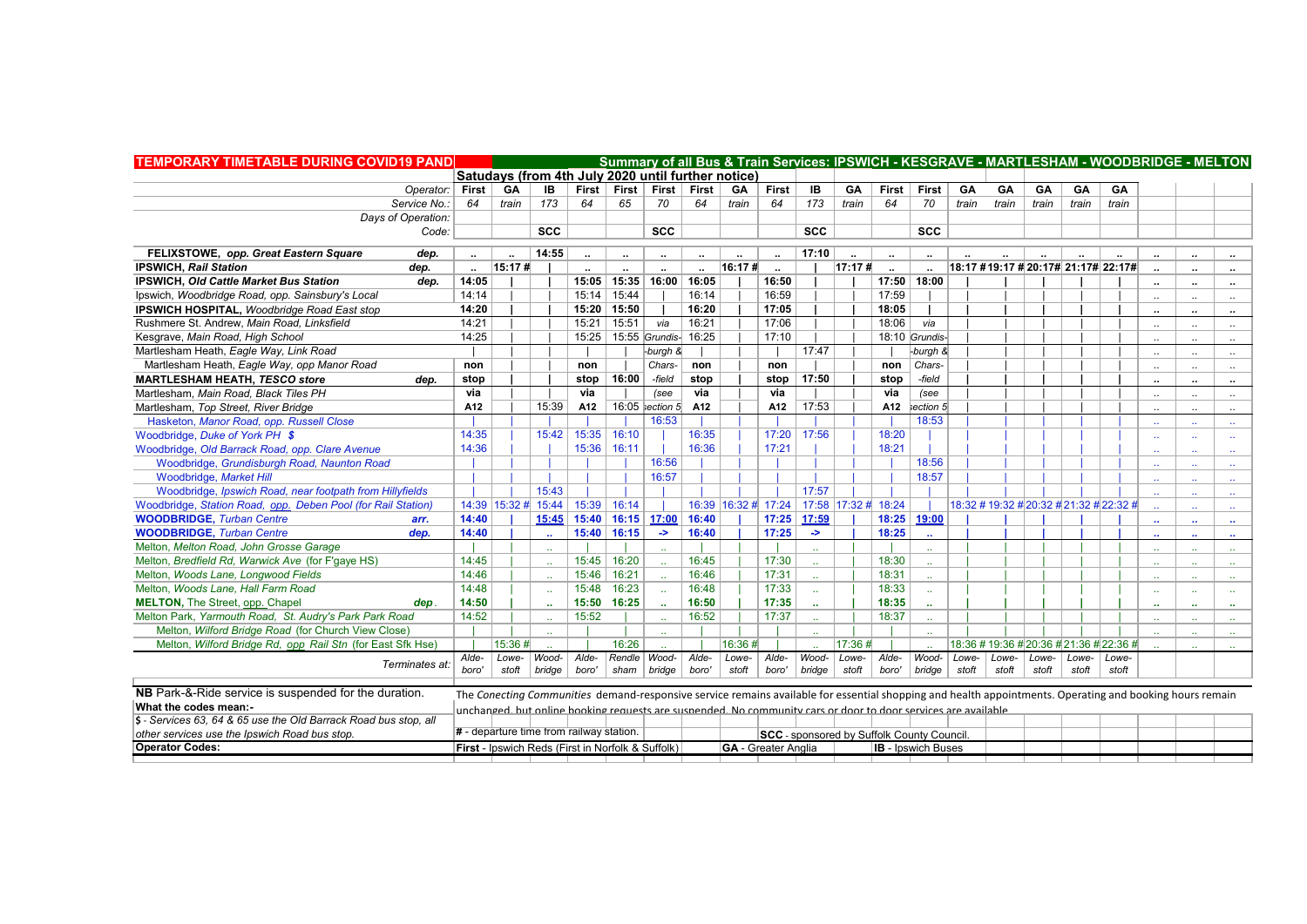| <b>TEMPORARY TIMETABLE DURING COVID19 PAND</b>                   |                      |                                                                                                                                      |                 |                      |                      |                 |                      |                            |                      |                      |                      |                |                      |                      |                      |                      |                      | Summary of all Bus & Train Services: MELTON - WOODBRIDGE - MARTLESHAM - KESGRAVE - IPSWICH |                      |                      |                          |
|------------------------------------------------------------------|----------------------|--------------------------------------------------------------------------------------------------------------------------------------|-----------------|----------------------|----------------------|-----------------|----------------------|----------------------------|----------------------|----------------------|----------------------|----------------|----------------------|----------------------|----------------------|----------------------|----------------------|--------------------------------------------------------------------------------------------|----------------------|----------------------|--------------------------|
|                                                                  |                      | Sundays (from 28th May 2020 until further notice)                                                                                    |                 |                      |                      |                 |                      |                            |                      |                      |                      |                |                      |                      |                      |                      |                      |                                                                                            |                      |                      |                          |
| Operator: GA                                                     |                      | First                                                                                                                                | GA              | GA                   | <b>First</b>         | GA              | GA                   | First                      | GA                   | GA                   | First                | GA             | GA                   | First                | GA                   | GA                   | <b>GA</b>            | GA                                                                                         |                      |                      |                          |
| Service No.: train                                               |                      | 65                                                                                                                                   | train           | train                | 65                   | train           | train                | 65                         | train                | train                | 65                   | train          | train                | 65                   | train                | train                | train l              | train                                                                                      |                      |                      |                          |
| Days of Operation:                                               |                      |                                                                                                                                      |                 |                      |                      |                 |                      |                            |                      |                      |                      |                |                      |                      |                      |                      |                      |                                                                                            |                      |                      |                          |
| Code:                                                            |                      |                                                                                                                                      |                 |                      |                      |                 |                      |                            |                      |                      |                      |                |                      |                      |                      |                      |                      |                                                                                            |                      |                      |                          |
| Originates from                                                  | Lowes-               | Melton                                                                                                                               |                 | Lowes-   Lowes-      | Melton               |                 | Lowes- Lowes-        | Melton                     | Lowes-               | Lowes-               | Melton               | Lowes- Lowes-  |                      | Melton               | Lowes-               |                      | Lowes- Lowes- Lowes- |                                                                                            |                      |                      |                          |
|                                                                  | toft                 |                                                                                                                                      | toft            | toft                 |                      | toft            | toft                 |                            | toft                 | toft                 |                      | toft           | toft                 |                      | toft                 | toft                 | toft                 | toft                                                                                       |                      |                      |                          |
| Melton, Wilford Bridge Rd, near Rail Stn (for East Sfk Hse)      | 9:08#                |                                                                                                                                      | 10:08 # 11:08 # |                      |                      | 12:08 # 13:08 # |                      |                            |                      | 14:08 # 15:08 #      |                      | 16:08 #17:08 # |                      |                      |                      |                      |                      | 18:08 #19:08 #20:08 #21:08 #                                                               |                      |                      |                          |
| Melton, Wilford Bridge Road (for Church View Close)              |                      |                                                                                                                                      |                 |                      |                      |                 |                      |                            |                      |                      |                      |                |                      |                      |                      |                      |                      |                                                                                            |                      |                      |                          |
| Melton Park, Yarmouth Road, opp. St. Audrys Park Rd.             |                      |                                                                                                                                      |                 |                      | $\sim$               |                 |                      | $\sim$                     |                      |                      | $\sim$               |                |                      | $\sim$               |                      |                      |                      |                                                                                            | $\sim$               | $\sim$               |                          |
| <b>MELTON, The Street, opp. Chapel</b><br>dep.                   |                      | 09:38                                                                                                                                |                 |                      | 11:08                |                 |                      | 13:23                      |                      |                      | 15:23                |                |                      | 17:23                |                      |                      |                      |                                                                                            | - 11                 | $\sim$               | $\sim$                   |
| Melton, Woods Lane, opp. Hall Farm Road                          |                      | 09:39                                                                                                                                |                 |                      | 11:09                |                 |                      | 13:24                      |                      |                      | 15:24                |                |                      | 17:24                |                      |                      |                      |                                                                                            |                      |                      |                          |
| Melton, Woods Lane, opp. Longwood Fields                         |                      | 09:41                                                                                                                                |                 |                      | 11:11                |                 |                      | 13:26                      |                      |                      | 15:26                |                |                      | 17:26                |                      |                      |                      |                                                                                            |                      |                      |                          |
| Melton, Bredfield Road, Warwick Ave. (for Farlingaye HS)         |                      | 09:42                                                                                                                                |                 |                      | 11:12                |                 |                      | 13:27                      |                      |                      | 15:27                |                |                      | 17:27                |                      |                      |                      |                                                                                            |                      | $\sim$               | $\sim$                   |
| Melton, Melton Road, John Grosse Garage                          |                      |                                                                                                                                      |                 |                      |                      |                 |                      |                            |                      |                      |                      |                |                      |                      |                      |                      |                      |                                                                                            |                      |                      |                          |
| Woodbridge, Farlingaye High School, Bus Terminal                 |                      |                                                                                                                                      |                 |                      |                      |                 |                      |                            |                      |                      |                      |                |                      |                      |                      |                      |                      |                                                                                            |                      |                      | $\Delta\Delta$           |
| <b>WOODBRIDGE, Turban Centre</b><br>arr.                         |                      | 09:48                                                                                                                                |                 |                      | 11:18                |                 |                      | 13:33                      |                      |                      | 15:33                |                |                      | 17:33                |                      |                      |                      |                                                                                            | $\sim$               | $\mathbf{u}$         |                          |
| <b>WOODBRIDGE, Turban Centre</b><br>dep.                         |                      | 09:48                                                                                                                                |                 |                      | 11:18                |                 |                      | 13:33                      |                      |                      | 15:33                |                |                      | 17:33                |                      |                      |                      |                                                                                            | $\sim$               | $\mathbf{r}$         |                          |
| Woodbridge, Station Road, Deben Pool (for Rail Station)          |                      | 9:14 #   09:49  10:14 #11:14 # 11:19  12:14 #13:14 # 13:34  14:14 #15:14 # 15:34  16:14 #17:14 # 17:34  18:14 #19:14 #20:14 #21:14 # |                 |                      |                      |                 |                      |                            |                      |                      |                      |                |                      |                      |                      |                      |                      |                                                                                            |                      |                      | $\sim$                   |
| Woodbridge, Ipswich Road, opp footpath from Hillyfields          |                      |                                                                                                                                      |                 |                      |                      |                 |                      |                            |                      |                      |                      |                |                      |                      |                      |                      |                      |                                                                                            |                      | $\sim$               | $\sim$                   |
| Woodbridge, Market Hill                                          |                      |                                                                                                                                      |                 |                      |                      |                 |                      |                            |                      |                      |                      |                |                      |                      |                      |                      |                      |                                                                                            |                      | $\mathbf{r}$ .       | $\sim$                   |
| Woodbridge, Grundisburgh Rd., Naunton Road                       |                      |                                                                                                                                      |                 |                      |                      |                 |                      |                            |                      |                      |                      |                |                      |                      |                      |                      |                      |                                                                                            |                      |                      | $\sim$                   |
| Woodbridge, Old Barrack Road, Clare Avenue                       |                      | 09:52                                                                                                                                |                 |                      | 11:22                |                 |                      | 13:37                      |                      |                      | 15:37                |                |                      | 17:37                |                      |                      |                      |                                                                                            |                      | $\sim$               |                          |
| Woodbridge, Duke of York PH \$                                   |                      | 09:53                                                                                                                                |                 |                      | 11:23                |                 |                      | 13:38                      |                      |                      | 15:38                |                |                      | 17:38                |                      |                      |                      |                                                                                            |                      | $\sim$               |                          |
| Hasketon, Manor Road, opp. Russell Close                         |                      |                                                                                                                                      |                 |                      |                      |                 |                      |                            |                      |                      |                      |                |                      |                      |                      |                      |                      |                                                                                            |                      |                      | $\sim 10^{-1}$           |
| Martlesham, Top Street, River Bridge                             |                      | 09:56                                                                                                                                |                 |                      | 11:26                |                 |                      | 13:41                      |                      |                      | 15:41                |                |                      | 17:41                |                      |                      |                      |                                                                                            |                      | $\ddot{\phantom{a}}$ |                          |
| Martlesham, Main Road, opp. Black Tiles PH                       |                      |                                                                                                                                      |                 |                      |                      |                 |                      |                            |                      |                      |                      |                |                      |                      |                      |                      |                      |                                                                                            |                      | $\ddots$             |                          |
| <b>MARTLESHAM HEATH, TESCO store</b><br>dep.                     |                      | 10:00                                                                                                                                |                 |                      | 11:30                |                 |                      | 13:45                      |                      |                      | 15:45                |                |                      | 17:45                |                      |                      |                      |                                                                                            |                      |                      |                          |
| Martlesham Heath, Gloster Road (for BT Adastral Park)            |                      |                                                                                                                                      |                 |                      |                      |                 |                      |                            |                      |                      |                      |                |                      |                      |                      |                      |                      |                                                                                            |                      | $\ddot{\phantom{a}}$ | $\sim$                   |
| Martlesham Heath, Barrack Sq., BT Adastral Park Recept'r         |                      |                                                                                                                                      |                 |                      |                      |                 |                      |                            |                      |                      |                      |                |                      |                      |                      |                      |                      |                                                                                            | $\ddotsc$            | $\cdot$ .            | $\ldots$                 |
| Martlesham Heath, Eagle Way, Link Road                           |                      |                                                                                                                                      |                 |                      |                      |                 |                      |                            |                      |                      |                      |                |                      |                      |                      |                      |                      |                                                                                            | $\ddot{\phantom{a}}$ | $\ldots$             | $\sim$                   |
| Martlesham Heath, Eagle Way, The Oaks                            |                      |                                                                                                                                      |                 |                      |                      |                 |                      |                            |                      |                      |                      |                |                      |                      |                      |                      |                      |                                                                                            |                      |                      | $\cdot$                  |
| Kesgrave, Main Road, Dobbs Lane                                  |                      | 10:02                                                                                                                                |                 |                      | 11:32                |                 |                      | 13:47                      |                      |                      | 15:47                |                |                      | 17:47                |                      |                      |                      |                                                                                            |                      | $\ddotsc$            | $\sim$                   |
| Kesgrave, Main Road, opp. High School                            |                      | 10:05                                                                                                                                |                 |                      | 11:35                |                 |                      | 13:50                      |                      |                      | 15:50                |                |                      | 17:50                |                      |                      |                      |                                                                                            |                      | $\sim$               | $\overline{\phantom{a}}$ |
| Rushmere St. Andrew, Main Road, Linksfield                       |                      | 10:08                                                                                                                                |                 |                      | 11:38                |                 |                      | 13:53                      |                      |                      | 15:53                |                |                      | 17:53                |                      |                      |                      |                                                                                            |                      | $\sim$               | $\ddotsc$                |
| IPSWICH HOSPITAL, Woodbridge Rd, adj pedestrian entrance         |                      | 10:10                                                                                                                                |                 |                      | 11:40                |                 |                      | 13:55                      |                      |                      | 15:55                |                |                      | 17:55                |                      |                      |                      |                                                                                            | $\cdots$             | $\cdots$             | $\sim$                   |
| Ipswich, Woodbridge Road, Sainsbury's Local                      |                      | 10:13                                                                                                                                |                 |                      | 11:43                |                 |                      | 13:58                      |                      |                      | 15:58                |                |                      | 17:58                |                      |                      |                      |                                                                                            | $\ddot{\phantom{a}}$ | $\ddot{\phantom{a}}$ | $\sim$                   |
| <b>IPSWICH, Tower Ramparts Bus Station, Stand FF</b><br>arr.     |                      | 10:22                                                                                                                                |                 |                      | 11:52                |                 |                      | 14:07                      |                      |                      | 16:07                |                |                      | 18:07                |                      |                      |                      |                                                                                            | $\cdots$             | $\cdot$              |                          |
| <b>IPSWICH, Old Cattle Market Bus Station, Stand E</b><br>arr.   |                      | 10:25                                                                                                                                |                 |                      | 11:55                |                 |                      | 14:10                      |                      |                      | 16:10                |                |                      | 18:10                |                      |                      |                      |                                                                                            | $\ddot{\phantom{a}}$ | $\ddotsc$            | $\ddotsc$                |
| <b>IPSWICH, Rail Station</b><br>arr.                             | 9:32#                |                                                                                                                                      | 10:32 #11:32 #  |                      |                      |                 | 12:32 #13:32 #       | $\ddot{\phantom{a}}$       |                      | 14:32 #15:32 #       |                      | 16:32 #17:32 # |                      |                      |                      |                      |                      | 18:32 #19:32 #20:32 #21:32 #                                                               |                      | $\ddot{\phantom{a}}$ | $\sim$                   |
| FELIXSTOWE, adj. Great Eastern Square<br>arr.                    | $\ddot{\phantom{a}}$ | $\ddot{\phantom{a}}$                                                                                                                 |                 | $\ddot{\phantom{a}}$ | $\ddot{\phantom{a}}$ |                 | $\ddot{\phantom{a}}$ | $\ddot{\phantom{a}}$       | $\ddot{\phantom{a}}$ | $\ddot{\phantom{a}}$ | $\ddot{\phantom{a}}$ |                | $\ddot{\phantom{a}}$ | $\ddot{\phantom{a}}$ | $\ddot{\phantom{0}}$ | $\ddot{\phantom{a}}$ |                      |                                                                                            | $\mathbf{a}$         | $\sim$               | $\sim$                   |
| NB Park-&-Ride service is suspended for the duration.            |                      |                                                                                                                                      |                 |                      |                      |                 |                      |                            |                      |                      |                      |                |                      |                      |                      |                      |                      |                                                                                            |                      |                      |                          |
| What the codes mean:-                                            |                      |                                                                                                                                      |                 |                      |                      |                 |                      |                            |                      |                      |                      |                |                      |                      |                      |                      |                      |                                                                                            |                      |                      |                          |
| \$ - Services 63, 64 & 65 use the Old Barrack Road bus stop, all |                      |                                                                                                                                      |                 |                      |                      |                 |                      |                            |                      |                      |                      |                |                      |                      |                      |                      |                      |                                                                                            |                      |                      |                          |
| other services use the Ipswich Road bus stop.                    |                      | # - departure time from railway station.                                                                                             |                 |                      |                      |                 |                      |                            |                      |                      |                      |                |                      |                      |                      |                      |                      |                                                                                            |                      |                      |                          |
| <b>Operator Codes:</b>                                           |                      | First - Ipswich Reds (First in Norfolk & Suffolk)                                                                                    |                 |                      |                      |                 |                      | <b>GA</b> - Greater Anglia |                      |                      |                      |                |                      |                      |                      |                      |                      |                                                                                            |                      |                      |                          |
|                                                                  |                      |                                                                                                                                      |                 |                      |                      |                 |                      |                            |                      |                      |                      |                |                      |                      |                      |                      |                      |                                                                                            |                      |                      |                          |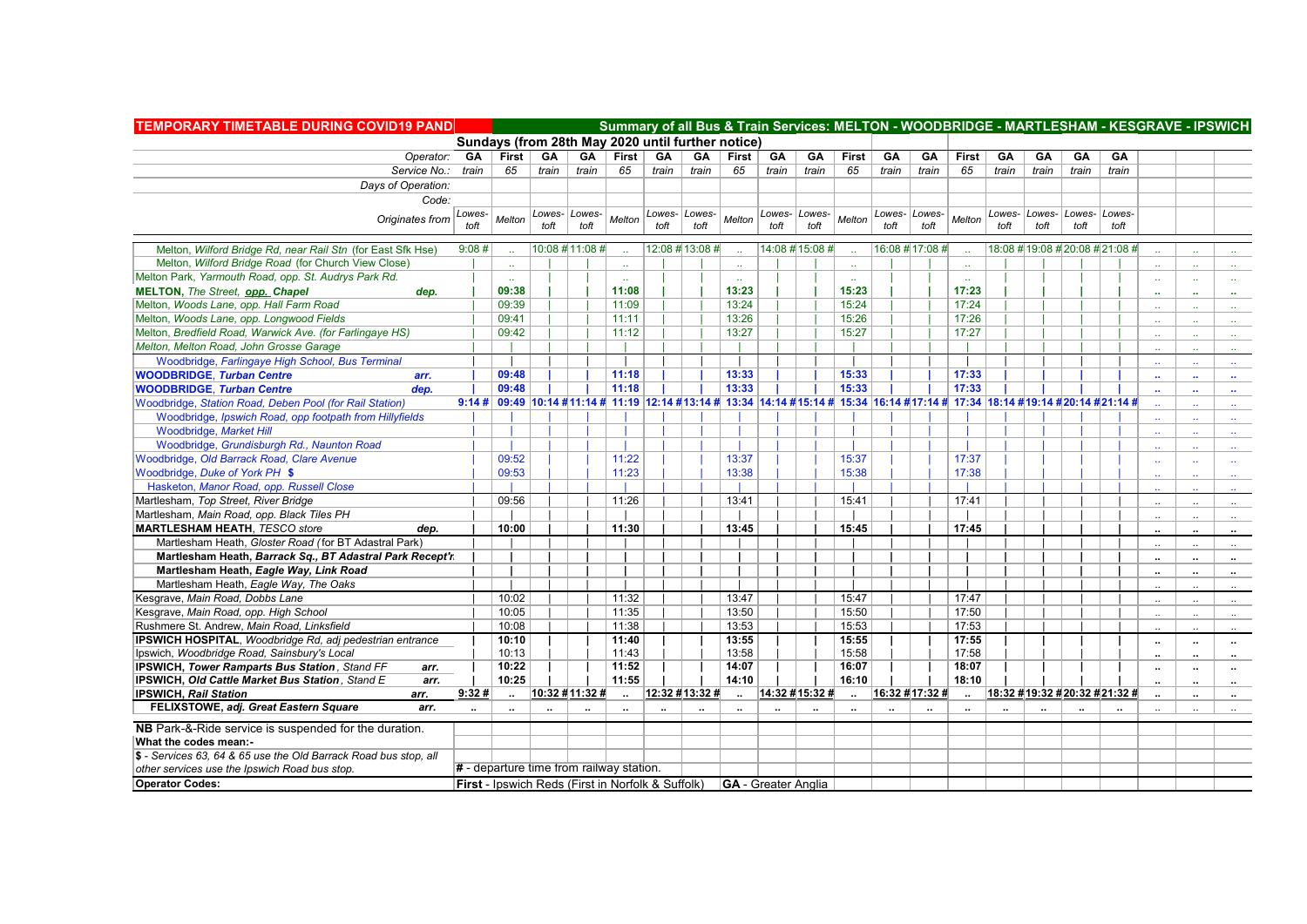| <b>TEMPORARY TIMETABLE DURING COVID19 PAND</b>                   |                                                   |                                          |        |            | Summary of all Bus & Train Services: IPSWICH - KESGRAVE - MARTLESHAM - WOODBRIDGE - MELTON |                                                                                                                                    |       |                            |                             |       |                 |                             |           |       |       |                                                 |           |           |                            |                      |                             |
|------------------------------------------------------------------|---------------------------------------------------|------------------------------------------|--------|------------|--------------------------------------------------------------------------------------------|------------------------------------------------------------------------------------------------------------------------------------|-------|----------------------------|-----------------------------|-------|-----------------|-----------------------------|-----------|-------|-------|-------------------------------------------------|-----------|-----------|----------------------------|----------------------|-----------------------------|
|                                                                  |                                                   |                                          |        |            |                                                                                            | Sundays (from 28th May 2020 until further notice)                                                                                  |       |                            |                             |       |                 |                             |           |       |       |                                                 |           |           |                            |                      |                             |
| Operator: First   GA   First                                     |                                                   |                                          |        | GA         | GA                                                                                         | First                                                                                                                              | GA    | GA                         | First                       | GA    | <b>GA</b>       | <b>First</b>                | <b>GA</b> | GA    | GA    | GA                                              | <b>GA</b> | <b>GA</b> |                            |                      |                             |
| Service No.:                                                     | 65                                                | train                                    | 65     | train $\ $ | train                                                                                      | 65                                                                                                                                 | train | train                      | 65                          | train | train           | 65                          | train     | train | train | train                                           | train     | train     |                            |                      |                             |
| Days of Operation:                                               |                                                   |                                          |        |            |                                                                                            |                                                                                                                                    |       |                            |                             |       |                 |                             |           |       |       |                                                 |           |           |                            |                      |                             |
| Code:                                                            |                                                   |                                          |        |            |                                                                                            |                                                                                                                                    |       |                            |                             |       |                 |                             |           |       |       |                                                 |           |           |                            |                      |                             |
| FELIXSTOWE, opp. Great Eastern Square<br>dep.                    |                                                   |                                          |        |            |                                                                                            |                                                                                                                                    |       |                            |                             |       |                 |                             |           |       |       |                                                 |           |           |                            | $\ddot{\phantom{a}}$ |                             |
| <b>IPSWICH, Rail Station</b><br>dep.                             |                                                   | 10:08#                                   |        |            | $11:10$ #12:08 #                                                                           |                                                                                                                                    |       | 13:10 #14:08 #             |                             |       | 15:10 #16:08 #  |                             |           |       |       | 17:10 #18:08 #19:08 #20:11 #21:08 #22:02 #      |           |           |                            | $\ddot{\phantom{a}}$ |                             |
| <b>IPSWICH, Old Cattle Market Bus Station</b><br>dep.            | 09:00                                             |                                          | 10:30  |            |                                                                                            | 12:45                                                                                                                              |       |                            | 14:45                       |       |                 | 16:45                       |           |       |       |                                                 |           |           | $\cdot$                    |                      | $\cdots$                    |
| Ipswich, Woodbridge Road, opp. Sainsbury's Local                 | 09:08                                             |                                          | 10:38  |            |                                                                                            | 12:53                                                                                                                              |       |                            | 14:53                       |       |                 | 16:53                       |           |       |       |                                                 |           |           | $\sim$                     | $\ddot{\phantom{a}}$ |                             |
| IPSWICH HOSPITAL, Woodbridge Road East stop                      | 09:11                                             |                                          | 10:41  |            |                                                                                            | 12:56                                                                                                                              |       |                            | 14:56                       |       |                 | 16:56                       |           |       |       |                                                 |           |           | $\cdot$                    | $\ddot{\phantom{a}}$ | $\cdot$                     |
| Rushmere St. Andrew. Main Road. Linksfield                       | 09:12                                             |                                          | 10:42  |            |                                                                                            | 12:57                                                                                                                              |       |                            | 14:57                       |       |                 | 16:57                       |           |       |       |                                                 |           |           | $\cdot$                    | $\ddotsc$            | $\cdot$ .                   |
| Kesgrave, Main Road, High School                                 | 09:16                                             |                                          | 10:46  |            |                                                                                            | 13:01                                                                                                                              |       |                            | 15:01                       |       |                 | 17:01                       |           |       |       |                                                 |           |           |                            | $\ddot{\phantom{a}}$ | $\ddot{\phantom{a}}$        |
| Martlesham Heath, Eagle Way, Link Road                           |                                                   |                                          |        |            |                                                                                            |                                                                                                                                    |       |                            |                             |       |                 |                             |           |       |       |                                                 |           |           |                            | $\ddotsc$            | $\ddotsc$                   |
| Martlesham Heath, Eagle Way, opp Manor Road                      |                                                   |                                          |        |            |                                                                                            |                                                                                                                                    |       |                            |                             |       |                 |                             |           |       |       |                                                 |           |           | $\ldots$                   | $\ddotsc$            | $\ddotsc$                   |
| <b>MARTLESHAM HEATH. TESCO store</b><br>dep.                     | 09:21                                             |                                          | 10:51  |            |                                                                                            | 13:06                                                                                                                              |       |                            | 15:06                       |       |                 | 17:06                       |           |       |       |                                                 |           |           |                            | $\ddot{\phantom{a}}$ | $\mathbf{r}$                |
| Martlesham, Main Road, Black Tiles PH                            |                                                   |                                          |        |            |                                                                                            |                                                                                                                                    |       |                            |                             |       |                 |                             |           |       |       |                                                 |           |           | $\cdot$                    | $\cdot$              | $\sim$                      |
| Martlesham, Top Street, River Bridge                             | 09:24                                             |                                          | 10:54  |            |                                                                                            | 13:09                                                                                                                              |       |                            | 15:09                       |       |                 | 17:09                       |           |       |       |                                                 |           |           |                            | $\ddotsc$            | $\ddotsc$                   |
| Hasketon, Manor Road, opp. Russell Close                         |                                                   |                                          |        |            |                                                                                            |                                                                                                                                    |       |                            |                             |       |                 |                             |           |       |       |                                                 |           |           |                            | $\mathbf{r}$         | $\sim$                      |
| Woodbridge, Duke of York PH \$                                   | 09:29                                             |                                          | 10:59  |            |                                                                                            | 13:14                                                                                                                              |       |                            | 15:14                       |       |                 | 17:14                       |           |       |       |                                                 |           |           |                            |                      |                             |
| Woodbridge, Old Barrack Road, opp. Clare Avenue                  |                                                   |                                          |        |            |                                                                                            |                                                                                                                                    |       |                            |                             |       |                 |                             |           |       |       |                                                 |           |           |                            | $\mathbf{r}$         | $\sim$ $\sim$               |
| Woodbridge, Grundisburgh Road, Naunton Road                      |                                                   |                                          |        |            |                                                                                            |                                                                                                                                    |       |                            |                             |       |                 |                             |           |       |       |                                                 |           |           |                            | $\mathbf{r}$         | $\sim 10^{-1}$              |
| Woodbridge, Market Hill                                          |                                                   |                                          |        |            |                                                                                            |                                                                                                                                    |       |                            |                             |       |                 |                             |           |       |       |                                                 |           |           | $\sim$                     | $\sim$               | $\sim$ $\sim$               |
| Woodbridge, Ipswich Road, near footpath from Hillyfields         | 09:30                                             |                                          | 11:00  |            |                                                                                            | 13:15                                                                                                                              |       |                            | 15:15                       |       |                 | 17:15                       |           |       |       |                                                 |           |           |                            | $\sim$               | $\sim$                      |
| Woodbridge, Station Road, opp. Deben Pool (for Rail Station)     |                                                   |                                          |        |            |                                                                                            | 09:32  10:25 # 11:02  11:25 #12:25 # 13:17  13:25 #14:25 # 15:17  15:25 #16:25 # 17:17  17:25 #18:25 #19:25 #20:26 #21:25 #22:19 # |       |                            |                             |       |                 |                             |           |       |       |                                                 |           |           |                            |                      | $\mathcal{L}_{\mathcal{F}}$ |
| <b>WOODBRIDGE, Turban Centre</b><br>arr.                         | 09:33                                             |                                          | 11:03  |            |                                                                                            | 13:18                                                                                                                              |       |                            | 15:18                       |       |                 | 17:18                       |           |       |       |                                                 |           |           | $\mathcal{L}_{\mathbf{z}}$ | $\mathbf{r}$         | $\mathbf{r}$                |
| <b>WOODBRIDGE, Turban Centre</b><br>dep.                         | 09:33                                             |                                          | 11:03  |            |                                                                                            | 13:18                                                                                                                              |       |                            | 15:18                       |       |                 | 17:18                       |           |       |       |                                                 |           |           |                            | $\ddot{\phantom{1}}$ | $\mathbf{r}$                |
| Melton, Melton Road, John Grosse Garage                          |                                                   |                                          |        |            |                                                                                            |                                                                                                                                    |       |                            |                             |       |                 |                             |           |       |       |                                                 |           |           |                            |                      | хv.                         |
| Melton, Bredfield Rd, Warwick Ave (for F'gaye HS)                | 09:34                                             |                                          | 11:04  |            |                                                                                            | 13:19                                                                                                                              |       |                            | 15:19                       |       |                 | 17:19                       |           |       |       |                                                 |           |           |                            | $\ddot{\phantom{a}}$ | $\sim$                      |
| Melton, Woods Lane, Longwood Fields                              | 09:35                                             |                                          | 11:05  |            |                                                                                            | 13:20                                                                                                                              |       |                            | 15:20                       |       |                 | 17:20                       |           |       |       |                                                 |           |           |                            | $\mathbf{r}$         | $\sim$                      |
| Melton, Woods Lane, Hall Farm Road                               | 09:36                                             |                                          | 11:06  |            |                                                                                            | 13:21                                                                                                                              |       |                            | 15:21                       |       |                 | 17:21                       |           |       |       |                                                 |           |           | $\sim$                     | $\sim$               |                             |
| <b>MELTON, The Street, opp. Chapel</b><br>dep.                   | 09:38                                             |                                          | 11:08  |            |                                                                                            | 13:23                                                                                                                              |       |                            | 15:23                       |       |                 | 17:23                       |           |       |       |                                                 |           |           | $\ddot{\phantom{a}}$       | $\mathbf{r}$         | $\mathbf{r}$                |
| Melton Park, Yarmouth Road, St. Audry's Park Park Road           | $\mathcal{L}_{\mathcal{F}}$                       |                                          | $\sim$ |            |                                                                                            |                                                                                                                                    |       |                            | $\mathcal{L}_{\mathcal{F}}$ |       |                 | $\mathcal{L}_{\mathcal{A}}$ |           |       |       |                                                 |           |           |                            | $\sim$               | <b>Section</b>              |
| Melton, Wilford Bridge Road (for Church View Close)              |                                                   |                                          |        |            |                                                                                            |                                                                                                                                    |       |                            |                             |       |                 |                             |           |       |       |                                                 |           |           |                            |                      |                             |
| Melton, Wilford Bridge Rd, opp Rail Stn (for East Sfk Hse)       |                                                   | 10:29 #                                  |        |            | 11:29 #12:29 #                                                                             |                                                                                                                                    |       | 13:29 #14:29 #             |                             |       | 15:29 # 16:29 # |                             |           |       |       | 17:29 # 18:29 # 19:29 # 20:30 # 21:29 # 22:23 # |           |           |                            |                      |                             |
|                                                                  |                                                   | Lowe-                                    |        | Lowe-      | Lowe-                                                                                      |                                                                                                                                    | Lowe- | Lowe-                      |                             | Lowe- | Lowe-           |                             | Lowe-     | Lowe- | Lowe- | Lowe-                                           | Lowe-     | Lowe-     |                            |                      |                             |
| Terminates at:   Melton                                          |                                                   | stoft                                    | Melton | stoft      | stoft                                                                                      | Melton                                                                                                                             | stoft | stoft                      | Melton                      | stoft | stoft           | Melton                      | stoft     | stoft | stoft | stoft                                           | stoft     | stoft     |                            |                      |                             |
| NB Park-&-Ride service is suspended for the duration.            |                                                   |                                          |        |            |                                                                                            |                                                                                                                                    |       |                            |                             |       |                 |                             |           |       |       |                                                 |           |           |                            |                      |                             |
| What the codes mean:-                                            |                                                   |                                          |        |            |                                                                                            |                                                                                                                                    |       |                            |                             |       |                 |                             |           |       |       |                                                 |           |           |                            |                      |                             |
| \$ - Services 63, 64 & 65 use the Old Barrack Road bus stop, all |                                                   |                                          |        |            |                                                                                            |                                                                                                                                    |       |                            |                             |       |                 |                             |           |       |       |                                                 |           |           |                            |                      |                             |
| other services use the Ipswich Road bus stop.                    |                                                   | # - departure time from railway station. |        |            |                                                                                            |                                                                                                                                    |       |                            |                             |       |                 |                             |           |       |       |                                                 |           |           |                            |                      |                             |
| <b>Operator Codes:</b>                                           | First - Ipswich Reds (First in Norfolk & Suffolk) |                                          |        |            |                                                                                            |                                                                                                                                    |       | <b>GA</b> - Greater Anglia |                             |       |                 |                             |           |       |       |                                                 |           |           |                            |                      |                             |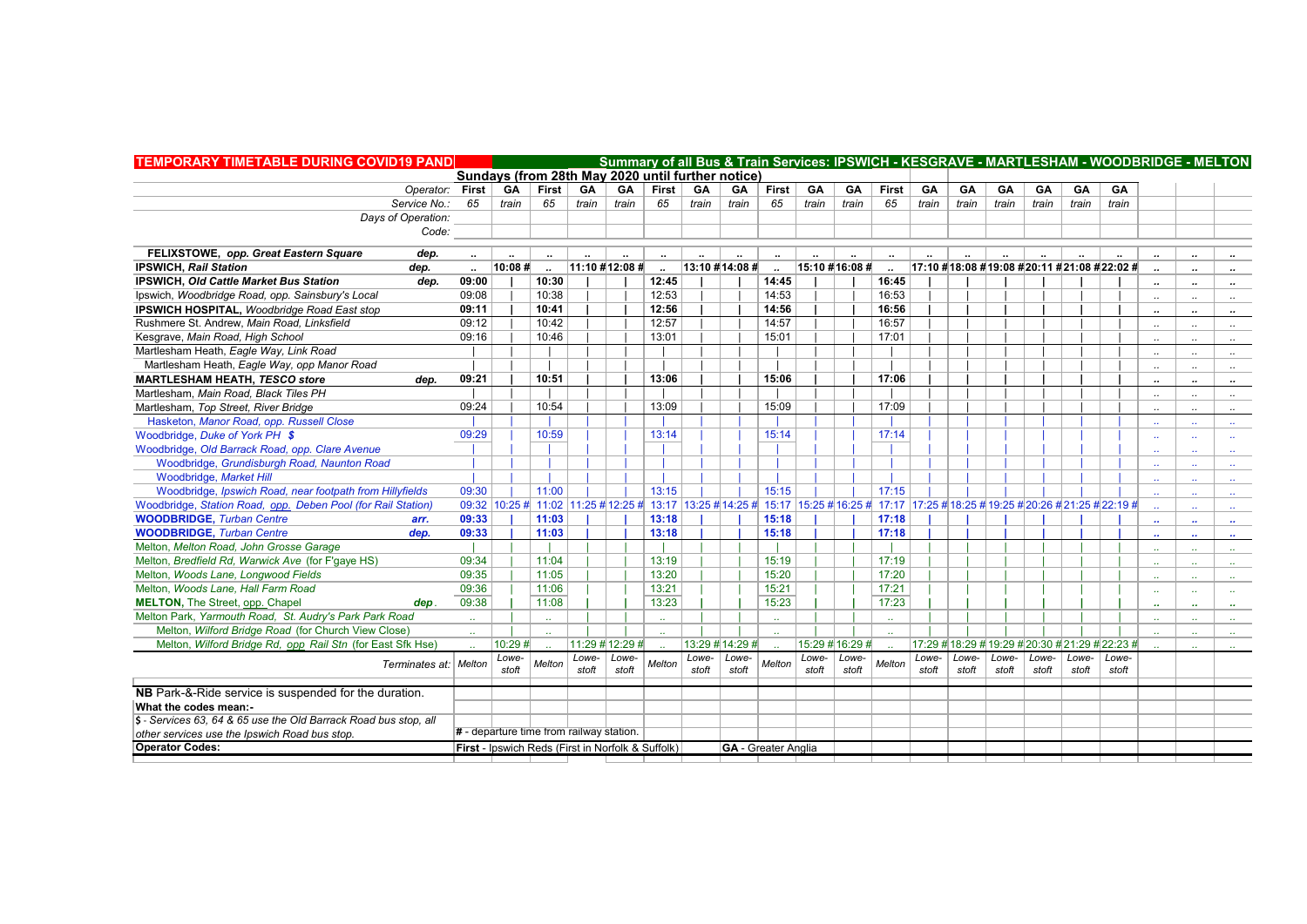| TEMPORARY TIMETABLE DURING COVID19 PANDEMIC |             |       |                                                                                     |       |               | <b>Section 10</b>    |               |                                            |           |                             |          |                      |                      |                                                |       |               | NORWICH - IPSWICH - COLCHESTER, CHELMSFORD & LONDON (full train service   |       |       |                      |       |       |          |                             |
|---------------------------------------------|-------------|-------|-------------------------------------------------------------------------------------|-------|---------------|----------------------|---------------|--------------------------------------------|-----------|-----------------------------|----------|----------------------|----------------------|------------------------------------------------|-------|---------------|---------------------------------------------------------------------------|-------|-------|----------------------|-------|-------|----------|-----------------------------|
|                                             |             |       | Mondays to Fridays (from 8 <sup>th</sup> June 2020 until 7 <sup>th</sup> July 2020) |       |               |                      |               |                                            |           |                             |          |                      |                      |                                                |       |               |                                                                           |       |       |                      |       |       |          |                             |
|                                             | Train Type: | IС    | Sub                                                                                 | ΙC    | Sub           | ΙC                   | Sub           | ΙC                                         | Sub       | Sub                         | ΙC       | Sub                  | Sub                  | IС                                             | Sub   | Sub           |                                                                           | IC    | Sub   | Sub                  |       | IC    | Sub      | Sub                         |
| <b>NORWICH</b>                              | dep.        | 05.00 | $\ddotsc$                                                                           | 06.00 |               | $\ddot{\phantom{1}}$ | $\sim$ $\sim$ | 07.00                                      | $\ddotsc$ | $\sim$ $\sim$               | 08.00    | $\sim$ $\sim$        | $\ddot{\phantom{1}}$ | 09.00                                          |       | $\sim$ $\sim$ | $\ddotsc$                                                                 | 0.00  |       | $\ddot{\phantom{0}}$ |       | 18.00 |          | . .                         |
| Diss                                        | dep         | 05.18 | $\cdots$                                                                            | 06.17 |               | $\sim$ $\sim$ $\sim$ | $\cdots$      | 07.17                                      | .         | $\sim$ $\sim$ $\sim$        | 08.17    | .                    | $\sim$ $\sim$        | 09.17                                          | .     | $\cdots$      | $\sim 100$ km s $^{-1}$                                                   | 0.17  |       | .                    |       | 18.17 |          | .                           |
| Stowmarket                                  | dep.        | 05.30 | $\cdots$                                                                            | 06.29 |               | $\ldots$             |               | 07.29                                      |           |                             | 08.29    | $\sim$ $\sim$ $\sim$ | $\sim$ $\sim$        | 09.29                                          |       | . .           | $\sim$ $\sim$ $\sim$                                                      |       |       | .                    |       | 18.29 |          | $\cdots$                    |
| <b>IPSWICH</b>                              | arr.        | 05.42 | .                                                                                   | 06.41 |               |                      |               | 07.41                                      |           |                             | 08.41    |                      | $\sim$ $\sim$        | 09.41                                          |       |               | in a                                                                      | .0.41 |       |                      |       | 18.41 |          |                             |
| <b>IPSWICH</b>                              | dep         | 05.44 | 06.19                                                                               | 06.43 | 06.52         | 07.13                | $\leftarrow$  | 07.43                                      | 07.49     | 08.20                       | 08.43    | 08.52                | 09.23                | 09.43                                          | 09.52 | 10.17         | $\ddot{\phantom{a}}$                                                      | 0.43  | 0.52  | 0.17                 |       | 18.43 | 18.49    | 19.17                       |
| Manningtree                                 | arr.        | 05.54 | 06.29                                                                               | 06.53 | 07.02         | 07.24                | 07.33         | 07.53                                      | 08.00     | 08.30                       | 08.53    | 09.02                | 09.33                | 09.53                                          | 10.03 | 10.27         | $\ddot{\phantom{1}}$                                                      | 0.53  | 0.03  | 0.27                 |       | 18.53 | 18.59    | 19.27                       |
| <b>COLCHESTER</b>                           | arr.        | 06.03 | 06.38                                                                               | 07.02 | 07.11         | 07.36                | 07.42         | 08.02                                      | 08.11     | 08.40                       | 09.02    | 09.11                | 09.42                | 10.02                                          | 10.12 | 10.36         | then at                                                                   | 0.02  | 0.12  | 0.36                 |       | 19.02 | 19.08    | 19.36                       |
| <b>COLCHESTER</b>                           | dep.        | 06.05 | 06.43                                                                               | 07.04 | 07.15         | ->                   | 07.43         | 08.04                                      | 08.15     | 08.43                       | 09.03    | 09.12                | 09.43                | 10.03                                          | 10.13 | 10.43         | these                                                                     | 0.03  | 0.13  | 0.43                 |       | 19.03 | 19.12    | 19.43                       |
| Marks Tey                                   | arr.        |       | 06.49                                                                               |       | 07.21         |                      | 07.49         |                                            | 08.21     | 08.49                       |          | 09.18                | 09.49                |                                                | 10.19 | 10.49         | ninutes                                                                   |       | 0.19  | 0.49                 | until |       | 19.18    | 19.49                       |
| Kelvedon                                    | arr.        |       | 06.54                                                                               |       | 07.26         | $\sim$               | 07.54         |                                            | 08.26     | 08.54                       |          | 09.23                | 09.54                |                                                | 10.24 | 10.54         | past                                                                      |       | 0.24  | 0.54                 |       |       | 19.23    | 19.54                       |
| Witham                                      | arr.        |       | 07.00                                                                               |       | 07.32         | $\sim$               | 08.00         |                                            | 08.32     | 09.00                       |          | 09.29                | 10.00                |                                                | 10.30 | 11.00         | each<br>hour                                                              |       | 0.30  | 1.00                 |       |       | 19.29    | 20.00                       |
| <b>Hatfield Peverell</b>                    | arr.        |       |                                                                                     |       | 07.36         | $\ddotsc$            |               |                                            | 08.36     |                             |          | 09.33                |                      |                                                | 10.34 |               |                                                                           |       | 0.34  |                      |       |       | 19.33    |                             |
| <b>CHELMSFORD</b>                           | arr.        |       | 07.09                                                                               |       | 07.43         | .                    | 08.09         |                                            | 08.43     | 09.09                       | 09.22    | 09.40                | 10.09                | 10.22                                          | 10.41 | 11.09         | .                                                                         | 0.22  | 0.41  | 1.09                 |       | 19.22 | 19.40    | 20.09                       |
| Ingatestone                                 | arr.        |       |                                                                                     |       |               | $\ddotsc$            | 08.19         |                                            |           |                             |          |                      |                      |                                                |       |               | $\sim$ .                                                                  |       |       |                      |       |       |          |                             |
| Shenfield                                   | arr.        |       | 07.19                                                                               |       | 07.53         | .                    | 08.37         |                                            | 08.53     | 09.19                       |          | 09.50                | 10.19                |                                                | 10.51 | 11.19         | $\cdots$                                                                  |       | 0.51  | 1.19                 |       |       | 19.50    | 20.19                       |
| Romford                                     | arr.        |       |                                                                                     |       |               | $\sim$ .             |               |                                            |           |                             |          |                      | 10.28                |                                                |       | 11.28         | $\ddotsc$                                                                 |       |       | 1.28                 |       |       |          | 20.28                       |
| Stratford                                   | arr.        | 6.44  | 07.37                                                                               | 7.43  | 08.09         | .                    | 08.37         | 8.43                                       | 09.09     | 09.37                       | 9.45     | 10.06                | 10.37                | 10.45                                          | 11.07 | 11.37         | $\cdots$                                                                  | 0.45  | 1.07  | 1.37                 |       | 19.45 | 20.06    | 20.37                       |
| <b>LONDON Liverpool Street</b>              | arr.        | 06.56 | 07.46                                                                               | 07.55 | 08.17         |                      | 08.46         | 08.55                                      | 09.17     | 09.46                       | 09.57    | 10.14                | 10.45                | 10.57                                          | 11.15 | 11.46         | . .                                                                       | 0.57  | 1.15  | 1.46                 |       | 19.57 | 20.14    | 20.46                       |
|                                             |             |       |                                                                                     |       |               |                      |               |                                            |           |                             |          |                      |                      |                                                |       |               |                                                                           |       |       |                      |       |       |          |                             |
|                                             |             |       |                                                                                     |       |               |                      |               |                                            |           |                             |          |                      |                      |                                                |       |               |                                                                           |       |       |                      |       |       |          |                             |
| TEMPORARY TIMETABLE DURING COVID19 PANDEMIC |             |       |                                                                                     |       |               | Section 10           |               |                                            |           |                             |          |                      |                      |                                                |       |               | LONDON - CHELMSFORD - COLCHESTER - IPSWICH - NORWICH (full train service) |       |       |                      |       |       |          |                             |
|                                             |             |       | Mondays to Fridays (from 8th June 2020 until 7th                                    |       |               |                      |               |                                            |           | <b>July 2020)</b>           |          |                      |                      |                                                |       |               |                                                                           |       |       |                      |       |       |          |                             |
|                                             | Train Type: | Sub   | Sub                                                                                 | ΙC    | Sub           | ΙC                   | Sub           | Sub                                        | IС        | Sub                         | Sub      | IС                   | Sub                  | Sub                                            | IС    | Sub           |                                                                           | IC    | Sub   | Sub                  |       | IC    | Sub      | Sub                         |
| <b>LONDON Liverpool Street</b>              | dep.        | 05.34 | 06.02                                                                               | 06.30 | 07.02         | 07.30                | 07.38         | 08.02                                      | 08.30     | 08.38                       | 09.02    | 09.30                | 09.38                | 10.02                                          | 09.30 | 09.38         | $\ddotsc$                                                                 | 0.30  | 0.38  | 0.02                 |       | 16.30 | 16.38    | 17.02                       |
| Stratford                                   | dep.        | 05.41 | 06.09                                                                               | 6.38  | 07.09         | 7.38                 | 07.45         | 08.09                                      | 8.38      | 08.45                       | 09.09    | 9.38                 | 09.45                | 10.09                                          | 9.38  | 09.45         | $\cdots$                                                                  | 0.38  | 0.45  | 0.09                 |       |       | 16.45    | 17.09                       |
| Romford                                     | dep.        | 05.49 |                                                                                     |       |               |                      |               |                                            |           |                             |          |                      |                      |                                                |       |               | $\ddotsc$                                                                 |       |       |                      |       |       |          |                             |
| Shenfield                                   | dep.        | 05.59 | 06.25                                                                               |       | 07.25         |                      | 08.03         | 08.25                                      |           | 09.03                       | 09.25    |                      | 10.03                | 10.25                                          |       | 10.03         | $\sim$ $\sim$ $\sim$                                                      |       | 1.03  | 0.25                 |       |       | 17.03    | 17.25                       |
| Ingatestone                                 | dep.        | 06.03 |                                                                                     |       |               |                      |               |                                            |           |                             |          |                      |                      |                                                |       |               | $\sim$ $\sim$                                                             |       |       |                      |       |       |          |                             |
| <b>CHELMSFORD</b>                           | dep         | 06.10 | 06.34                                                                               | 07.03 | 07.34         | 08.03                | 08.12         | 08.34                                      | 09.03     | 09.12                       | 09.34    | 10.03                | 10.12                | 10.34                                          | 10.03 | 10.12         | $\cdots$                                                                  | 1.03  | 1.12  | 0.34                 |       |       | 17.12    | 17.35                       |
| <b>Hatfield Peverell</b>                    | dep         | 06.16 | 06.40                                                                               |       | 07.40         |                      | $\sim$ .      | 08.40                                      |           |                             | 09.40    |                      |                      | 10.40                                          |       |               | then at                                                                   |       |       | 10.40                |       |       |          | 17.41                       |
| Witham                                      | dep.        | 06.23 | 06.47                                                                               |       | 07.47         |                      | 08.23         | 08.47                                      |           | 09.23                       | 09.47    |                      | 10.23                | 10.47                                          |       | 10.23         | these<br>ninutes                                                          |       | 10.23 | 10.47                | until |       | 17.23    | 17.47                       |
| Kelvedon                                    | dep.        | 06.27 | 06.51                                                                               |       | 07.51         |                      | 08.27         | 08.51                                      |           | 09.27                       | 09.51    |                      | 10.27                | 10.51                                          |       | 10.27         | past                                                                      |       | 1.27  | 0.51                 |       |       | 17.27    | 17.52                       |
| Marks Tev                                   | dep.        | 06.33 | 06.57                                                                               |       | 07.57         |                      | 08.33         | 08.57                                      |           | 09.33                       | 09.57    |                      | 10.33                | 10.57                                          |       | 10.33         | each                                                                      |       | 1.33  | 0.57                 |       |       | 17.33    | 17.58                       |
| <b>COLCHESTER</b>                           | arr.        | 06.40 | 07.04                                                                               | 07.22 | 08.04         | 08.22                | 08.40         | 09.04                                      | 09.22     | 09.40                       | 10.04    | 10.22                | 10.40                | 11.04                                          | 10.22 | 10.40         | hour                                                                      | 1.22  | 1.40  | 1.04                 |       | 17.22 | 17.40    | 18.05                       |
| <b>COLCHESTER</b>                           | dep.        | 06.40 | 07.04                                                                               | 07.23 | 08.04         | 08.23                | 08.47         | 09.08                                      | 09.23     | 09.47                       | 10.04    | 10.23                | 10.47                | 11.04                                          | 10.23 | 10.47         | $\ddotsc$                                                                 | 1.23  | 1.47  | 1.04                 |       | 17.23 | 17.47    | 18.11                       |
| Manningtree                                 | dep         | 06.48 | 07.12                                                                               | 07.32 | 08.12         | 08.32                | 08.55         | 09.16                                      | 09.32     | 09.55                       | 10.12    | 10.32                | 10.55                | 11.12                                          | 10.32 | 10.55         | $\ddotsc$                                                                 | 1.32  | 1.55  | 1.12                 |       | 17.32 | 17.55    | 18.19                       |
| <b>IPSWICH</b>                              | arr.        | 07.00 | 07.25                                                                               | 07.42 | 08.25         | 08.42                | 09.07         | 09.28                                      | 09.42     | 10.07                       | 10.25    | 10.42                | 11.07                | 11.25                                          | 10.42 | 11.07         | $\ddot{\phantom{1}}$                                                      | 1.42  | 2.07  | 1.25                 |       | 17.42 | 18.07    | 18.31                       |
| <b>IPSWICH</b>                              | dep.        |       | $\cdots$                                                                            | 07.44 |               | 08.44                |               | $\mathbf{L}$                               | 09.44     |                             | .        | 10.44                |                      |                                                | 10.44 | .             |                                                                           | 1.44  |       | .                    |       | 17.44 |          | $\ldots$ .                  |
| Stowmarket                                  | arr.        |       | $\cdots$                                                                            | 07.55 |               | 08.55                |               | $\sim$ $\sim$                              | 09.55     |                             | .        | 10.55                | $\cdots$             |                                                | 10.55 | .             |                                                                           | 1.55  |       | $\cdots$             |       | 17.55 |          | $\cdots$                    |
| Diss                                        | arr.        |       | $\sim$ $\sim$ $\sim$                                                                | 08.08 | $\sim$ $\sim$ | 09.08                | .             | $\sim$ $\sim$ $\sim$                       | 10.07     | $\sim$ $\sim$ $\sim$ $\sim$ | $\cdots$ | 11.08                | $\sim$ $\sim$ $\sim$ | 1.111                                          | 11.08 | .             |                                                                           | 2.08  | .     | $\cdots$             |       | 18.08 | $\cdots$ | $\sim$ $\sim$ $\sim$ $\sim$ |
| <b>NORWICH</b>                              | arr.        |       |                                                                                     | 08.27 |               | 09.29                | $\sim$ $\sim$ | $\ddot{\phantom{1}}$                       | 10.27     |                             |          | 11.29                |                      |                                                | 11.29 | $\sim$ $\sim$ |                                                                           | 2.29  |       | $\sim$               |       | 18.31 |          | $\sim$ $\sim$               |
| What the codes mean:                        |             |       | All trains operated by Greater Anglia.                                              |       |               |                      |               | <b>IC</b> - InterCity train; 12 carriages. |           |                             |          |                      |                      | <b>Sub</b> - Suburban train; 8 or 12 carriages |       |               |                                                                           |       |       |                      |       |       |          |                             |